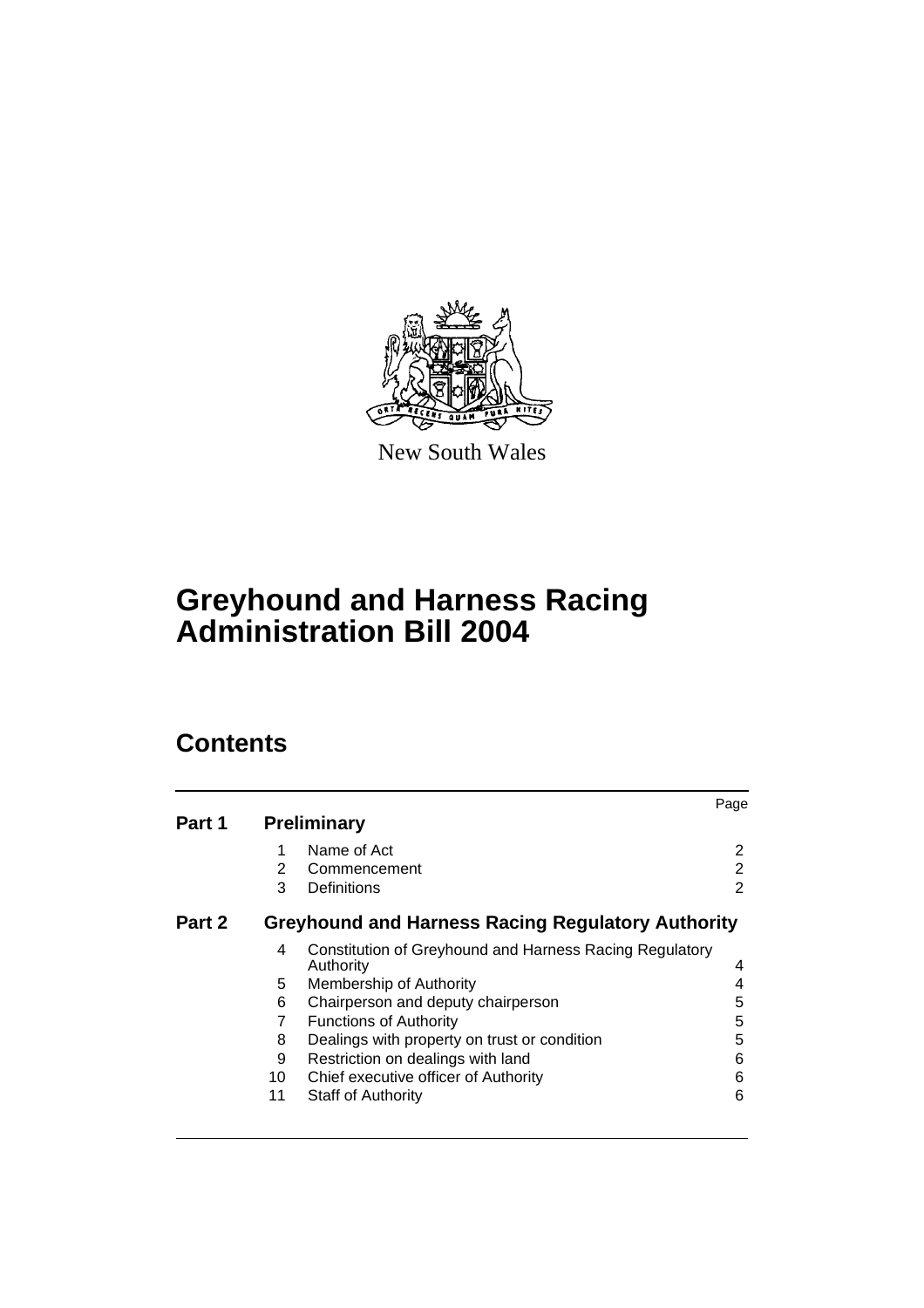**Contents** 

|        |                                        |                       |                                                                                                                                                                                                                                                                                 | Page                                   |
|--------|----------------------------------------|-----------------------|---------------------------------------------------------------------------------------------------------------------------------------------------------------------------------------------------------------------------------------------------------------------------------|----------------------------------------|
| Part 3 | racing                                 |                       | Control and regulation of greyhound and harness                                                                                                                                                                                                                                 |                                        |
|        | <b>Division 1</b>                      |                       | <b>Registration</b>                                                                                                                                                                                                                                                             |                                        |
|        | 12 <sup>2</sup><br>13<br>14            |                       | Registration of greyhounds, horses and persons associated<br>with greyhound or harness racing<br>Registration of bookmakers<br>Disciplinary and occupational health and safety action may<br>be taken by Authority                                                              | 7<br>$\overline{7}$<br>11              |
|        | <b>Division 2</b>                      |                       | <b>Rules</b>                                                                                                                                                                                                                                                                    |                                        |
|        | 15<br>16<br>17                         | Rules generally       | Rules in relation to greyhound racing<br>Rules in relation to harness racing                                                                                                                                                                                                    | 13<br>14<br>15                         |
| Part 4 |                                        |                       | <b>Appeals and disciplinary inquiries</b>                                                                                                                                                                                                                                       |                                        |
|        | <b>Division 1</b>                      |                       | Interpretation                                                                                                                                                                                                                                                                  |                                        |
|        | 18                                     | Definitions           |                                                                                                                                                                                                                                                                                 | 17                                     |
|        | <b>Division 2</b>                      |                       | Rights and procedures concerning appeals<br>and inquiries                                                                                                                                                                                                                       |                                        |
|        | 19<br>20<br>21<br>22<br>23<br>24<br>25 |                       | Appeals to Authority and Tribunal<br>Proceedings before Authority<br>Proceedings before Tribunal<br>Persons required to attend hearings or produce documents<br>Determination of appeal<br>Special inquiry by Authority<br>Regulations concerning appeals and special inquiries | 17<br>18<br>18<br>18<br>19<br>19<br>20 |
|        | <b>Division 3</b>                      |                       | <b>Greyhound and Harness Racing Appeals</b><br><b>Tribunal</b>                                                                                                                                                                                                                  |                                        |
|        | 26<br>27<br>28                         |                       | Greyhound and Harness Racing Appeals Tribunal<br>Appointment of Tribunal<br>Appointment of acting Tribunal                                                                                                                                                                      | 20<br>20<br>21                         |
|        | 29                                     |                       | Appointment of greyhound racing assessors and harness<br>racing assessors                                                                                                                                                                                                       | 21                                     |
|        | 30                                     |                       | Functions of greyhound racing assessors and harness<br>racing assessors                                                                                                                                                                                                         | 21                                     |
|        | 31                                     |                       | Provisions relating to Tribunal                                                                                                                                                                                                                                                 | 22                                     |
| Part 5 |                                        | <b>Administration</b> |                                                                                                                                                                                                                                                                                 |                                        |
|        | 32<br>33                               | Records               | Meetings of the Authority and GRNSW and HRNSW                                                                                                                                                                                                                                   | 23<br>23                               |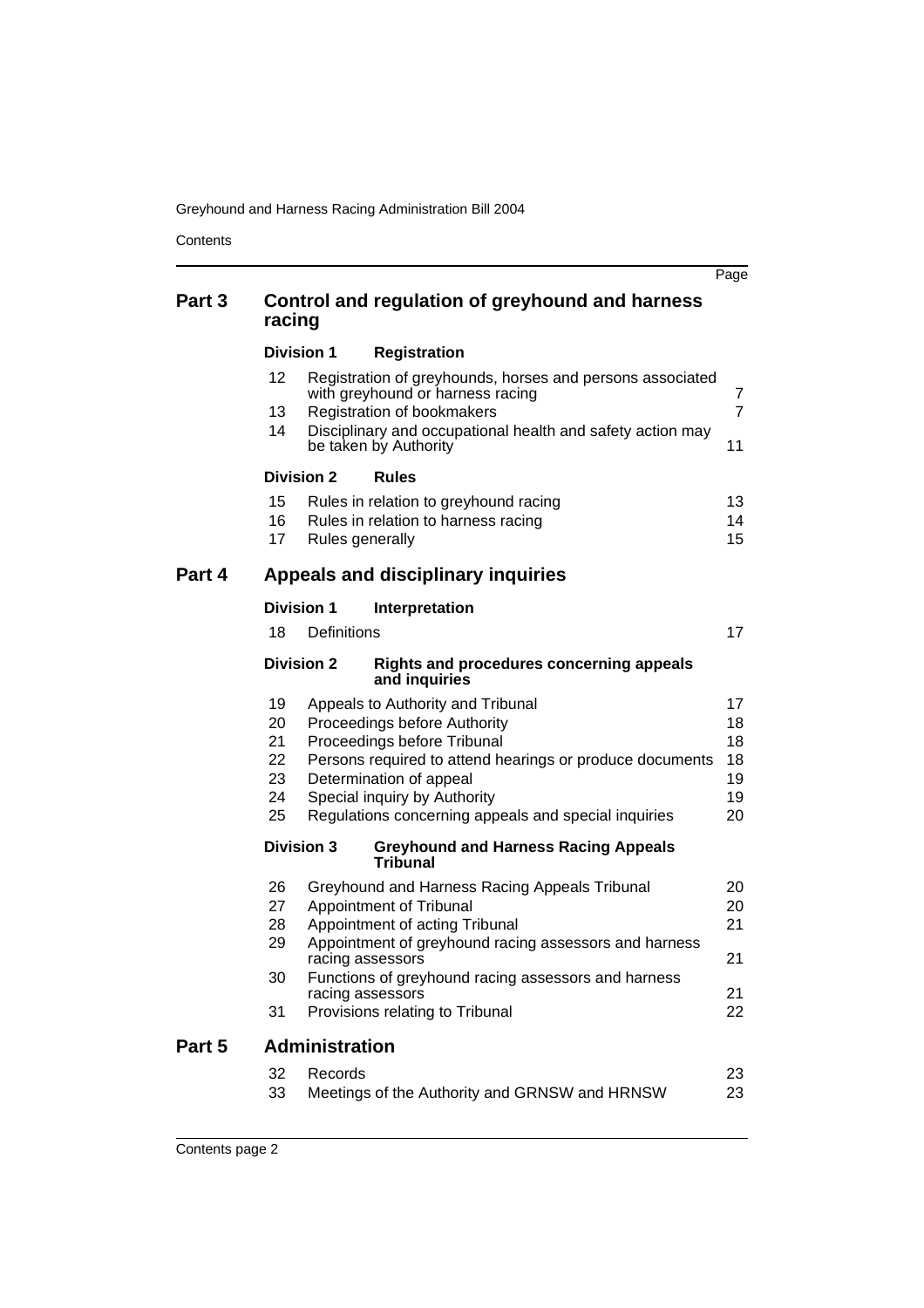**Contents** 

|                   |    |                                            | Page |
|-------------------|----|--------------------------------------------|------|
| Part 6            |    | <b>Finance</b>                             |      |
|                   | 34 | Financial year                             | 24   |
|                   | 35 | <b>Expenses</b>                            | 24   |
|                   | 36 | Accounts                                   | 24   |
|                   | 37 | Fees and charges                           | 24   |
|                   | 38 | <b>Funding of Authority</b>                | 24   |
|                   | 39 | Financial reporting to the Minister        | 26   |
| Part 7            |    | <b>Miscellaneous</b>                       |      |
|                   | 40 | Reports and recommendations by Authority   | 27   |
|                   | 41 | Production of club records to Authority    | 27   |
|                   | 42 | Secrecy                                    | 28   |
|                   | 43 | Delegation                                 | 30   |
|                   | 44 | Protection from personal liability         | 30   |
|                   | 45 | Authentication of certain documents        | 30   |
|                   | 46 | Proof of certain matters not required      | 30   |
|                   | 47 | Service of instruments                     | 31   |
|                   | 48 | Recovery of money                          | 31   |
|                   | 49 | Proceedings for offences                   | 31   |
|                   | 50 | Regulations                                | 31   |
|                   | 51 | Repeals                                    | 32   |
|                   | 52 | <b>Amendment of Acts</b>                   | 32   |
|                   | 53 | Savings, transitional and other provisions | 32   |
|                   | 54 | Review of Act                              | 32   |
| <b>Schedule 1</b> |    | <b>Provisions relating to Authority</b>    | 33   |
| <b>Schedule 2</b> |    | <b>Provisions relating to Tribunal</b>     | 39   |
| <b>Schedule 3</b> |    | <b>Amendment of Acts</b>                   | 42   |
| <b>Schedule 4</b> |    | Savings, transitional and other provisions | 56   |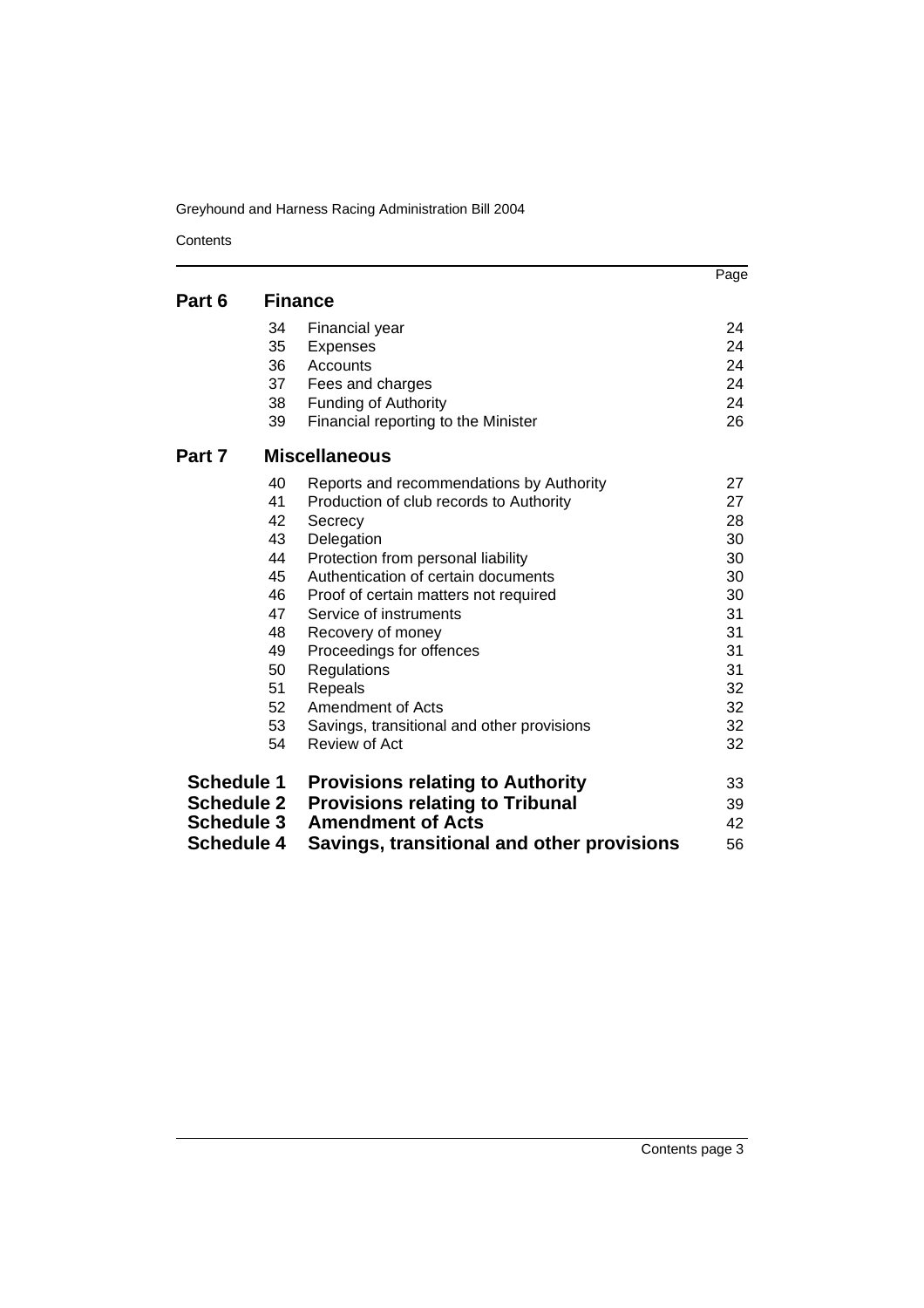**Contents** 

Page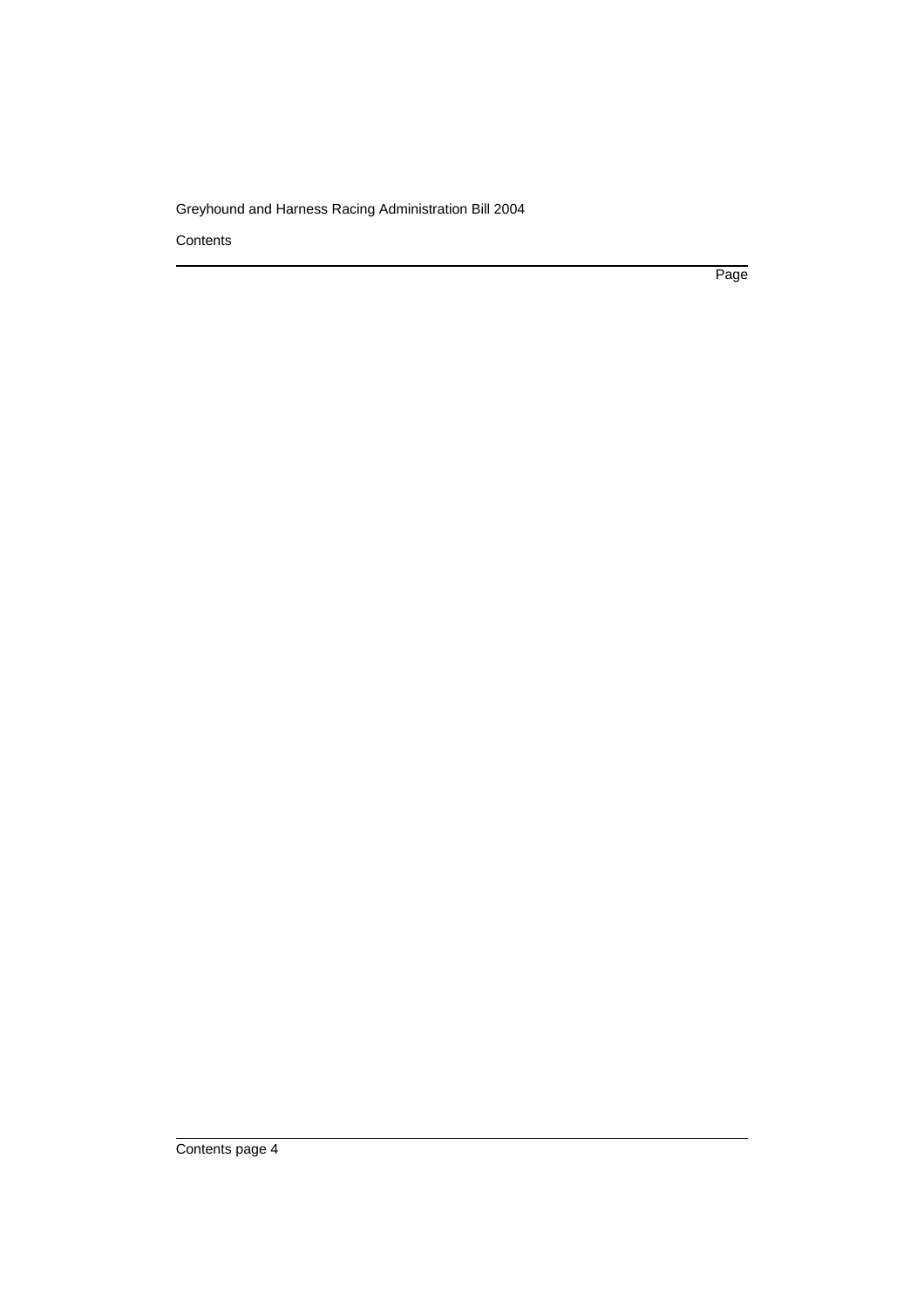*I certify that this PUBLIC BILL, which originated in the LEGISLATIVE ASSEMBLY, has finally passed the LEGISLATIVE COUNCIL and the LEGISLATIVE ASSEMBLY of NEW SOUTH WALES.*

> *Clerk of the Legislative Assembly. Legislative Assembly, Sydney, , 2004*



New South Wales

# **Greyhound and Harness Racing Administration Bill 2004**

Act No , 2004

An Act to constitute the Greyhound and Harness Racing Regulatory Authority; to constitute the Greyhound and Harness Racing Appeals Tribunal; to make consequential amendments to certain Acts; and for other purposes.

*I have examined this Bill, and find it to correspond in all respects with the Bill as finally passed by both Houses.*

*Chairman of Committees of the Legislative Assembly.*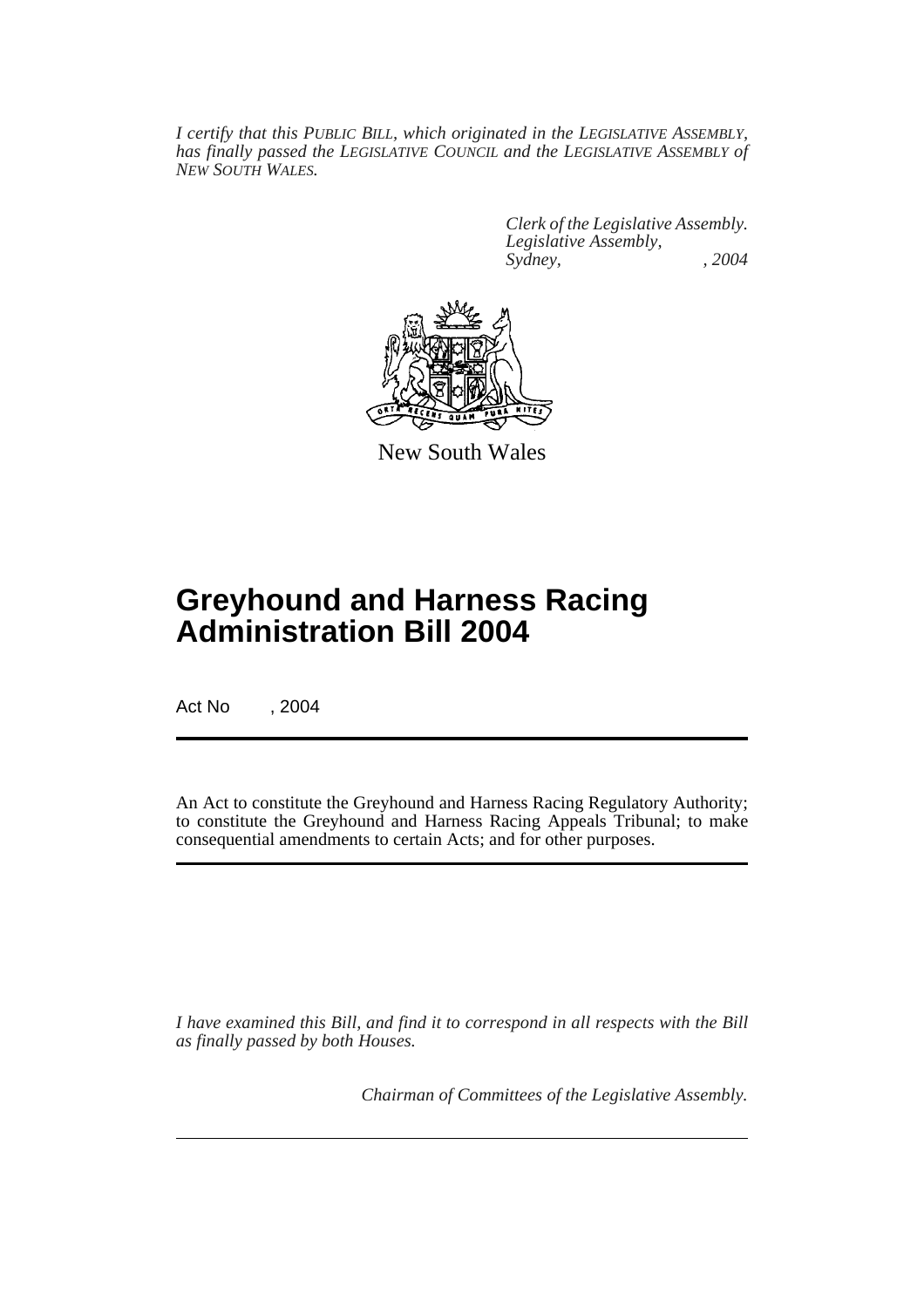Part 1 Preliminary

### **The Legislature of New South Wales enacts:**

### **Part 1 Preliminary**

### **1 Name of Act**

This Act is the *Greyhound and Harness Racing Administration Act 2004*.

### **2 Commencement**

- (1) This Act commences on a day or days to be appointed by proclamation, except as provided by subsection (2).
- (2) Parts 1 and 2 and Schedule 1 commence on the date of assent.

#### **3 Definitions**

(1) In this Act:

*exercise* a function includes perform a duty.

*function* includes a power, authority or duty.

*greyhound racing*, *greyhound racing club* and *greyhound trial track* have the same meanings as in the *Greyhound Racing Act 2002*.

*greyhound racing assessor* means a person appointed as a greyhound racing assessor of the Tribunal under Division 3 of Part 4.

*GRNSW* means Greyhound Racing New South Wales constituted by the *Greyhound Racing Act 2002*.

*harness racing* and *harness racing club* have the same meanings as in the *Harness Racing Act 2002*.

*harness racing assessor* means a person appointed as a harness racing assessor of the Tribunal under Division 3 of Part 4.

*HRNSW* means Harness Racing New South Wales constituted by the *Harness Racing Act 2002*.

*rule*:

(a) in relation to greyhound racing, means a rule made under section 15, and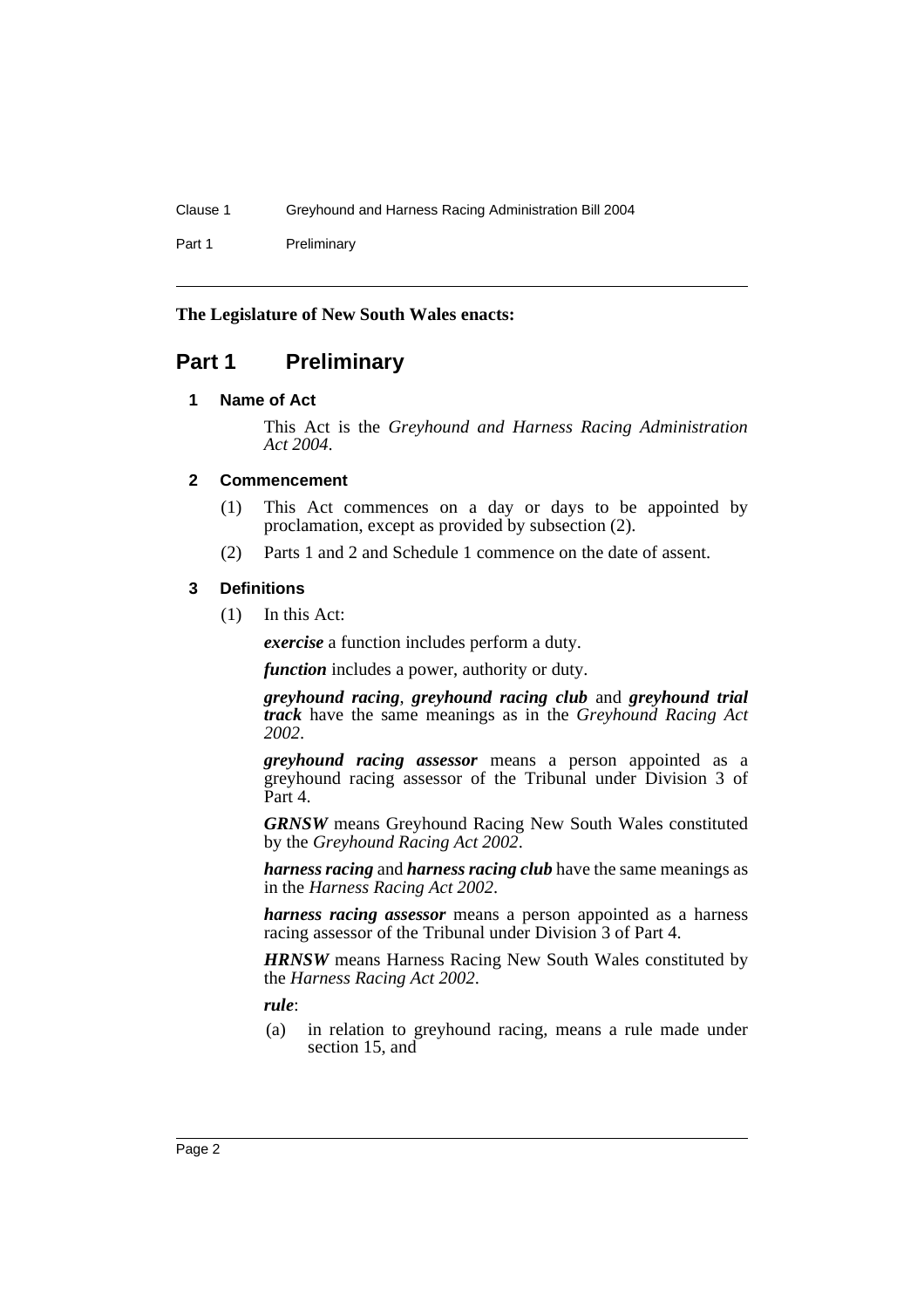Greyhound and Harness Racing Administration Bill 2004 Clause 3

Preliminary **Preliminary** Part 1

- 
- (b) in relation to harness racing, means a rule made under section 16.

*the Authority* means the Greyhound and Harness Racing Regulatory Authority constituted by Part 2.

*Tribunal* means the Greyhound and Harness Racing Appeals Tribunal constituted by Part 4.

- (2) A reference in this Act to a *person associated with greyhound racing* is a reference to the following:
	- (a) a person who handles greyhounds at a greyhound race or trial,
	- (b) a bookmaker's clerk,
	- (c) a greyhound breeder,
	- (d) a person who manages or controls a greyhound trial track,
	- (e) a person who is an officer or employee of a greyhound racing club or is otherwise concerned in the management or control of any such club,
	- (f) any other person prescribed by the regulations for the purposes of this subsection.
- (3) A reference in this Act to a *person associated with harness racing* is a reference to the following:
	- (a) a person who handles horses at a harness race,
	- (b) a bookmaker's clerk,
	- (c) a breeder of horses for harness racing,
	- (d) a person who is an officer or employee of a harness racing club or is otherwise concerned in the management or control of any such club,
	- (e) any other person of a class prescribed by the regulations for the purposes of this subsection.
- (4) Notes included in this Act do not form part of this Act.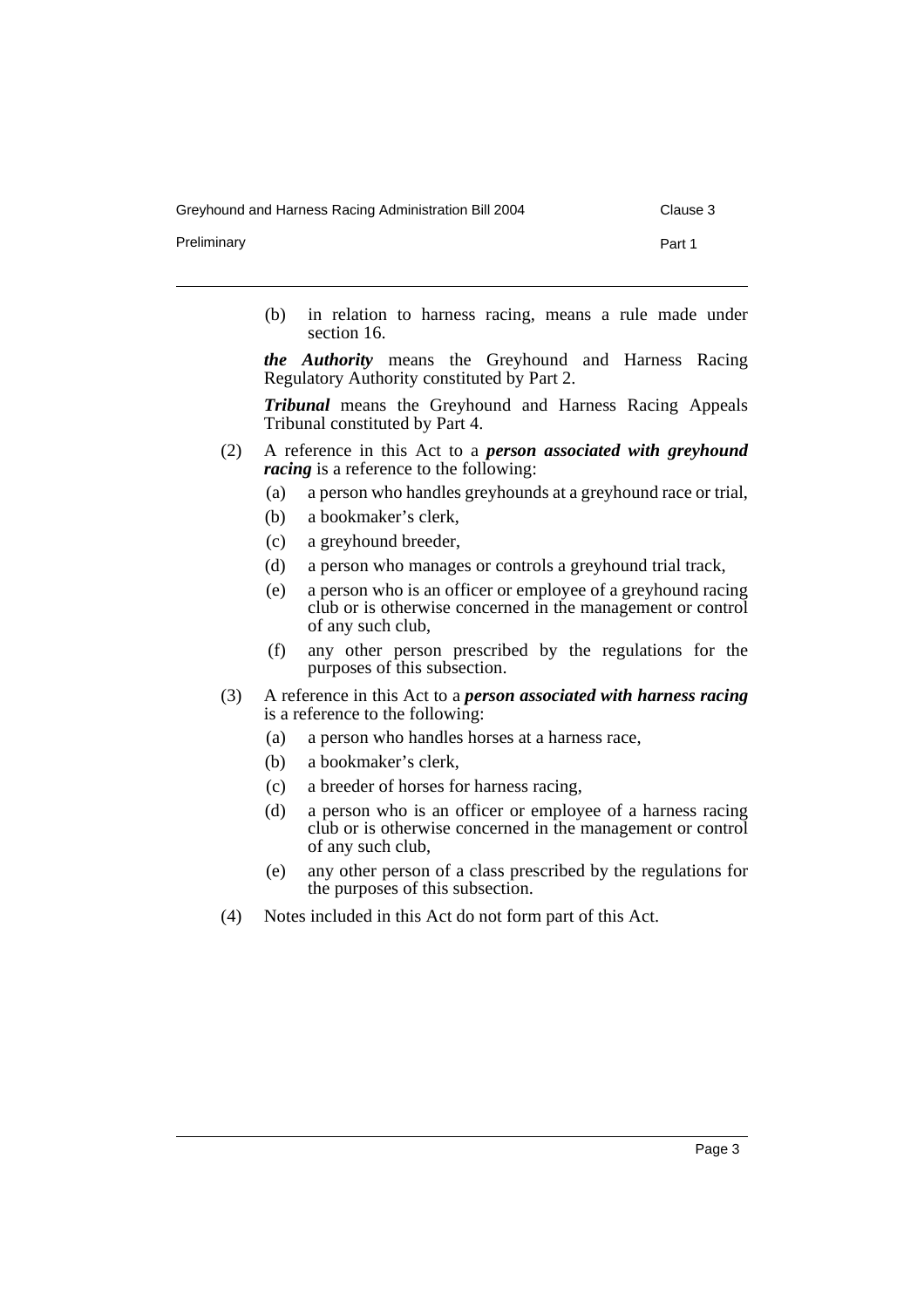### **Part 2 Greyhound and Harness Racing Regulatory Authority**

### **4 Constitution of Greyhound and Harness Racing Regulatory Authority**

- (1) There is constituted by this Act a body corporate with the corporate name of the Greyhound and Harness Racing Regulatory Authority.
- (2) The Authority is subject to the direction and control of the Minister except in relation to the following matters:
	- (a) the contents of a report or recommendation made by it to the Minister,
	- (b) the decision on any appeal or other disciplinary proceedings.
- (3) The Authority is, for the purposes of any Act, a statutory body representing the Crown.
- (4) Schedule 1 has effect with respect to the Authority.

#### **5 Membership of Authority**

- (1) The Authority is to consist of 5 members appointed by the Governor, on the recommendation of the Minister.
- (2) The Minister must ensure that at least one of the persons recommended for appointment as a member has, in the opinion of the Minister, suitable legal qualifications and at least 4 of the persons so recommended have, in the opinion of the Minister, one or more of the following qualifications:
	- (a) experience in management or administration,
	- (b) experience in enforcement or policing of regulatory schemes,
	- (c) veterinary qualifications,
	- (d) knowledge of the racing or wagering industries.
- (3) The following persons are not eligible to be appointed as members of the Authority:
	- (a) a person who is, or has been at any time in the year immediately preceding the time of appointment, a member of the committee of a greyhound racing club or a harness racing club,
	- (b) a member or employee of a greyhound racing club or a harness racing club,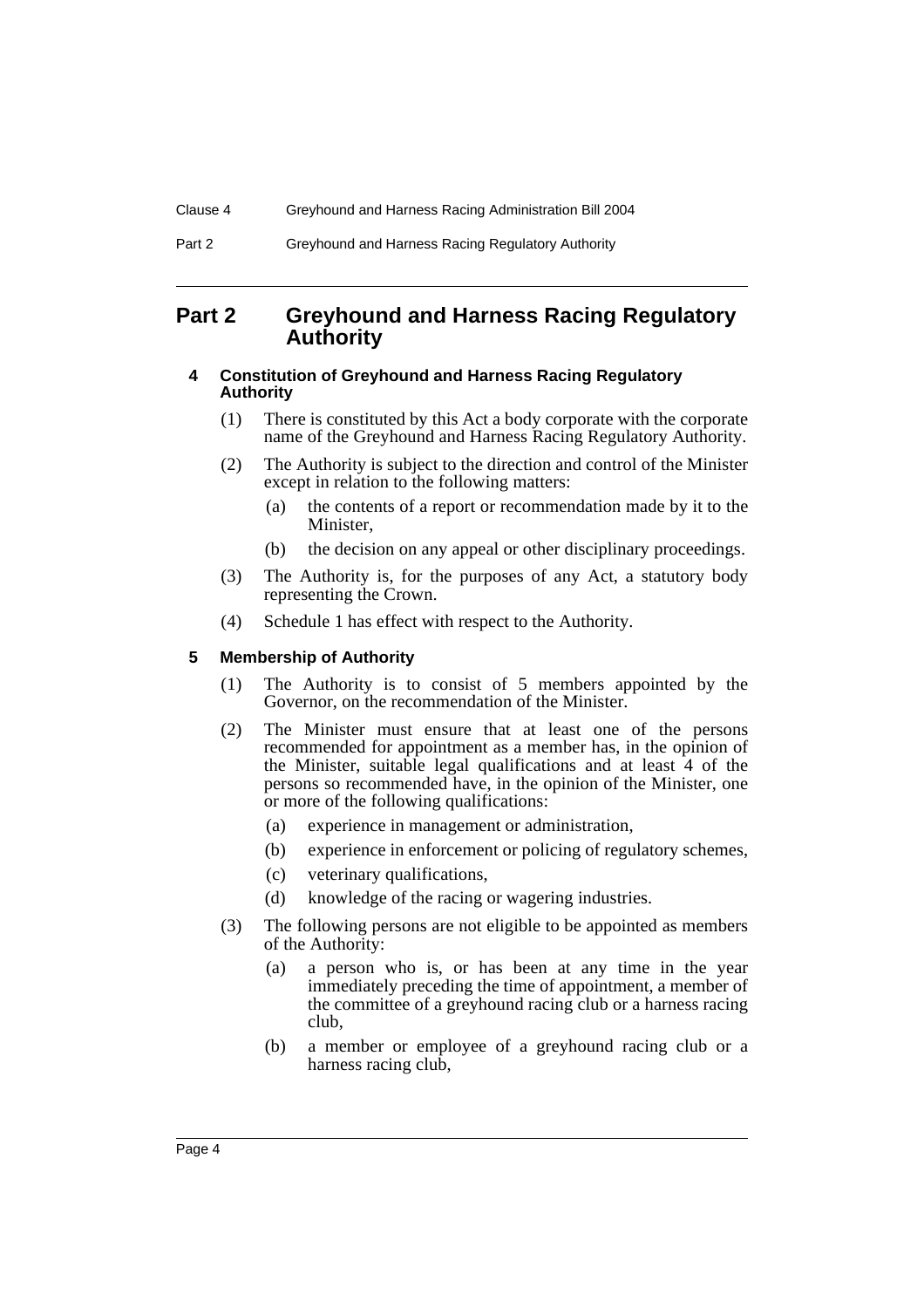| Greyhound and Harness Racing Administration Bill 2004 | Clause 6 |
|-------------------------------------------------------|----------|
| Greyhound and Harness Racing Regulatory Authority     | Part 2   |

- (c) a person licensed or registered under this Act, the *Greyhound Racing Act 2002*, the *Harness Racing Act 2002* or the *Thoroughbred Racing Board Act 1996*,
- (d) a person with a financial interest in an animal intended for racing under the *Greyhound Racing Act 2002* or the *Harness Racing Act 2002*.

### **6 Chairperson and deputy chairperson**

- (1) The Governor is to appoint one of the members of the Authority as chairperson of the Authority by the instrument appointing the person as member or by a subsequent instrument executed by the Governor.
- (2) The Governor is to appoint one of the members of the Authority as the deputy chairperson of the Authority by the instrument appointing the person as member or by a subsequent instrument executed by the Governor.

### **7 Functions of Authority**

- (1) The Authority has the functions conferred or imposed on it by or under this or any other Act or law.
- (2) The Authority may affiliate with such organisations, whether in or out of New South Wales, as the Authority considers appropriate.
- (3) Nothing in this Act confers on the Authority power to conduct meetings for greyhound racing or harness racing on its own behalf.

### **8 Dealings with property on trust or condition**

The Authority may accept, hold and administer property on trust or subject to a condition that the property be applied for or towards any one or more of the following purposes:

- (a) the promotion or welfare of greyhound or harness racing or the greyhound or harness racing industry,
- (b) the assistance of persons who are or have, at any time, been associated with the greyhound or harness racing industry,
- (c) the assistance of persons who are or have, at any time, been the dependants of persons referred to in paragraph (b).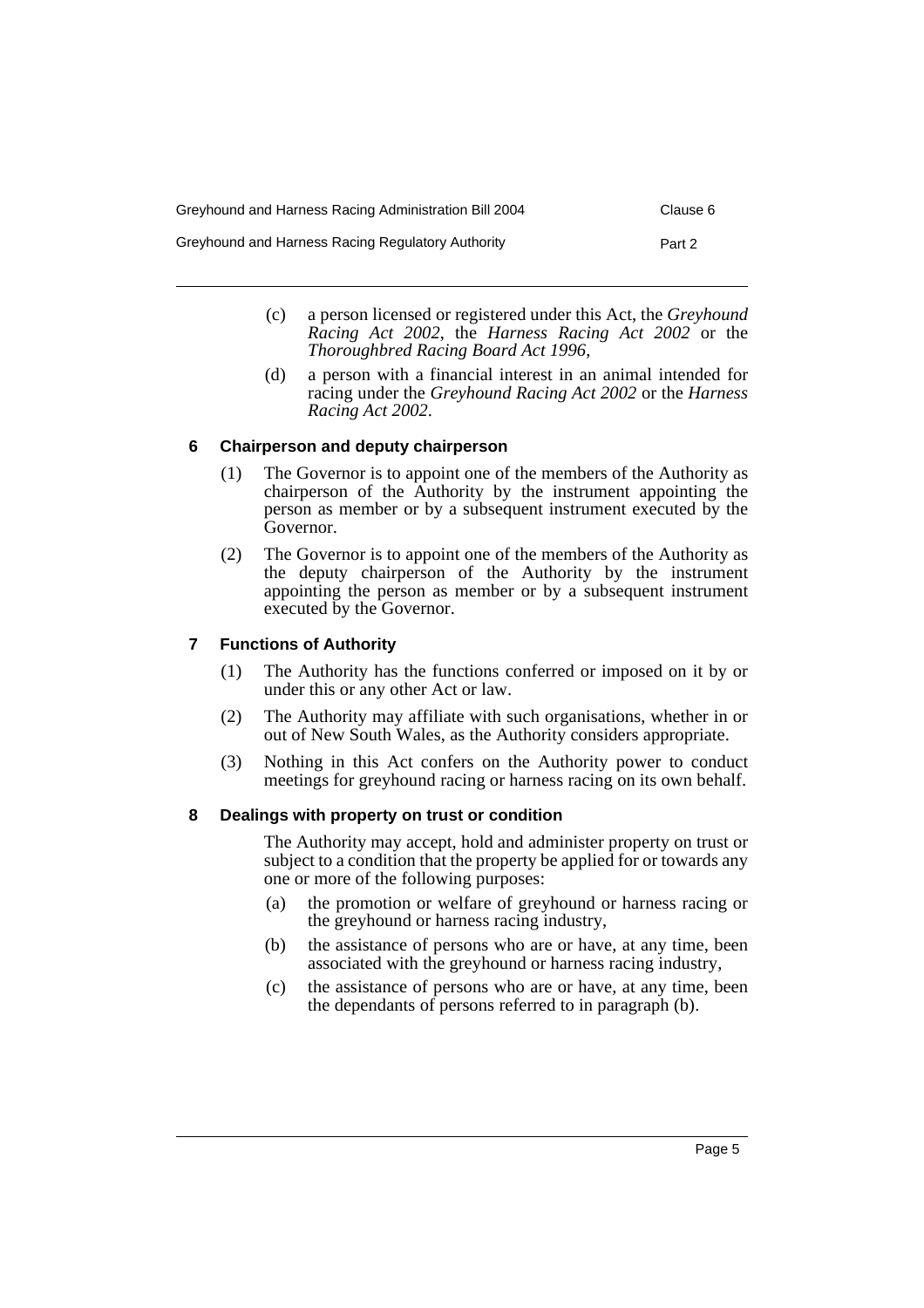### Part 2 Greyhound and Harness Racing Regulatory Authority

### **9 Restriction on dealings with land**

The powers of the Authority to purchase, exchange, take on lease, hold, dispose of, and otherwise deal with land must not be exercised except with the consent of the Minister and subject to such conditions as the Minister may, in giving his or her consent, impose.

### **10 Chief executive officer of Authority**

- (1) The Authority may, in consultation with the Minister, employ a chief executive officer of the Authority.
- (2) The chief executive officer is responsible for the day-to-day management of the Authority.

### **11 Staff of Authority**

- (1) The Authority may employ such other staff as it requires to exercise its functions.
- (2) The Authority may fix the salary, wages and other conditions of staff employed under subsection (1) (and of the chief executive officer of the Authority) in so far as they are not fixed by or under any other Act or law.
- (3) Chapter 2 of the *Public Sector Employment and Management Act 2002* does not apply to and in respect of staff employed under subsection (1) or the chief executive officer of the Authority.
- (4) The Authority may arrange for the use of the services of any staff (by secondment or otherwise) or facilities of GRNSW or HRNSW.
- (5) For the purposes of this Act, a person whose services are made use of under subsection (4) is taken to be a member of staff of the Authority.
- (6) The Authority may engage consultants for the purpose of getting expert advice.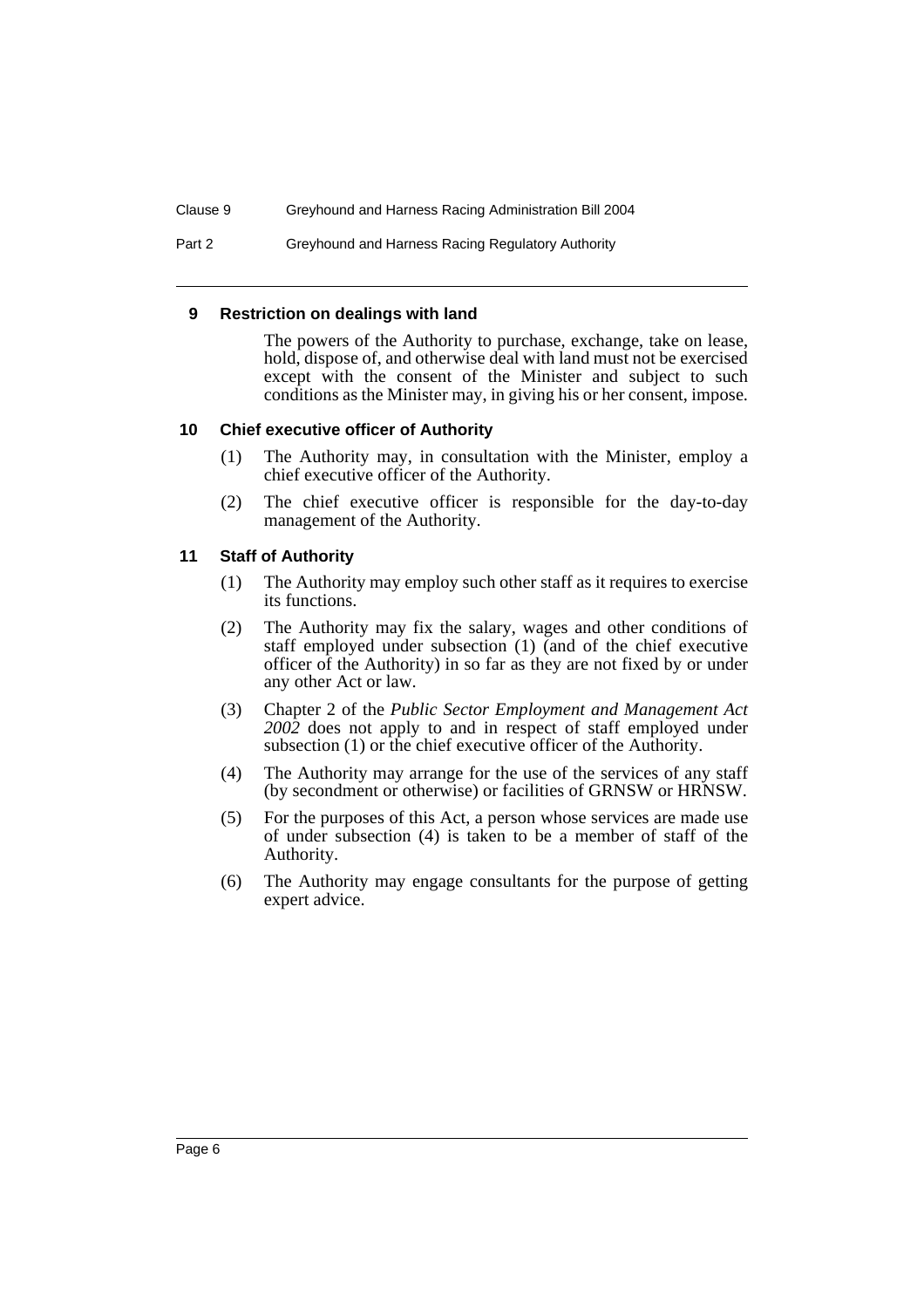| Greyhound and Harness Racing Administration Bill 2004  | Clause 12 |
|--------------------------------------------------------|-----------|
| Control and regulation of greyhound and harness racing | Part 3    |

## **Part 3 Control and regulation of greyhound and harness racing**

### **Division 1 Registration**

- **12 Registration of greyhounds, horses and persons associated with greyhound or harness racing**
	- (1) The Authority may:
		- (a) in accordance with the rules made in relation to greyhound racing, register or refuse to register any greyhound, or any owner, trainer or bookmaker or other person associated with greyhound racing, or
		- (b) in accordance with the rules made in relation to harness racing, register or refuse to register any harness racing horse, or any owner, trainer or driver of harness racing horses, or bookmaker or other person associated with harness racing.
	- (2) The Authority must not refuse to register:
		- (a) any greyhound or any person under subsection (1) (a) unless it is of the opinion that it would be in the best interests of the greyhound racing industry to do so, or
		- (b) any harness racing horse or any person under subsection (1) (b) unless it is of the opinion that it would be in the best interests of the harness racing industry to do so.

### **13 Registration of bookmakers**

- (1) An individual over the age of 18 years or a proprietary company may apply to the Authority for registration as a bookmaker in relation to greyhound racing or harness racing or both.
- (2) Despite section 12 (2), the Authority must refuse to grant an application for registration of a proprietary company as a bookmaker unless satisfied that the company is an eligible company.
- (3) For the purposes of this section, *eligible company* means a proprietary company that is taken to be registered in New South Wales for the purposes of the *Corporations Act 2001* of the Commonwealth and in which:
	- (a) each director, shareholder and person concerned in the management of the company is of or over the age of 18 years, and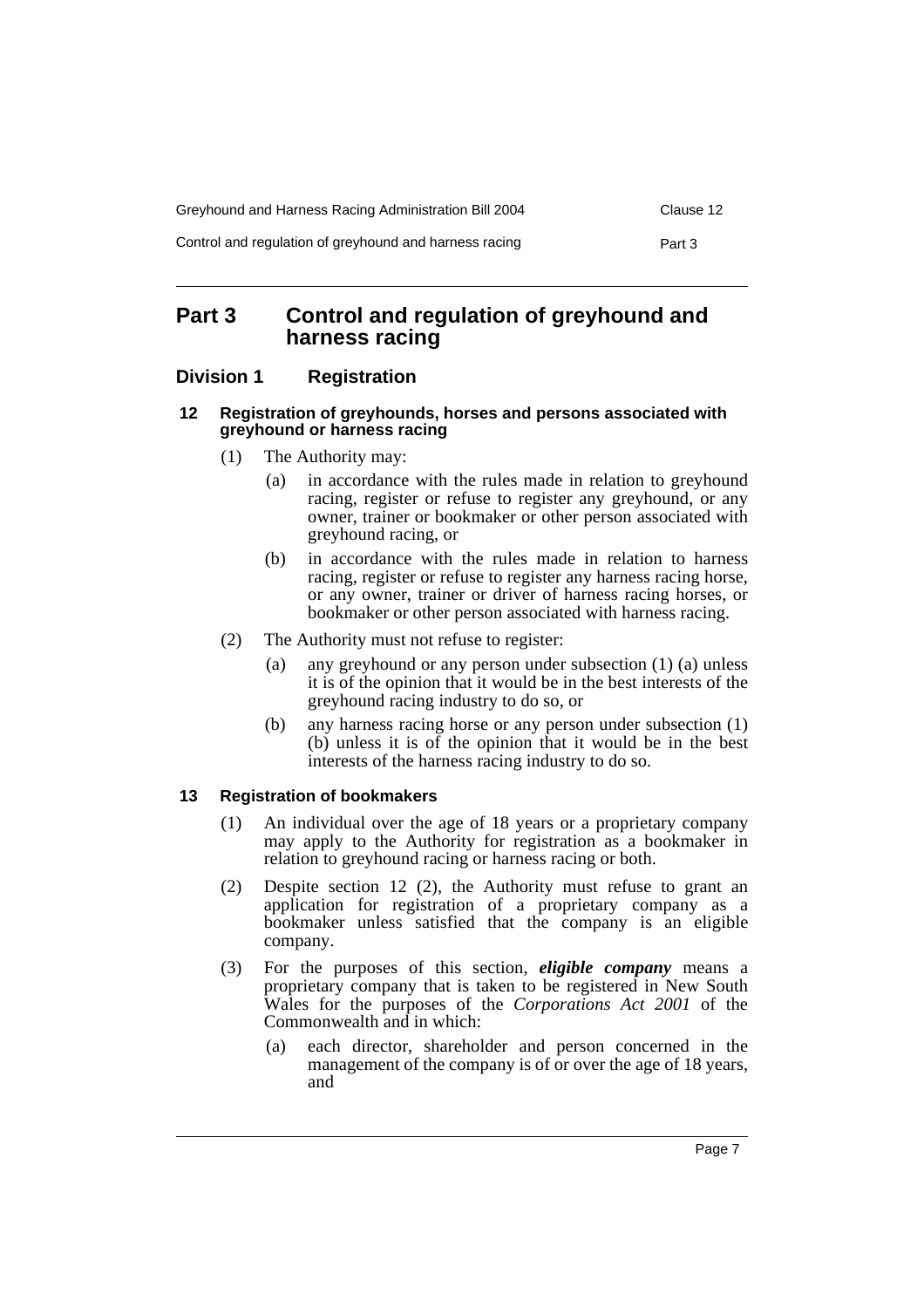- (b) each director is registered as a bookmaker under this Act, and
- (c) each director is a shareholder and person concerned in the management of the company, and
- (d) each shareholder who is not a director is a close family member of a director, and
- (e) each shareholder or person concerned in the management of the company who is not a director is, in the opinion of the Authority, a fit and proper person to be registered as an individual as a bookmaker under this Act, and
- (f) no shareholder or person concerned in the management of the company, other than a director, is registered as an individual as a bookmaker under this Act, and
- (g) subject to the regulations, no person (other than a shareholder) has any interest in the shares or assets of the company.
- (4) It is a condition of a company's registration as a bookmaker that:
	- (a) the company continues to be an eligible company, and
	- (b) no director, shareholder or person concerned in the management of the company:
		- (i) is a director, shareholder or person concerned in the management of, or is an employee or agent of, any other company that is registered as a bookmaker under this Act, or
		- (ii) has a financial interest in any business of a bookmaker that is carried on by any such other company under the authority of its registration under this Act, or
		- (iii) is registered or otherwise authorised as an individual to carry on, or carries on, the business of a bookmaker, bookmaker's clerk or turf commission agent, or a totalizator business, in another Australian State or Territory, or
		- (iv) is a director, shareholder or person concerned in the management of a corporation, or is a member of a partnership, that is registered or otherwise authorised to carry on, or that carries on, any such business in another Australian State or Territory, or
		- (v) is an employee or agent of any individual, partnership or corporation referred to in subparagraph  $(iii)$  or  $(iv)$ , or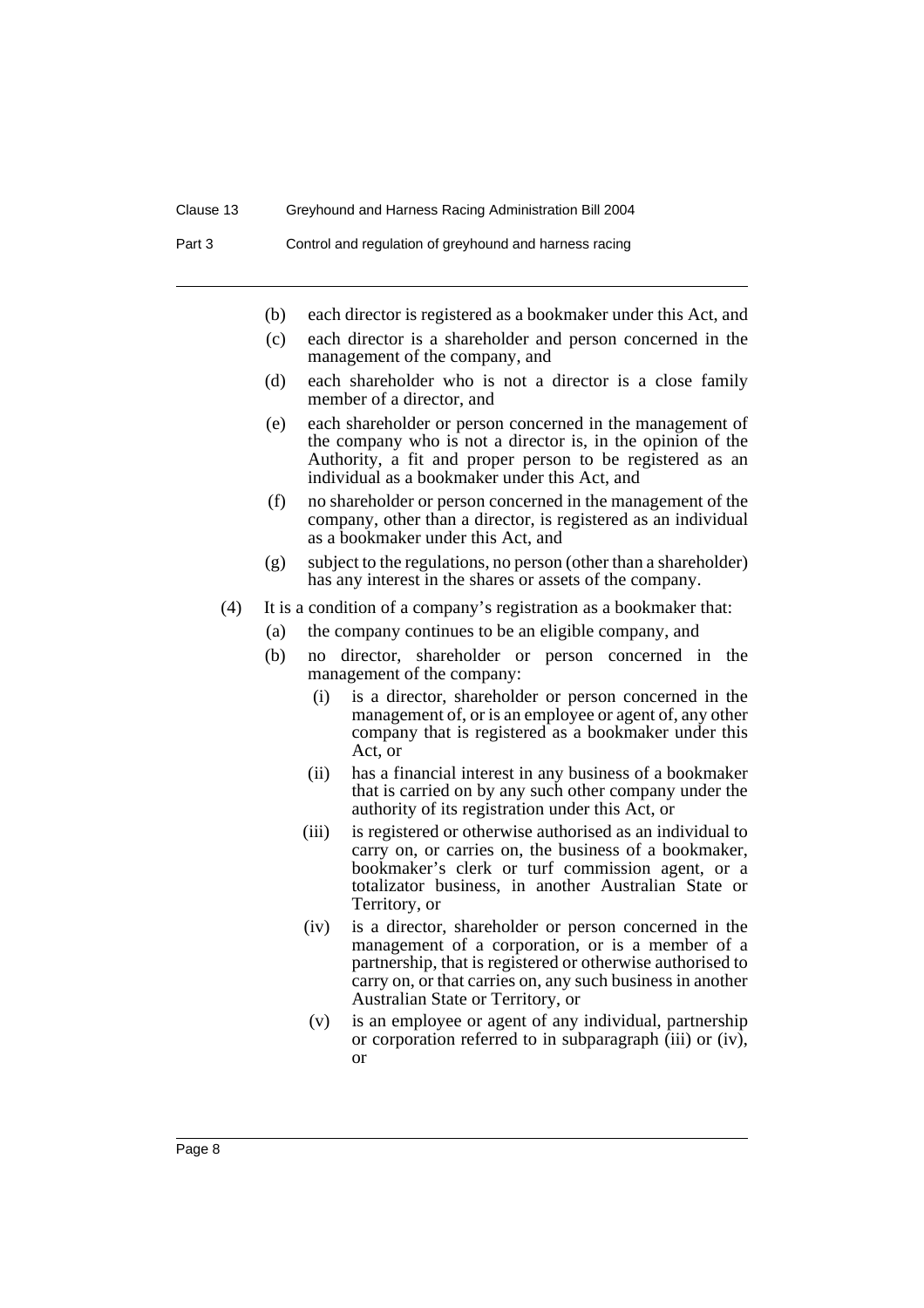| Greyhound and Harness Racing Administration Bill 2004  | Clause 13 |
|--------------------------------------------------------|-----------|
| Control and regulation of greyhound and harness racing | Part 3    |

- (vi) has a financial interest in the business of a bookmaker or turf commission agent, or a totalizator business, that is authorised to be carried on or is carried on in another Australian State or Territory, or
- (vii) is registered or otherwise authorised as an individual to carry on, or carries on, the business of a bookmaker, bookmaker's clerk or turf commission agent, or a totalizator business, or any other kind of betting, wagering, gambling or gaming business, in another country, or
- (viii) is a director, shareholder or person concerned in the management of a corporation, or is a member of a partnership, that is registered or otherwise authorised to carry on, or that carries on, any such business in another country, or
	- (ix) is an employee or agent of any individual, partnership or corporation referred to in subparagraph (vii) or (viii), or
	- (x) has a financial interest in the business of a bookmaker or turf commission agent, or a totalizator business, or any other kind of betting, wagering, gambling or gaming business, that is authorised to be carried on or is carried on in another country.
- (5) It is a condition of a company's registration as a bookmaker in relation to greyhound racing that no director, shareholder or person concerned in the management of the company:
	- (a) carries on the business of a bookmaker, otherwise than on behalf of the company, in relation to any greyhound, horse or harness race, at a meeting for greyhound racing in New South Wales, or
	- (b) carries on the business of an authorised sports betting bookmaker, otherwise than on behalf of the company, at a racecourse licensed for greyhound racing.
- (6) It is a condition of a company's registration as a bookmaker in relation to harness racing that no director, shareholder or person concerned in the management of the company:
	- (a) carries on the business of a bookmaker, otherwise than on behalf of the company, in relation to any greyhound, horse or harness race, at a meeting for harness racing in New South Wales, or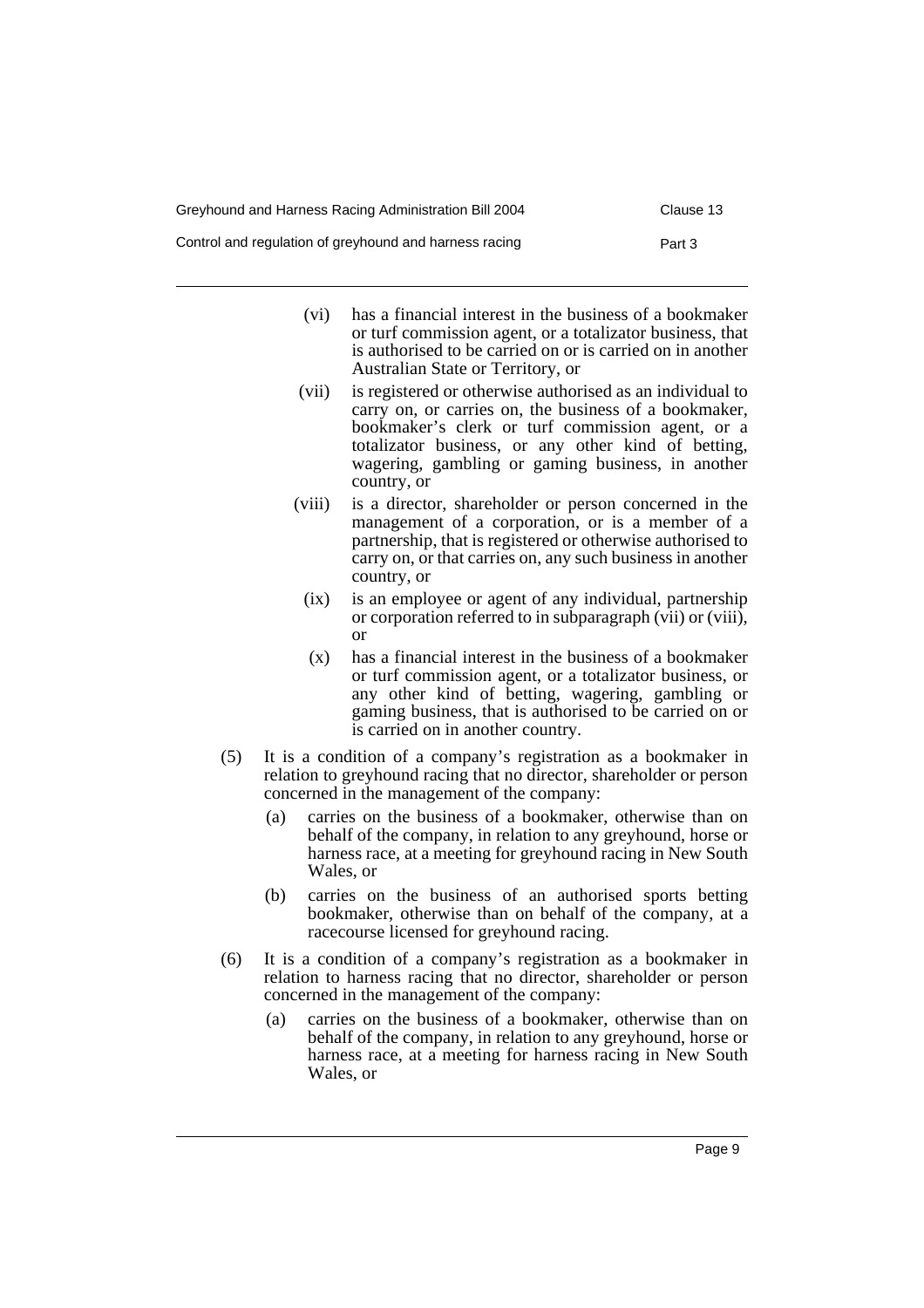- (b) carries on the business of an authorised sports betting bookmaker, otherwise than on behalf of the company, at a racecourse licensed for harness racing.
- (7) In subsection (4) (b) a reference to carrying on the business of a bookmaker, or the business of a bookmaker's clerk or turf commission agent, includes a reference to acting as a bookmaker, or a bookmaker's clerk or turf commission agent.
- (8) The conditions set out in subsection (4) (b) (iii)–(vi) do not extend to a person who is a director of a company that is registered as a bookmaker under this Act if:
	- (a) the person is the sole director of the company, and
	- (b) the relevant matters referred to in subsection  $(4)$  (b) (iii), (iv), (v) or (vi) are disclosed in writing to the Authority at the time the company applies for registration as a bookmaker under this Act or, if they do not occur until after that time, within 2 working days after they occur.
- (9) The Authority may suspend or cancel the registration of a company as a bookmaker if satisfied that any condition referred to in subsections (4)–(6) is contravened in respect of the company. This does not limit the powers of the Authority to suspend or cancel the registration of a company as a bookmaker under section 14.
- (10) Any debt that is incurred by a company in carrying on business as a bookmaker registered under this Act is enforceable jointly and severally against all persons who are directors of the company at the time the debt is incurred (whether or not they are directors at the time the debt is sought to be enforced).
- (11) In this section:

*authorised sports betting bookmaker* has the same meaning as in section 4 of the *Racing Administration Act 1998*.

#### *close family member of a director* means:

- (a) a spouse, de facto partner, parent, child, brother or sister of the director, or
- (b) a person who has a relationship with the director that is prescribed by the regulations for the purposes of this definition.

*financial interest* in a bookmaking business means an entitlement to receive any of the income from the business.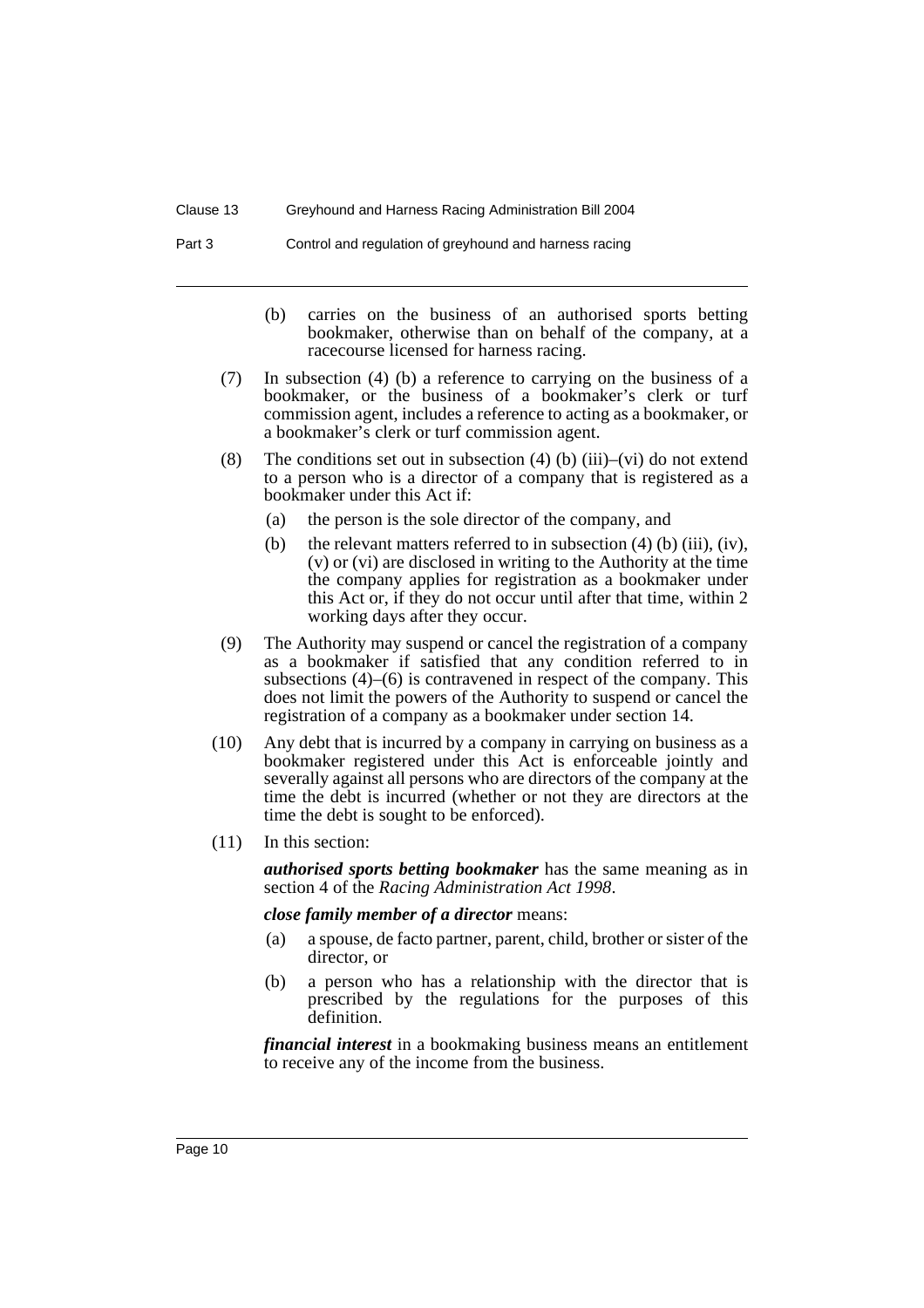| Greyhound and Harness Racing Administration Bill 2004  | Clause 14 |
|--------------------------------------------------------|-----------|
| Control and regulation of greyhound and harness racing | Part 3    |

*meeting for greyhound racing* and *meeting for harness racing* have the same meanings as in section 4 of the *Racing Administration Act 1998*.

*proprietary company* has the same meaning as in the *Corporations Act 2001* of the Commonwealth.

*racecourse licensed for greyhound racing* means a racecourse in respect of which a licence for meetings for greyhound racing granted under section 7 of the *Racing Administration Act 1998* is in force.

*racecourse licensed for harness racing* means a racecourse in respect of which a licence for meetings for harness racing granted under section 7 of the *Racing Administration Act 1998* is in force.

#### **14 Disciplinary and occupational health and safety action may be taken by Authority**

- (1) The Authority may, in accordance with the rules made in relation to greyhound racing, do any of the following:
	- (a) cancel the registration of:
		- (i) any greyhound racing club, or
		- (ii) any greyhound trial track, or
		- (iii) any greyhound, or
		- (iv) any owner, trainer or bookmaker or other person associated with greyhound racing,
	- (b) disqualify, either permanently or temporarily, any owner, trainer or bookmaker or other person associated with greyhound racing,
	- (c) disqualify any greyhound, either permanently or temporarily,
	- (d) prohibit any person from participating in or associating with greyhound racing in any specified capacity,
	- (e) prohibit any greyhound from competing in any greyhound race or trial,
	- (f) impose fines, not exceeding 200 penalty units, on any greyhound racing club or on any owner, trainer or bookmaker or other person associated with greyhound racing for breaches of the rules,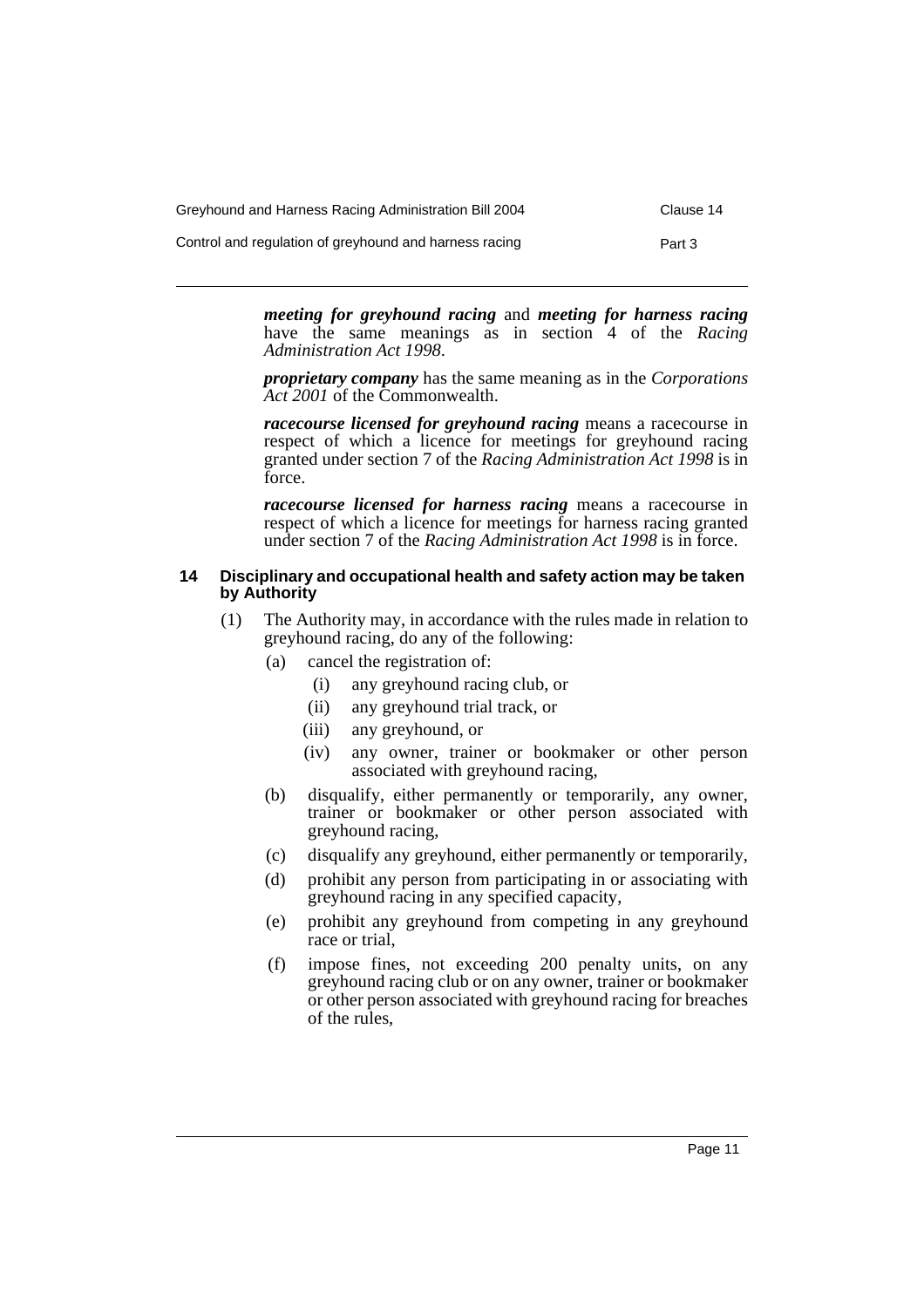- (g) suspend, for such term as the Authority thinks fit, any right or privilege conferred by this Act or the rules on any owner, trainer or bookmaker or other person associated with greyhound racing,
- (h) prohibit any person registered under the rules from taking part in any meeting for greyhound racing held by any greyhound racing club that is not registered under the rules.
- (2) The Authority may, in accordance with the rules made in relation to harness racing, do any of the following:
	- (a) cancel the registration of:
		- (i) any harness racing club, or
		- (ii) any harness racing horse, or
		- (iii) any owner, trainer or driver of harness racing horses, or bookmaker or other person associated with harness racing,
	- (b) disqualify, either permanently or temporarily, any owner, trainer or driver of harness racing horses, or bookmaker or other person associated with harness racing,
	- (c) prohibit any person from participating in or associating with harness racing in any specified capacity,
	- (d) prohibit any horse from competing in any harness race,
	- (e) prohibit any person from attending or taking part in a harness racing meeting,
	- (f) impose fines, not exceeding 200 penalty units, on any harness racing club or on any owner, trainer or driver of harness racing horses, or bookmaker or other person associated with harness racing for breaches of the rules,
	- (g) suspend, for such term as the Authority thinks fit, any right or privilege conferred by this Act or the rules on any owner, trainer or driver of harness racing horses, or bookmaker or other person associated with harness racing,
	- (h) prohibit any person registered under the rules from taking part in any meeting for harness racing held by any harness racing club that is not registered under the rules.
- (3) Any fine imposed under subsection (1) (f) or (2) (f) is to be paid to and be the property of the Authority.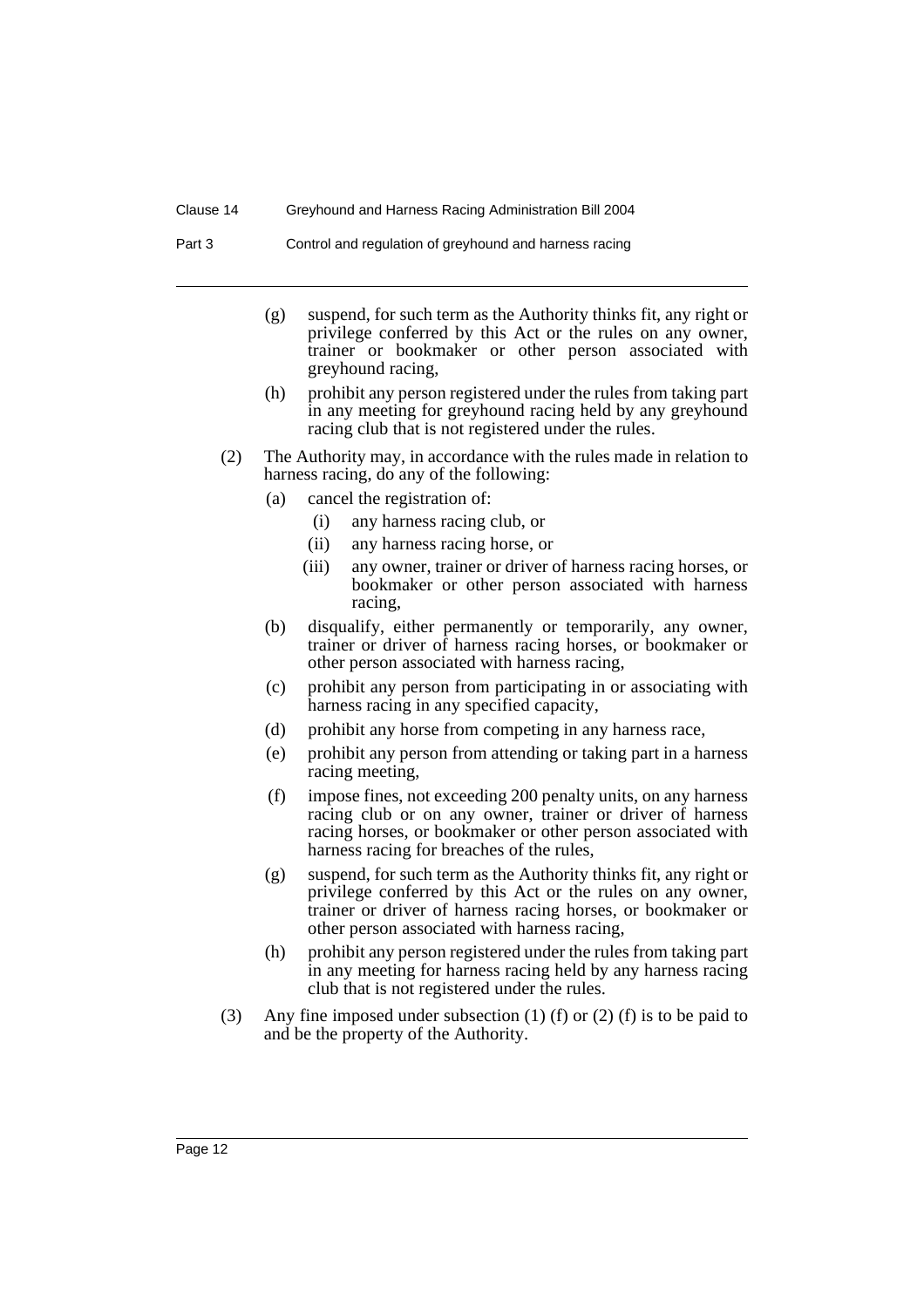| Greyhound and Harness Racing Administration Bill 2004  | Clause 15 |
|--------------------------------------------------------|-----------|
| Control and regulation of greyhound and harness racing | Part 3    |

(4) The Authority may only take action under this section for disciplinary purposes or for the purposes of occupational health and safety.

### **Division 2 Rules**

### **15 Rules in relation to greyhound racing**

- (1) The Authority may make rules, not inconsistent with this Act, for or with respect to the control and regulation of greyhound racing.
- (2) Without limiting the generality of subsection (1), the Authority may make rules for or with respect to the following:
	- (a) any of the matters referred to in section 19 or 20 of the *Greyhound Racing Act 2002*,
	- (b) any of the matters referred to in section  $12(1)(a)$  or  $14(1)$ ,
	- (c) the effect of a disqualification of, or other penalty imposed on, a person or greyhound under section  $14 \overline{1}$ ,
	- (d) the allocation to greyhound racing clubs of dates on which they may conduct greyhound racing meetings and greyhound races,
	- (e) the holding and conduct of meetings for greyhound racing and of races or trials at any such meeting,
	- (f) the keeping of greyhounds that are in the care or custody of persons registered under the rules,
	- (g) the breeding of greyhounds (including the registration or recording of sires, services and litters),
	- (h) the naming and identification of greyhounds,
	- (i) the adoption by the Authority (with or without inquiry) of penalties imposed by clubs or authorities conducting or controlling greyhound racing, horse racing or harness racing, whether in or out of New South Wales,
	- (j) the appointment of stewards by the Authority and the functions of those stewards (including functions that do not relate to meetings for greyhound racing),
	- (k) conferring on stewards appointed by the Authority the same functions as are exercisable by the Authority under Division 1,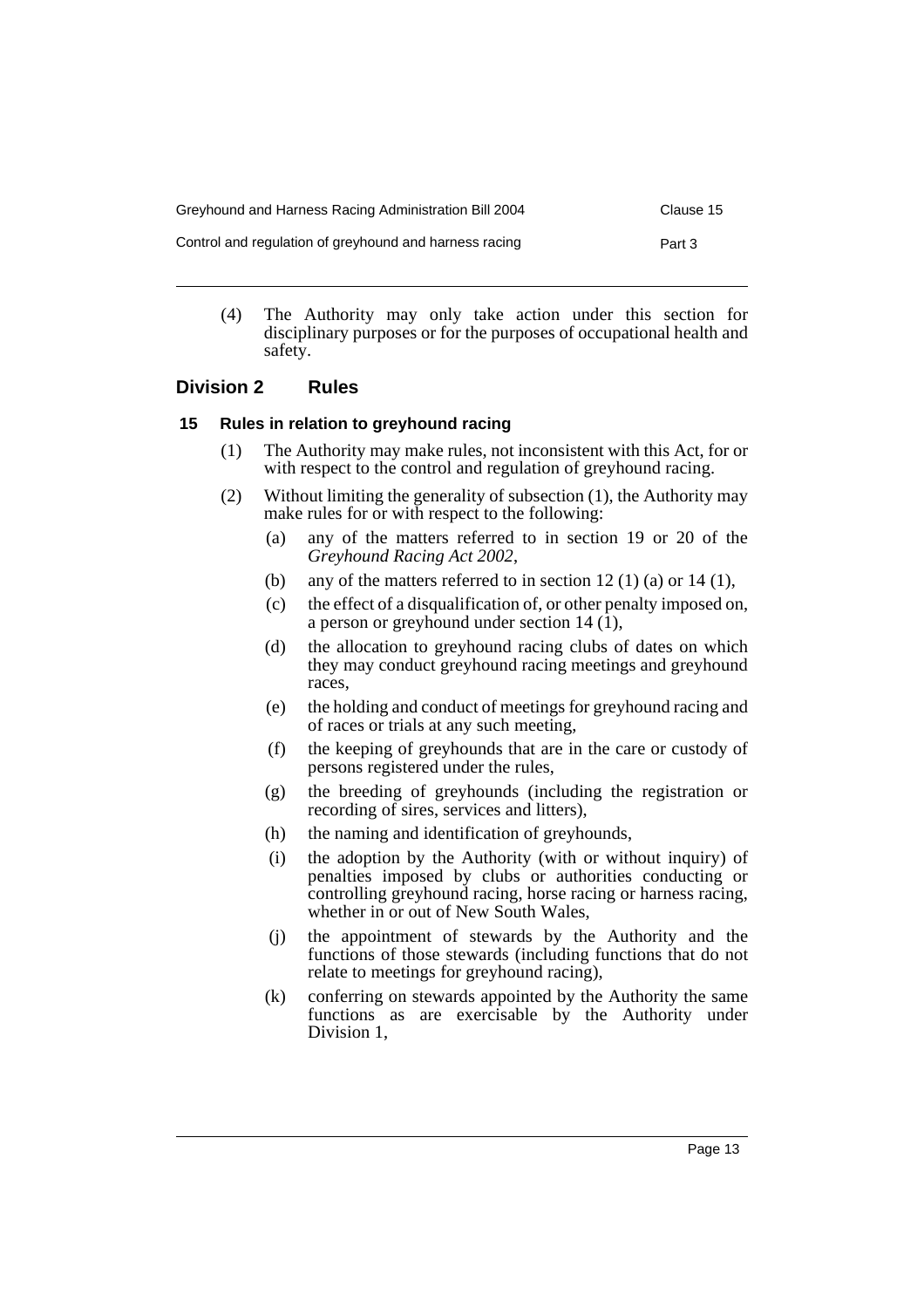- (l) the extent to which and the circumstances in which stewards appointed by the Authority may exercise their functions to the exclusion of stewards of greyhound racing clubs,
- (m) prohibiting any or all of the following:
	- (i) betting or wagering at any place where a greyhound trial or training race is held,
	- (ii) the award, in respect of any greyhound trial or training race, of any money,
	- (iii) the making of a charge for the admission of persons (not being persons in charge of greyhounds) to a greyhound trial track,
- (n) the registration of greyhound racing clubs and greyhound trial tracks,
- (o) the fees and charges referred to in section 37.
- (3) The following rules may be made only on the recommendation of GRNSW:
	- (a) a rule for or with respect to any of the matters referred to in section 19 or 20 of the *Greyhound Racing Act 2002*,
	- (b) a rule for or with respect to any of the matters referred to in subsection  $(2)$  (d) or  $(n)$ ,
	- (c) a rule for or with respect to any of the matters referred to in subsection  $(2)$   $(g)$ , but only if that rule relates to breeding policy issues,
	- (d) a rule for or with respect to any other matter prescribed by the regulations for the purposes of this paragraph.

### **16 Rules in relation to harness racing**

- (1) The Authority may make rules, not inconsistent with this Act or the regulations, for or with respect to the control and regulation of harness racing.
- (2) Without limiting the generality of subsection (1), the Authority may make rules for or with respect to the following:
	- (a) any of the matters referred to in section 22 or 23 of the *Harness Racing Act 2002*,
	- (b) any of the matters referred to in section 12 (1) (b) or 14 (2),
	- (c) the effect of a disqualification of, or other penalty imposed on, a person or harness racing horse under section  $14(2)$ ,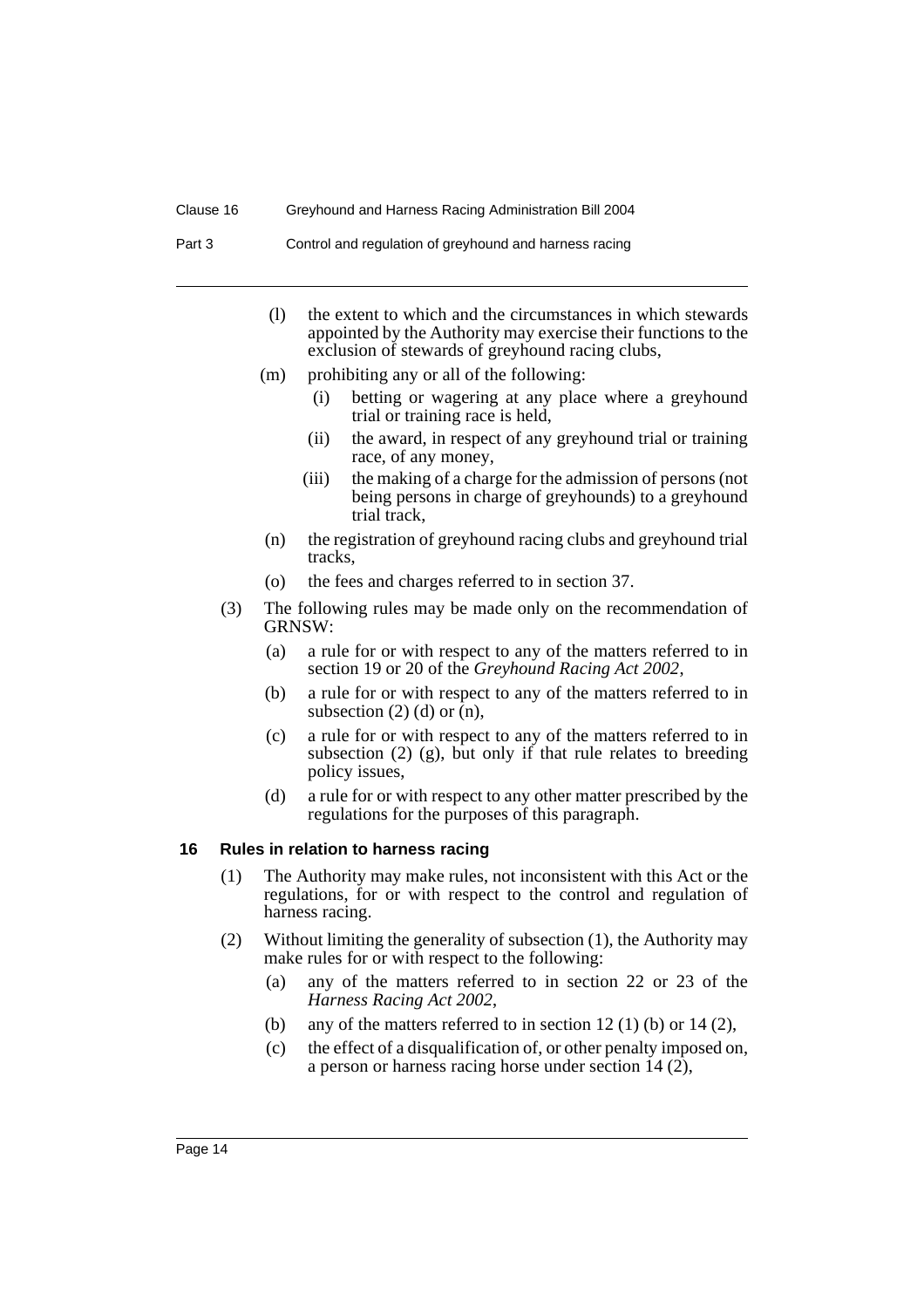| Greyhound and Harness Racing Administration Bill 2004  | Clause 17 |
|--------------------------------------------------------|-----------|
| Control and regulation of greyhound and harness racing | Part 3    |

- (d) the allocation to harness racing clubs of dates on which they may conduct harness racing meetings and harness races,
- (e) the holding and conduct of harness racing meetings and of races at any such meeting,
- (f) the keeping of horses that are in the care or custody of persons registered under the rules,
- (g) the breeding of harness racing horses,
- (h) the naming and identification of harness racing horses,
- (i) the appointment of stewards by the Authority and the functions of those stewards (including functions that do not relate to meetings for harness racing),
- (j) conferring on stewards appointed by the Authority the same functions as are exercisable by the Authority under Division 1,
- (k) the extent to which and the circumstances in which stewards appointed by the Authority may exercise their functions to the exclusion of stewards of harness racing clubs,
- (l) the fees and charges referred to in section 37.
- (3) The following rules may be made only on the recommendation of HRNSW:
	- (a) a rule for or with respect to any of the matters referred to in section 22 or 23 of the *Harness Racing Act 2002*,
	- (b) a rule for or with respect to any of the matters referred to in subsection (2) (d),
	- (c) a rule for or with respect to any of the matters referred to in subsection (2) (g), but only if that rule relates to breeding policy issues,
	- (d) a rule for or with respect to any other matter prescribed by the regulations for the purposes of this paragraph.

### **17 Rules generally**

- (1) A provision of a rule made under this Division may:
	- (a) apply generally or be limited in its application by reference to specified exceptions or factors, or
	- (b) apply differently according to different factors of a specified kind, or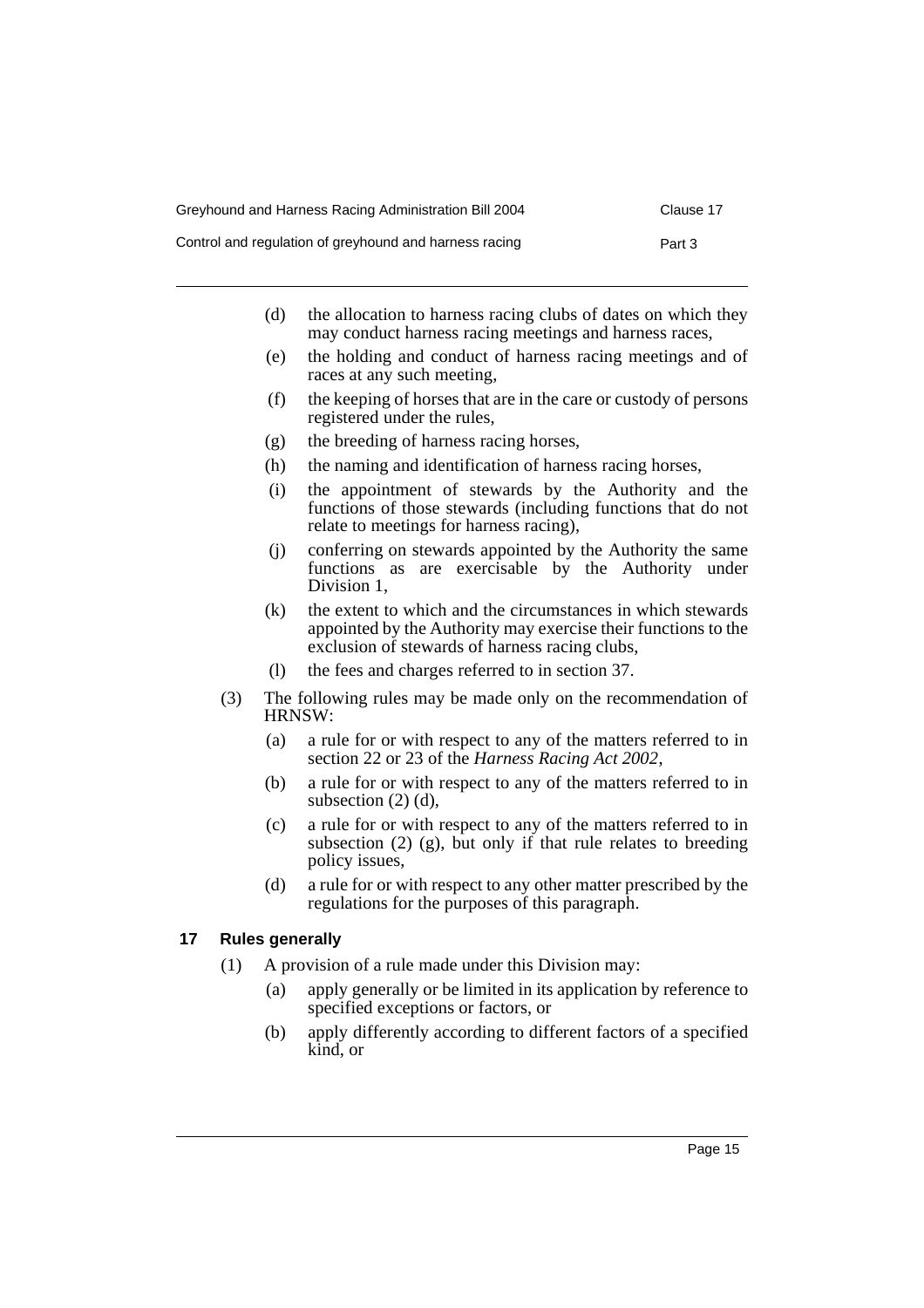Part 3 Control and regulation of greyhound and harness racing

(c) authorise any matter or thing to be from time to time determined, applied or regulated by any specified person or body,

or may do any combination of those things.

(2) A rule made under this Division may not be made for or with respect to any of the matters for or with respect to which regulations may be made by virtue of this Act (section 50 (1) (b) excepted).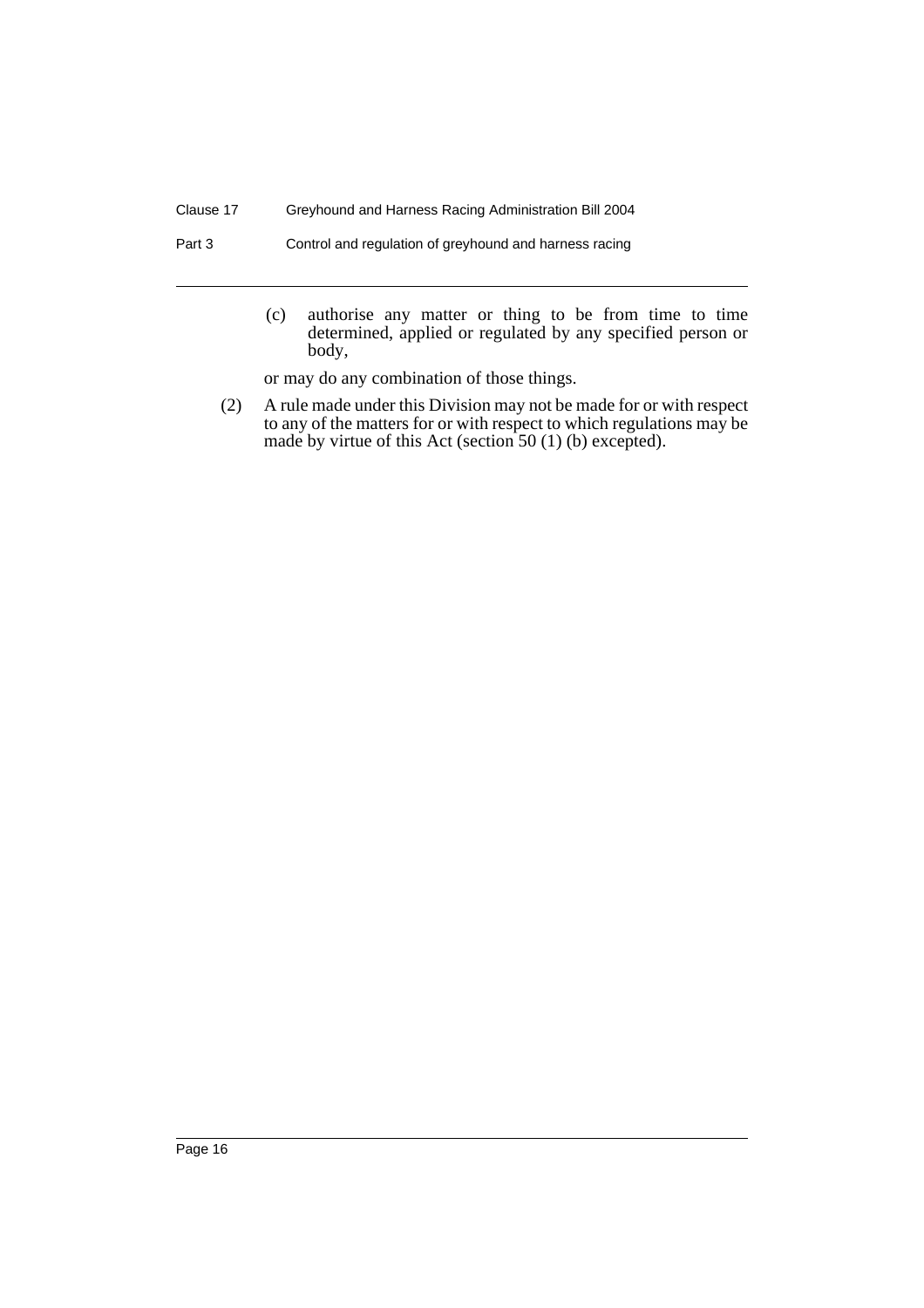Greyhound and Harness Racing Administration Bill 2004 Clause 18

Appeals and disciplinary inquiries Appeals and disciplinary inquiries Part 4

### **Part 4 Appeals and disciplinary inquiries**

### **Division 1** Interpretation

#### **18 Definitions**

In this Part:

*appeal* means an appeal under this Part.

*court* includes the Industrial Relations Commission of New South Wales.

*disciplinary inquiry* means a special inquiry or any other inquiry by the Authority for the purpose of taking disciplinary action.

*judge* includes a judicial member of the Industrial Relations Commission.

*qualified person* means a judge of any court in New South Wales, a retired judge of any court (whether or not in New South Wales) or a person qualified to be appointed as a Judge of the District Court.

*special inquiry* means a special inquiry under section 24.

### **Division 2 Rights and procedures concerning appeals and inquiries**

### **19 Appeals to Authority and Tribunal**

- (1) Any person who is aggrieved by a decision of any of the following may, in accordance with the regulations, appeal against the decision to the Authority or the Tribunal as determined by the regulations:
	- (a) a harness racing club,
	- (b) a greyhound racing club or a steward of a greyhound racing club,
	- (c) a steward of the Authority.
- (2) Any of the following persons or bodies that are aggrieved by a decision of the Authority (including a decision of the Authority in respect of an appeal under subsection (1)) may, in accordance with the regulations, appeal against the decision to the Tribunal:
	- (a) any person,
	- (b) a greyhound racing club,
	- (c) a harness racing club.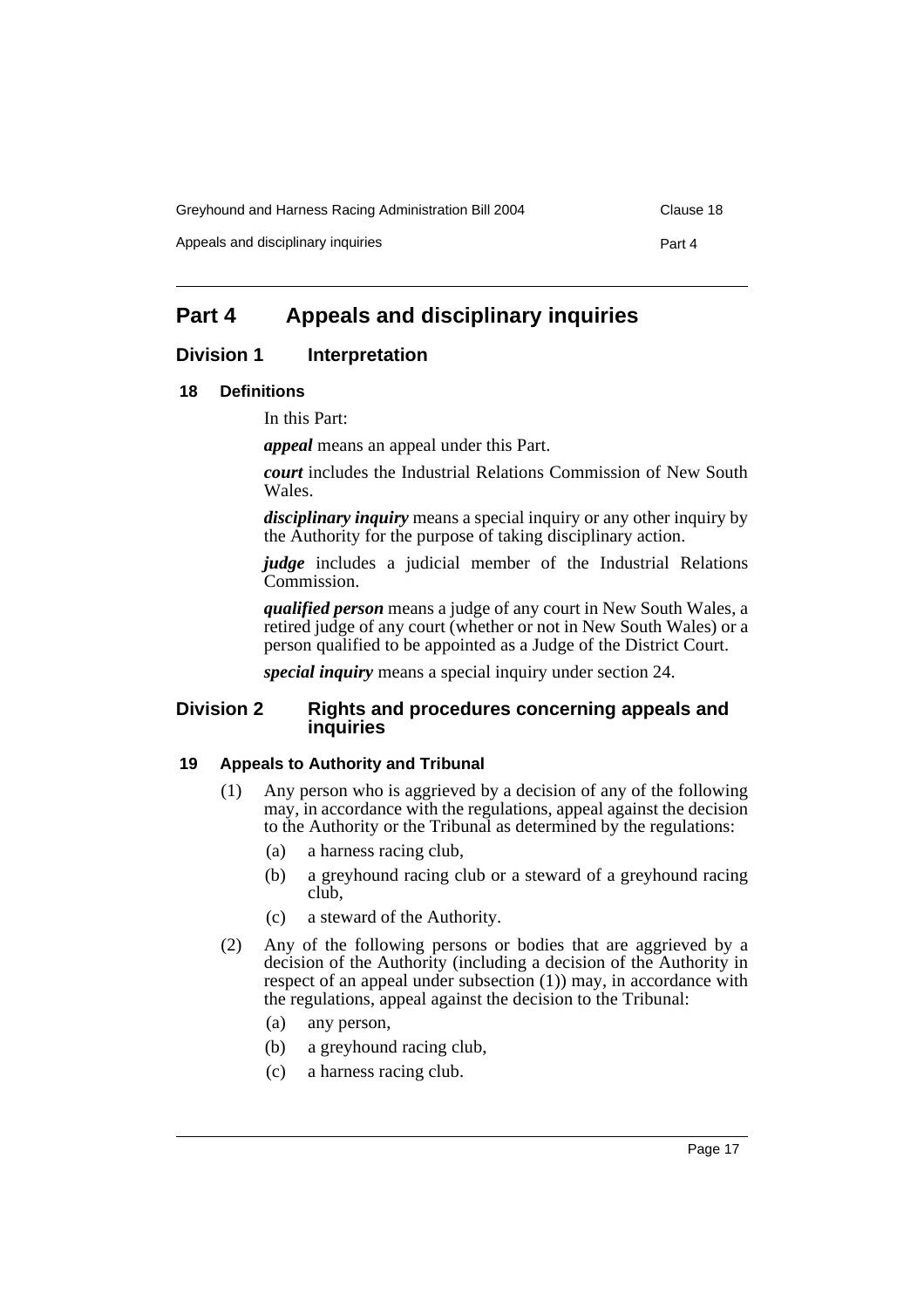Part 4 **Appeals and disciplinary inquiries** 

(3) If the person aggrieved under subsection (1) is the Authority, the appeal under that subsection is to be made to the Tribunal.

### **20 Proceedings before Authority**

- (1) An appeal to the Authority under section 19 (1) is to be held as in open court at a meeting of the Authority at which a quorum is present.
- (2) Proceedings in respect of a disciplinary inquiry of the Authority may be conducted in public or in private, or partly in public and partly in private, as the Authority may decide.
- (3) In conducting a disciplinary inquiry, the Authority may examine any witness on oath or affirmation, or by use of a statutory declaration.
- (4) The decision of the Authority is final and is taken (except for the purposes of an appeal to the Tribunal) to be a decision of the person or body whose decision is the subject of the appeal.

### **21 Proceedings before Tribunal**

- (1) An appeal to the Tribunal under section 19 against a decision of the Authority on an appeal under section 19 (1) is to be by way of a new hearing and fresh evidence, or evidence in addition to or in substitution for the evidence on which the decision appealed against was made, may be given on the appeal.
- (2) Proceedings on an appeal are to be held as in open court before the Tribunal.

### **22 Persons required to attend hearings or produce documents**

- (1) The Tribunal may, by written notice served on any person, require the person to attend at a time, date and place specified in the notice for the purpose of:
	- (a) giving evidence relating to an appeal being heard or to be heard by the Tribunal, or
	- (b) producing any document, relating to such an appeal, specified in the notice that is in the person's possession or under the person's control.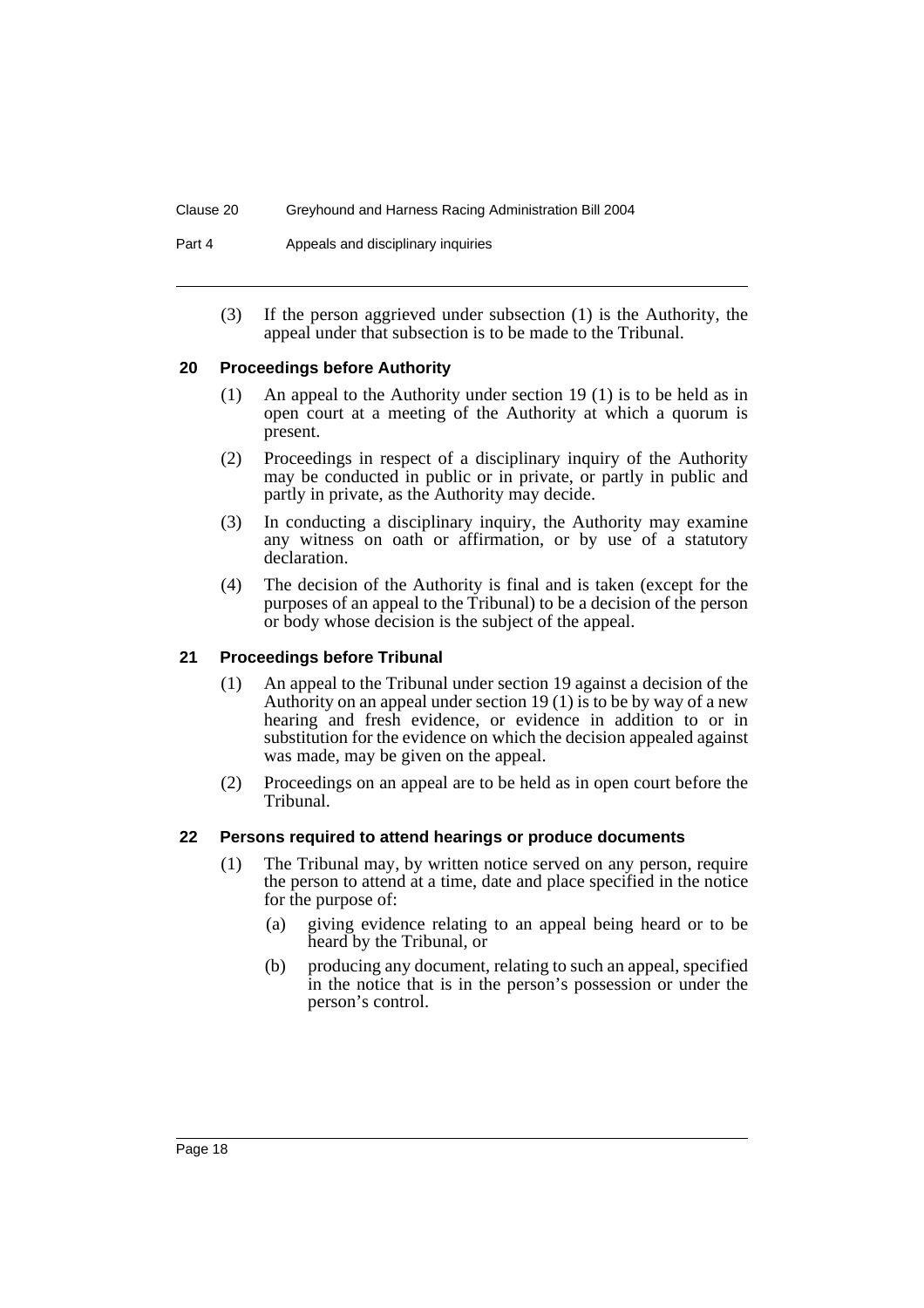Appeals and disciplinary inquiries Appeals and disciplinary inquiries Part 4

(2) A person who is served with a notice under this section must not, without reasonable excuse, fail or refuse to comply with the requirements of the notice.

Maximum penalty: 5 penalty units.

(3) A person who is served with a notice under this section is to be given at the time of service an amount sufficient to cover the travelling and any other expenses likely to be incurred by the person in attending at the time, date and place specified in the notice.

#### **23 Determination of appeal**

- (1) The Tribunal may do any of the following in respect of an appeal:
	- (a) dismiss the appeal,
	- (b) confirm the decision appealed against or vary the decision by substituting any decision that could have been made by the steward, club or Authority (as the case requires),
	- (c) in the case of an appeal under section 19 (2), refer any matter relating to the decision appealed against to the Authority for rehearing (in accordance with directions given by the Tribunal),
	- (d) make such other order in relation to the disposal of the appeal as the Tribunal thinks fit.
- (2) The decision of the Tribunal is final and is taken (except for the purposes of a special inquiry) to be a decision of the person or body whose decision is the subject of the appeal.

### **24 Special inquiry by Authority**

- (1) The Authority may hold a special inquiry into a matter that the Tribunal has determined on an appeal under section 19 if:
	- (a) the Authority receives information that was not available as evidence at the hearing of the appeal, and
	- (b) the Authority is satisfied that the information may have resulted in a substantially different decision if it had been given in evidence at the hearing of the appeal.
- (2) The Authority may determine the manner in which a special inquiry is to be held.
- (3) After holding a special inquiry into a matter that has been decided on an appeal, the Authority may:
	- (a) decide to take no further action, or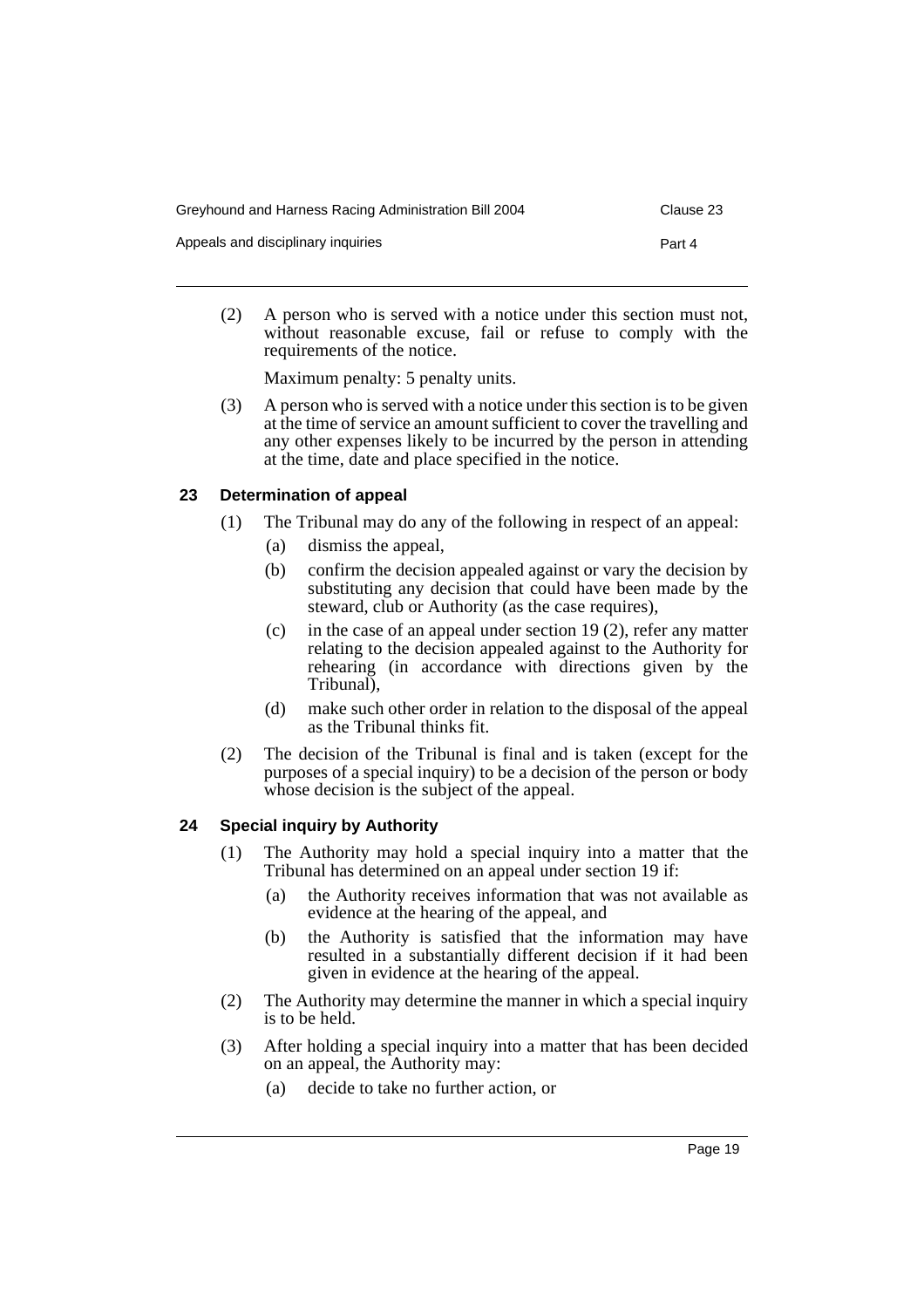Part 4 **Appeals and disciplinary inquiries** 

- (b) make a decision that differs from the decision of the Tribunal, in which case the different decision has effect as the decision of the Tribunal instead of the Tribunal's decision.
- (4) Section 19 (2) does not apply to a decision made under this section.

### **25 Regulations concerning appeals and special inquiries**

- (1) The regulations may make provision for or with respect to the following:
	- (a) appeals to the Authority or Tribunal under this Act,
	- (b) special inquiries,
	- (c) the procedure at or in connection with appeals under this Act and special inquiries,
	- (d) the suspension of a decision appealed against under this Act, or the subject of a special inquiry, pending the determination of the appeal or inquiry,
	- (e) the payment of fees and costs in respect of appeals under this Act and special inquiries,
	- (f) any matters incidental to or connected with appeals under this Act and special inquiries.
- (2) Without affecting the generality of subsection (1), the regulations may:
	- (a) prescribe classes of matters in respect of which appeals may not be made under this Act, or
	- (b) provide that no appeals may be made under this Act except in respect of prescribed classes of matters.

### **Division 3 Greyhound and Harness Racing Appeals Tribunal**

### **26 Greyhound and Harness Racing Appeals Tribunal**

For the purposes of this Act there is constituted a Tribunal to be known as the Greyhound and Harness Racing Appeals Tribunal.

### **27 Appointment of Tribunal**

The Minister may, on the recommendation of the Attorney General, appoint a qualified person as the Tribunal.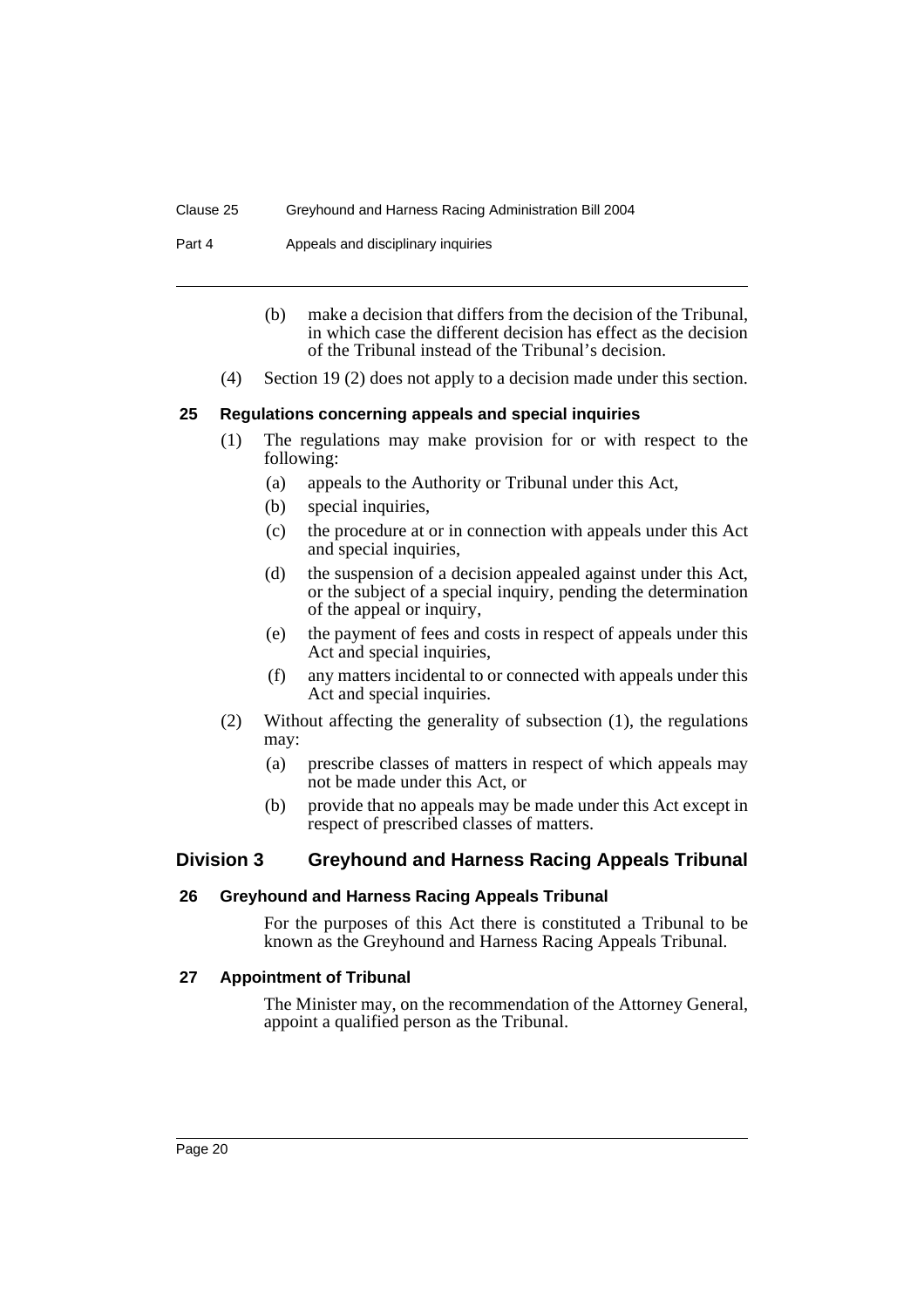| Greyhound and Harness Racing Administration Bill 2004 | Clause 28 |
|-------------------------------------------------------|-----------|
| Appeals and disciplinary inquiries                    | Part 4    |

### **28 Appointment of acting Tribunal**

- (1) The Minister may from time to time, on the recommendation of the Attorney General, appoint:
	- (a) a qualified person to act as the Tribunal:
		- (i) during the illness or absence of the person appointed as the Tribunal, or
		- (ii) during a vacancy in the office of the Tribunal, or
		- (iii) on such occasions or in respect of such appeals as the person appointed as the Tribunal directs, and
	- (b) another qualified person to act as the Tribunal in accordance with paragraph  $(a)$ , but to act only during the illness or absence of the person appointed to act as the Tribunal under paragraph (a).
- (2) A qualified person is taken to be the Tribunal while acting as the Tribunal.
- (3) More than one sitting of the Tribunal may be held at the same time, but the person appointed as the Tribunal and a person appointed to act as the Tribunal must not sit on the same appeal.

### **29 Appointment of greyhound racing assessors and harness racing assessors**

The Minister may, for the purposes of this Act, appoint:

- (a) persons the Minister believes have special knowledge of, and experience in, the greyhound racing industry to be greyhound racing assessors of the Tribunal, and
- (b) persons the Minister believes have special knowledge of, and experience in, the harness racing industry to be harness racing assessors of the Tribunal.

### **30 Functions of greyhound racing assessors and harness racing assessors**

- (1) The Tribunal may, in hearing an appeal under this Act:
	- (a) be assisted by one or more greyhound racing assessors if the appeal relates to greyhound racing, and
	- (b) be assisted by one or more harness racing assessors if the appeal relates to harness racing.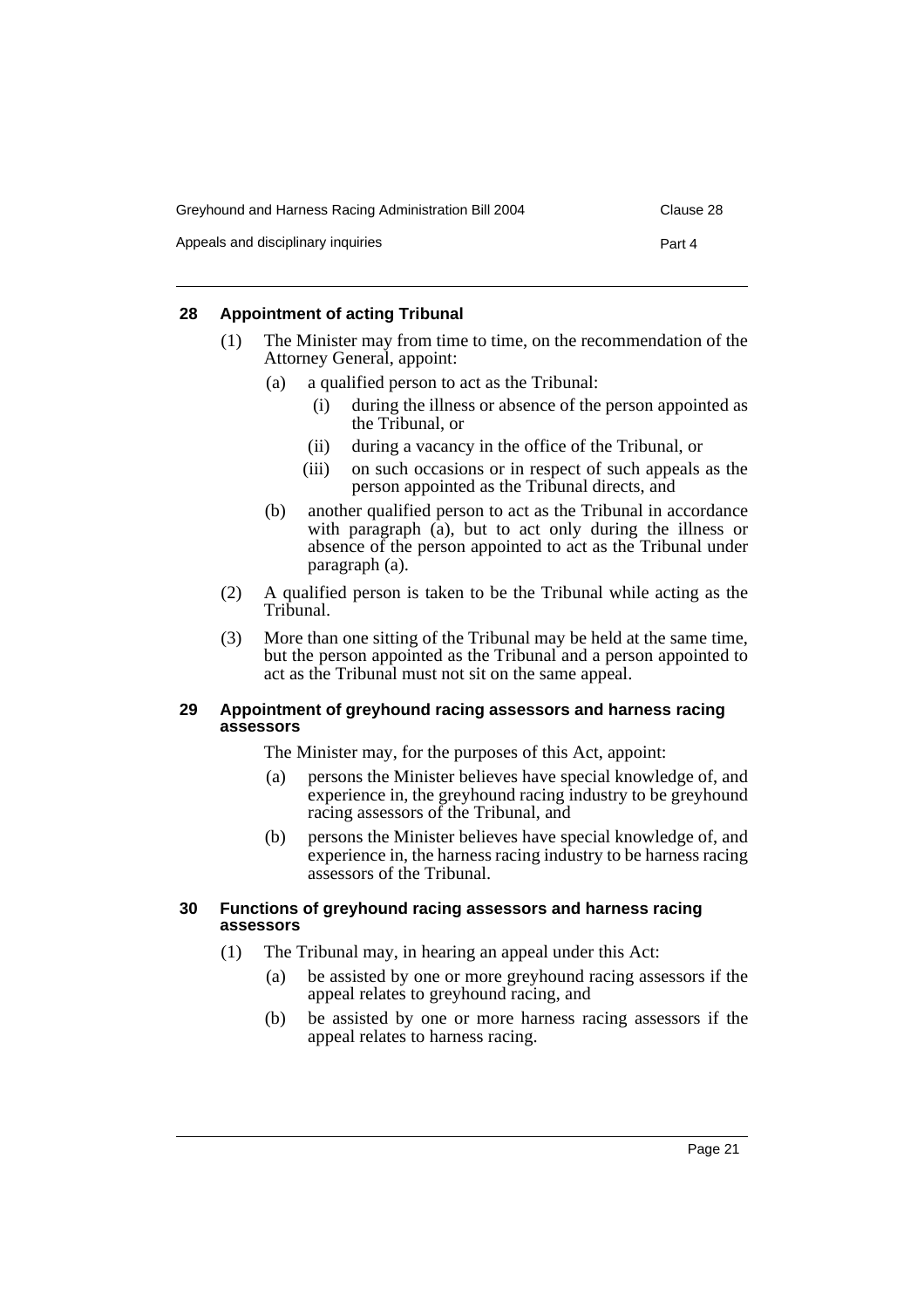Part 4 Appeals and disciplinary inquiries

(2) A greyhound racing assessor or harness racing assessor assisting the Tribunal as referred to in subsection (1) may assist and advise the Tribunal, but must not adjudicate on any matter before the Tribunal.

### **31 Provisions relating to Tribunal**

Schedule 2 has effect.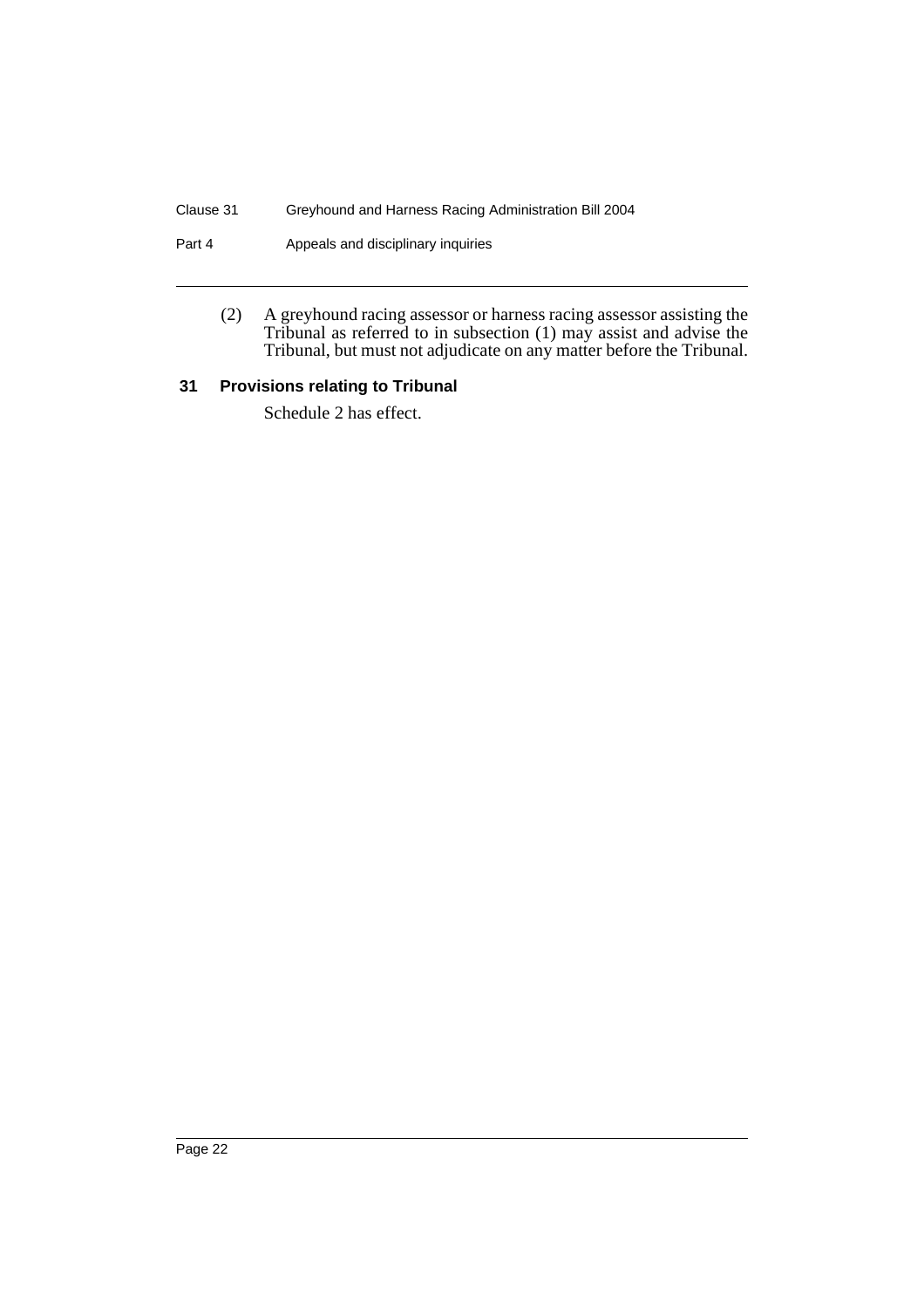Greyhound and Harness Racing Administration Bill 2004 Clause 32

Administration **Part 5** 

## **Part 5 Administration**

### **32 Records**

- (1) The Authority is to keep records for the purposes of this Act, the *Greyhound Racing Act 2002* and the *Harness Racing Act 2002* relating to its own functions and the registration functions of GRNSW and HRNSW.
- (2) GRNSW and HRNSW are to ensure that the relevant information is passed on to the Authority to enable it to perform its record-keeping functions under this section.
- (3) The Authority is to allow:
	- (a) GRNSW access to the records kept under this section that relate to the registration functions of GRNSW, and
	- (b) HRNSW access to the records kept under this section that relate to the registration functions of HRNSW.

### **33 Meetings of the Authority and GRNSW and HRNSW**

- (1) GRNSW and the Authority are to meet with each other at least twice a year to co-ordinate the carrying out of their functions under this Act and the *Greyhound Racing Act 2002*.
- (2) HRNSW and the Authority are to meet with each other at least twice a year to co-ordinate the carrying out of their functions under this Act and the *Harness Racing Act 2002*.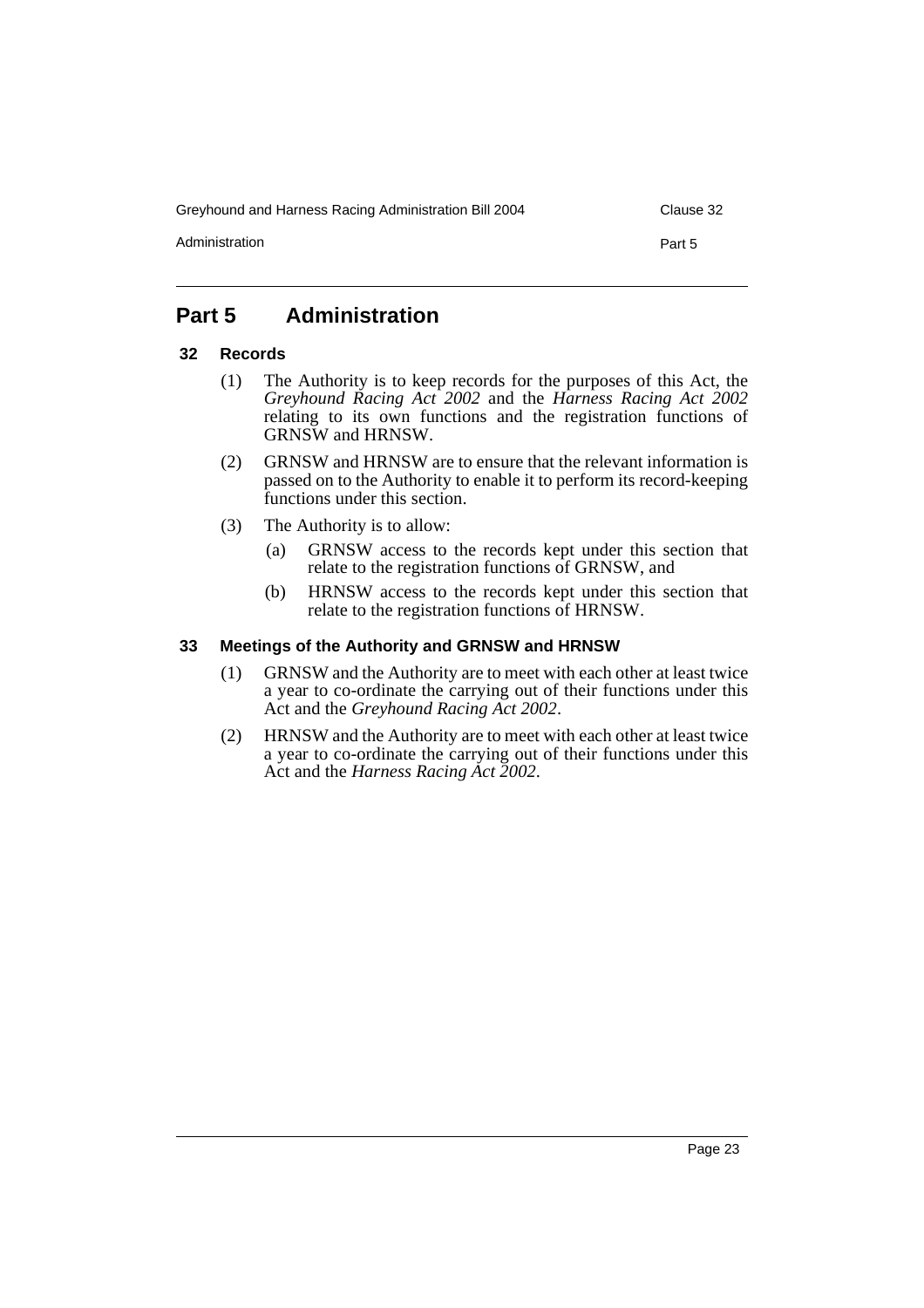Part 6 Finance

## **Part 6 Finance**

### **34 Financial year**

- (1) Subject to subsection (2), the financial year of the Authority is the year commencing on 1 July.
- (2) A different financial year for the Authority may be determined by the Treasurer under section 4 (1A) of the *Public Finance and Audit Act 1983*.

### **35 Expenses**

The Authority is liable for the following expenses:

- (a) all expenses (including remuneration and allowances payable to members of the Authority, the chief executive officer of the Authority and the other staff of the Authority) incurred by the Authority in the exercise of its functions,
- (b) all expenses (including remuneration and allowances payable under clause 3 of Schedule 2) incurred by the Tribunal in the exercise of its functions.

### **36 Accounts**

The Authority may establish such accounts as it thinks appropriate for the money received and expended by the Authority.

### **37 Fees and charges**

- (1) If a steward appointed by the Authority acts at a meeting for greyhound racing held by a greyhound racing club or at a meeting for harness racing held by a harness racing club, the Authority may charge the club for the services of the steward.
- (2) The Authority may determine the fees and charges payable for registration or for the transaction of other business with the Authority under this or any other Act.

### **38 Funding of Authority**

(1) The Authority is to submit a draft annual budget to the Minister before the beginning of each of its financial years. The draft annual budget is to be submitted at the time and in a form directed by the Minister.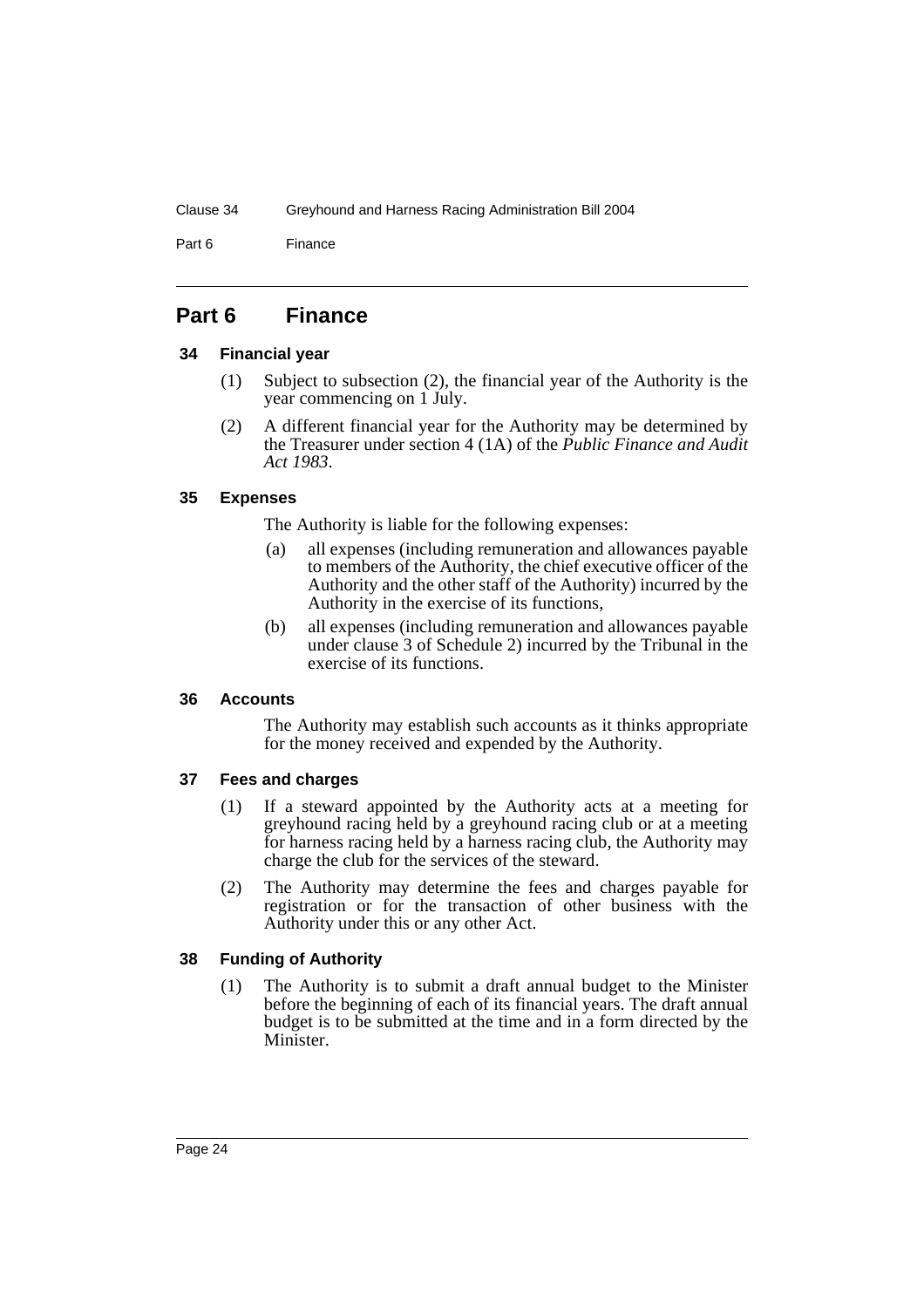Greyhound and Harness Racing Administration Bill 2004 Clause 38

Finance **Part 6** 

- (2) The draft annual budget must include a statement (the *funding statement*) specifying the proportions of the total annual budget for the Authority that should relate to greyhound racing and to harness racing respectively. These proportions are to be expressed as 2 percentages that add up to 100 percent of the total annual budget.
- (3) After considering the draft annual budget submitted by the Authority for a financial year, the Minister is to determine:
	- (a) the total amount to be allowed for the funding of the Authority for the financial year concerned (the *total funding* for the Authority), and
	- (b) the amount of funding that GRNSW is to provide to the Authority for the financial year calculated by multiplying the total funding for the Authority by the proportion for greyhound racing specified in the funding statement (the *greyhound racing funding* for the Authority), and
	- (c) the amount of funding that HRNSW is to provide to the Authority for the financial year calculated by multiplying the total funding for the Authority by the proportion for harness racing specified in the funding statement (the *harness racing funding* for the Authority).
- (4) As soon as practicable after determining funding amounts for a financial year under subsection (3), the Minister is to cause:
	- (a) written notice to be given to GRNSW of the total funding and the greyhound racing funding for the Authority for the financial year, and
	- (b) written notice to be given to HRNSW of the total funding and the harness racing funding for the Authority for the financial year.
- (5) The Minister may vary the amount of the greyhound racing funding or the harness racing funding at any time by serving written notice on GRNSW or HRNSW respectively.
- (6) GRNSW is to provide annual funding to the Authority equal to the greyhound racing funding for the Authority for the financial year concerned. The amount is to be paid in the manner and at the times directed by the Minister.

**Note.** Section 49 of the *Greyhound Racing Act 2002* makes provision in relation to the source of this funding by GRNSW.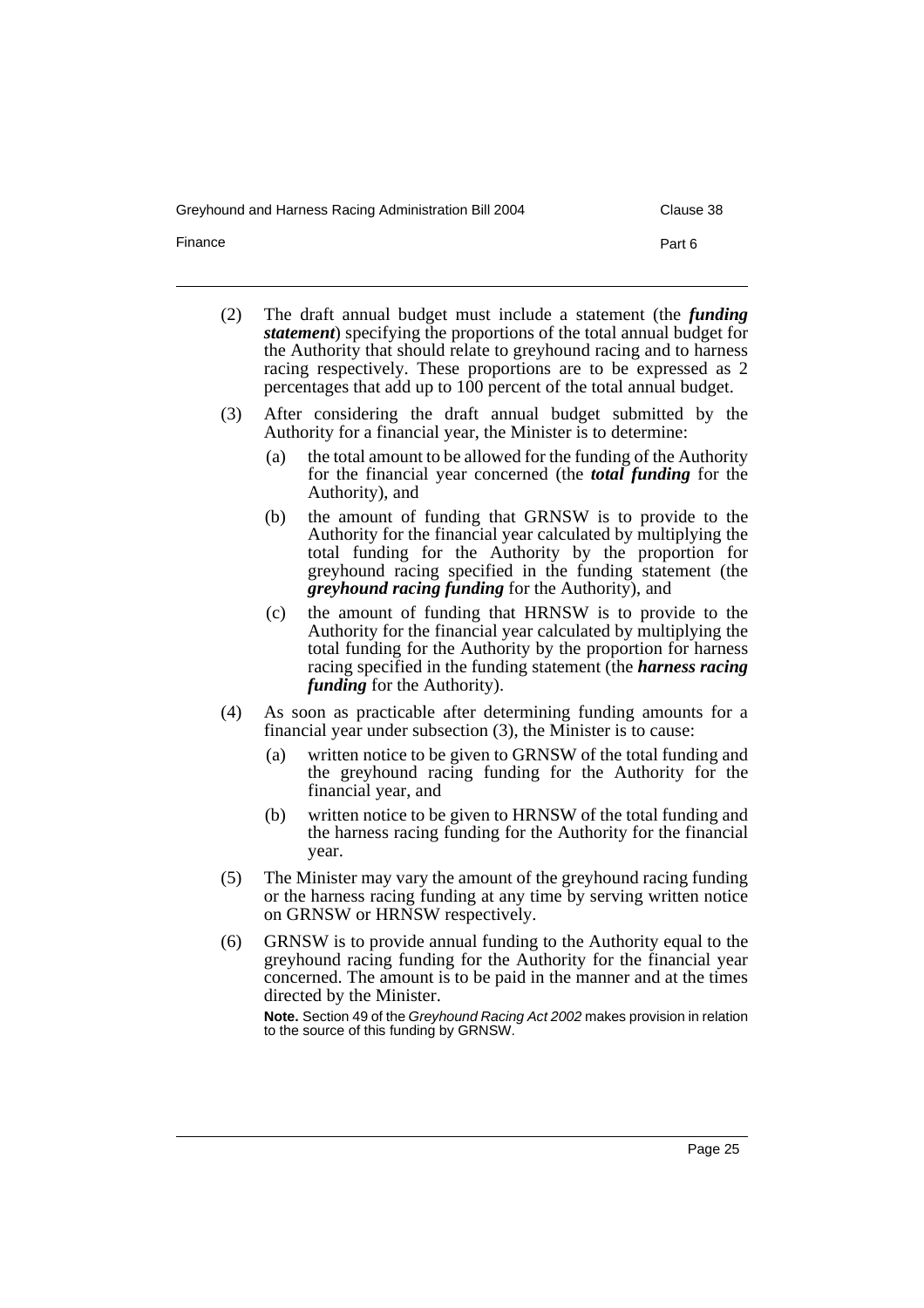Part 6 Finance

(7) HRNSW is to provide annual funding to the Authority equal to the harness racing funding for the Authority for the financial year concerned. The amount is to be paid in the manner and at the times directed by the Minister.

**Note.** Section 51 of the *Harness Racing Act 2002* makes provision in relation to the source of this funding by HRNSW.

### **39 Financial reporting to the Minister**

- (1) The Authority is to provide financial reports to the Minister at such times as the Minister may determine.
- (2) The financial reports are to be submitted in a form determined by the Minister.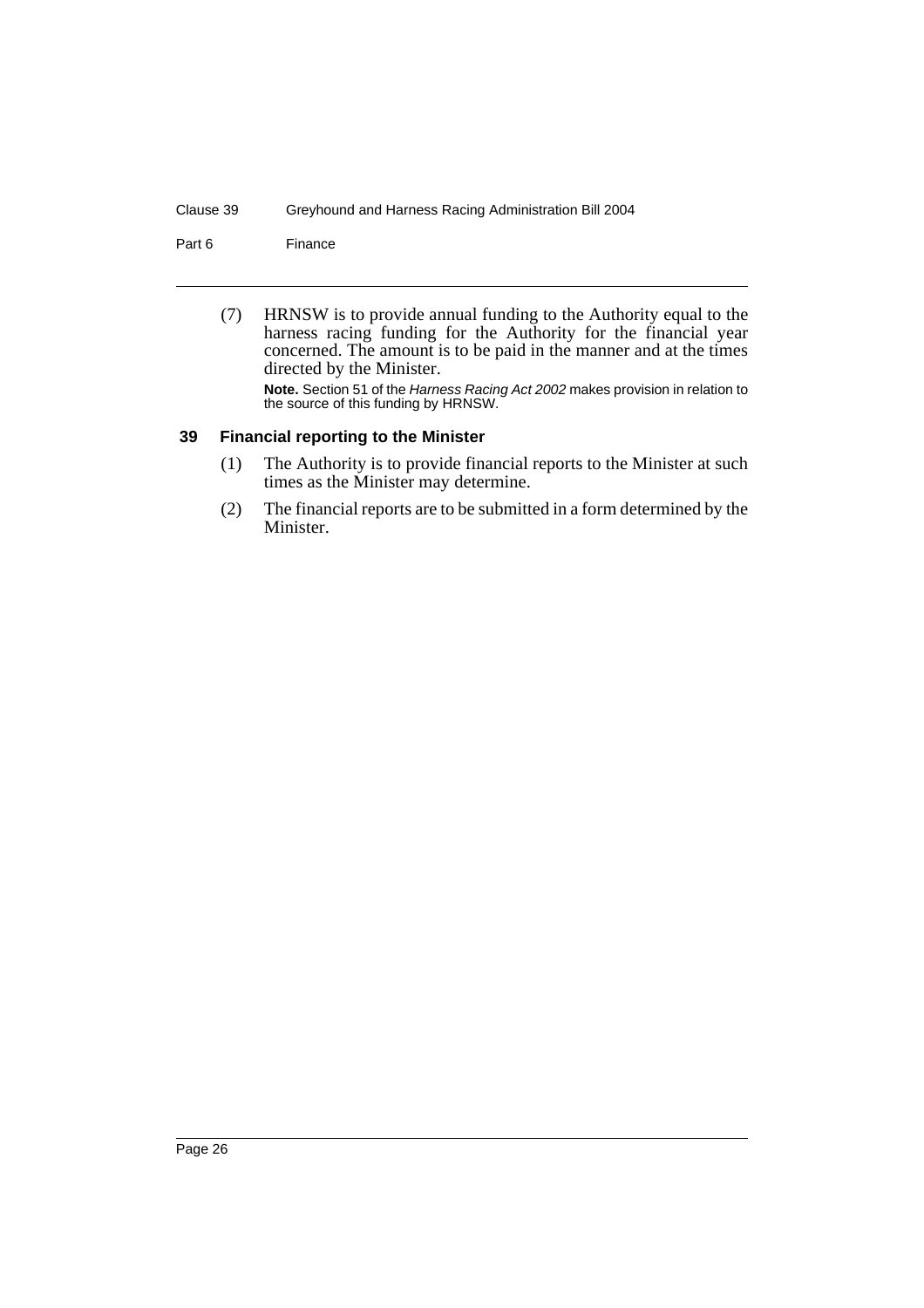Greyhound and Harness Racing Administration Bill 2004 Clause 40

Miscellaneous Part 7

### **Part 7 Miscellaneous**

### **40 Reports and recommendations by Authority**

The Authority must, when so directed by the Minister, or may, of its own motion, investigate and furnish to the Minister a report and recommendation with respect to any matter relevant to greyhound or harness racing, including any matter with respect to which rules may be made under Division 2 of Part 3.

### **41 Production of club records to Authority**

(1) In this section:

*records* includes:

- (a) documents, registers and other records of information, and
- (b) invoices, receipts, orders for the payment of money, bills of exchange, promissory notes, vouchers and other records of transactions, and
- (c) such working papers and other documents as are necessary to explain the methods and calculations by which accounts are made up,

however compiled, recorded or stored.

- (2) The Authority may at any time, by notice in writing, give a direction to:
	- (a) a greyhound racing club, or
	- (b) a person who is or has been an officer or employee of, or an agent, banker, solicitor, auditor or other person acting in any capacity for or on behalf of, a greyhound racing club (including a greyhound racing club that is in the course of being wound up or has been dissolved), or
	- (c) a person who manages or controls a greyhound trial track,

requiring the production, at such time and place as are specified in the direction, of such records relating to the affairs of the greyhound racing club or greyhound trial track as are so specified.

- (3) The Authority may at any time, by notice in writing, give a direction to:
	- (a) a harness racing club, or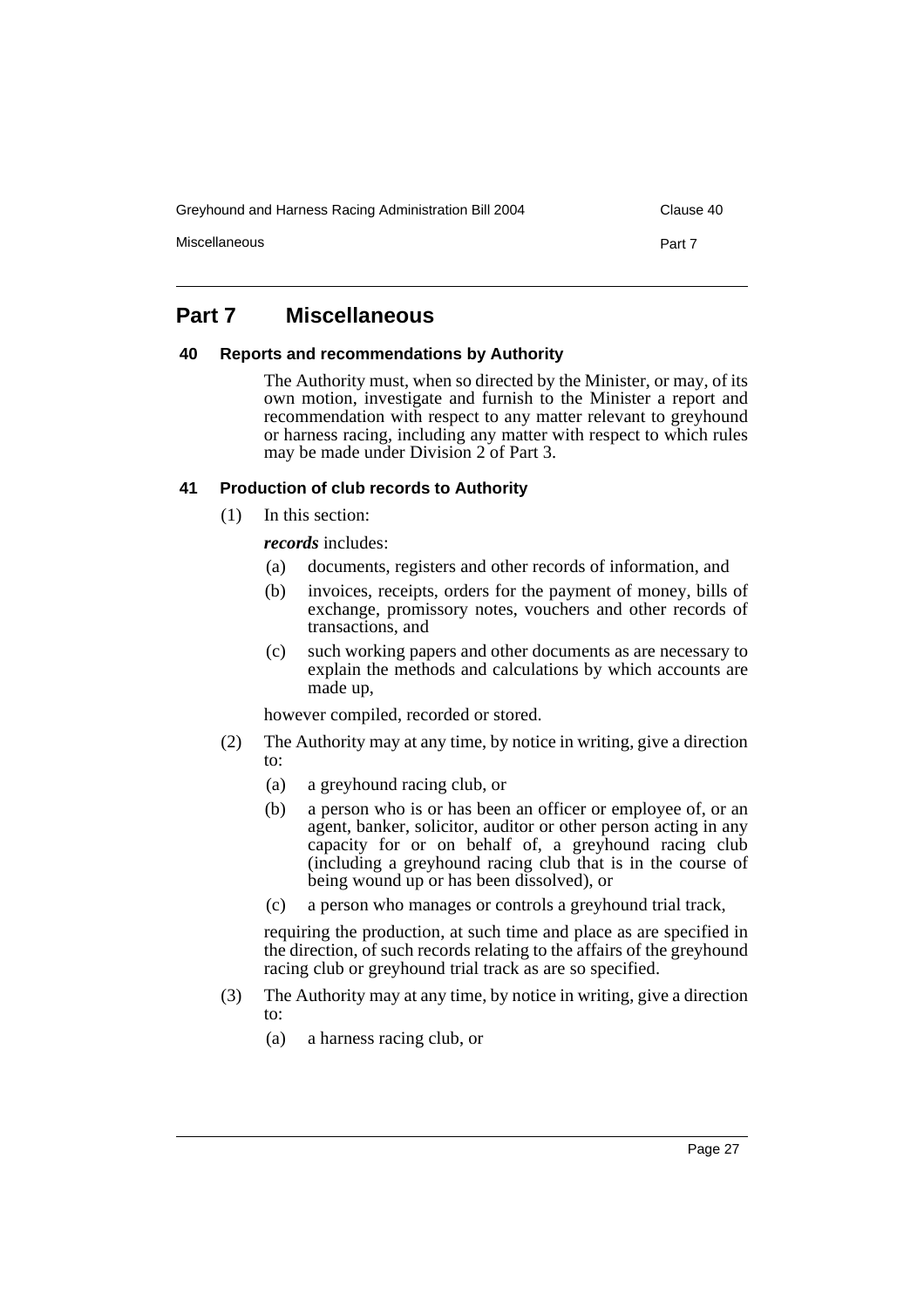#### Part 7 Miscellaneous

(b) a person who is or has been an officer or employee of, or an agent, banker, solicitor, auditor or other person acting in any capacity for or on behalf of a harness racing club (including a harness racing club that is in the course of being wound up or has been dissolved),

requiring the production, at such time and place as are specified in the direction, of such records relating to the affairs of the harness racing club as are so specified.

- (4) Where any records relating to the affairs of a greyhound racing club, a greyhound trial track, or a harness racing club are compiled, recorded or stored by means of a mechanical, electronic or other device, a direction under subsection (2) or (3) may require the production of a document containing a clear reproduction in writing of the whole or any part of those records.
- (5) A person must not, when required under subsection (2) or (3) to produce a record:
	- (a) refuse or neglect to produce the record, or
	- (b) produce a record that contains information that to the person's knowledge is false or misleading in a material particular unless the person discloses that fact when producing the record.

Maximum penalty: 5 penalty units.

- (6) A reference in this section to:
	- (a) the affairs of a greyhound racing club is a reference to the affairs of the greyhound racing club that relate, directly or indirectly, to greyhound racing, and
	- (b) the affairs of a harness racing club is a reference to the affairs of the harness racing club that relate, directly or indirectly, to harness racing.

### **42 Secrecy**

(1) A person who acquires information in the exercise of a function under this Act, the *Greyhound Racing Act 2002* or the *Harness Racing Act 2002* must not directly or indirectly makes a record of the information or divulge it to another person except in the exercise of functions under this Act, the *Greyhound Racing Act 2002* or the *Harness Racing Act 2002*.

Maximum penalty: 50 penalty units.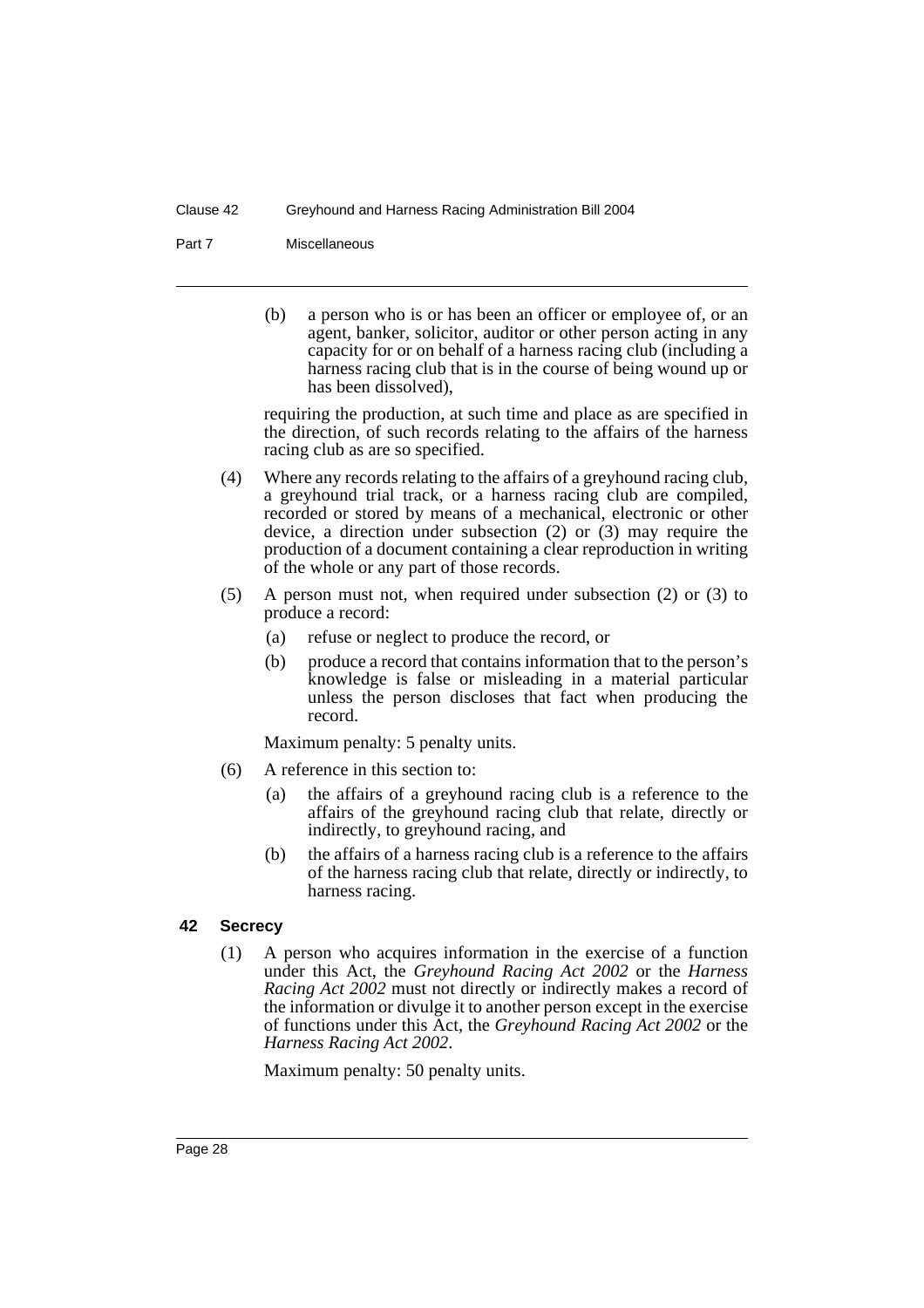| Greyhound and Harness Racing Administration Bill 2004 | Clause 42 |
|-------------------------------------------------------|-----------|
| Miscellaneous                                         | Part 7    |

| Clause 42 |  |
|-----------|--|
|-----------|--|

| Despite subsection (1), information may be divulged: |
|------------------------------------------------------|

- (a) to a particular person or persons, if the Minister certifies that it is necessary in the public interest that the information be divulged to the person or persons, or
- (b) to a person who is expressly or impliedly authorised to obtain it by the person to whom the information relates, or
- (c) to GRNSW, HRNSW, the Authority or Racing New South Wales, or
- (d) to the Director-General of the Department of Gaming and Racing, or
- (e) to a person or body prescribed by the regulations.
- (3) It is not an offence under this section if, in legal proceedings, a person:
	- (a) divulges information in answer to a question that the person is compellable to answer, or
	- (b) produces a document or other thing that the person is compellable to produce.
- (4) A body or person to whom information is divulged under this section, and a person or employee under the control of that body or person, are, in respect of that information, subject to the same rights, privileges and duties under this section as they would be if that body, person or employee were a person exercising functions under this Act and had acquired the information in the exercise of those functions.
- (5) This section does not apply to the divulging of information to any of the following:
	- (a) the Independent Commission Against Corruption,
	- (b) the Australian Crime Commission,
	- (c) the New South Wales Crime Commission,
	- (d) the Ombudsman,
	- (e) the Police Integrity Commission,
	- (f) the Inspector of the Police Integrity Commission,
	- (g) any other person or body prescribed by the regulations for the purposes of this subsection.
- (6) This section does not prevent a person being given access to a document in accordance with the *Freedom of Information Act 1989*.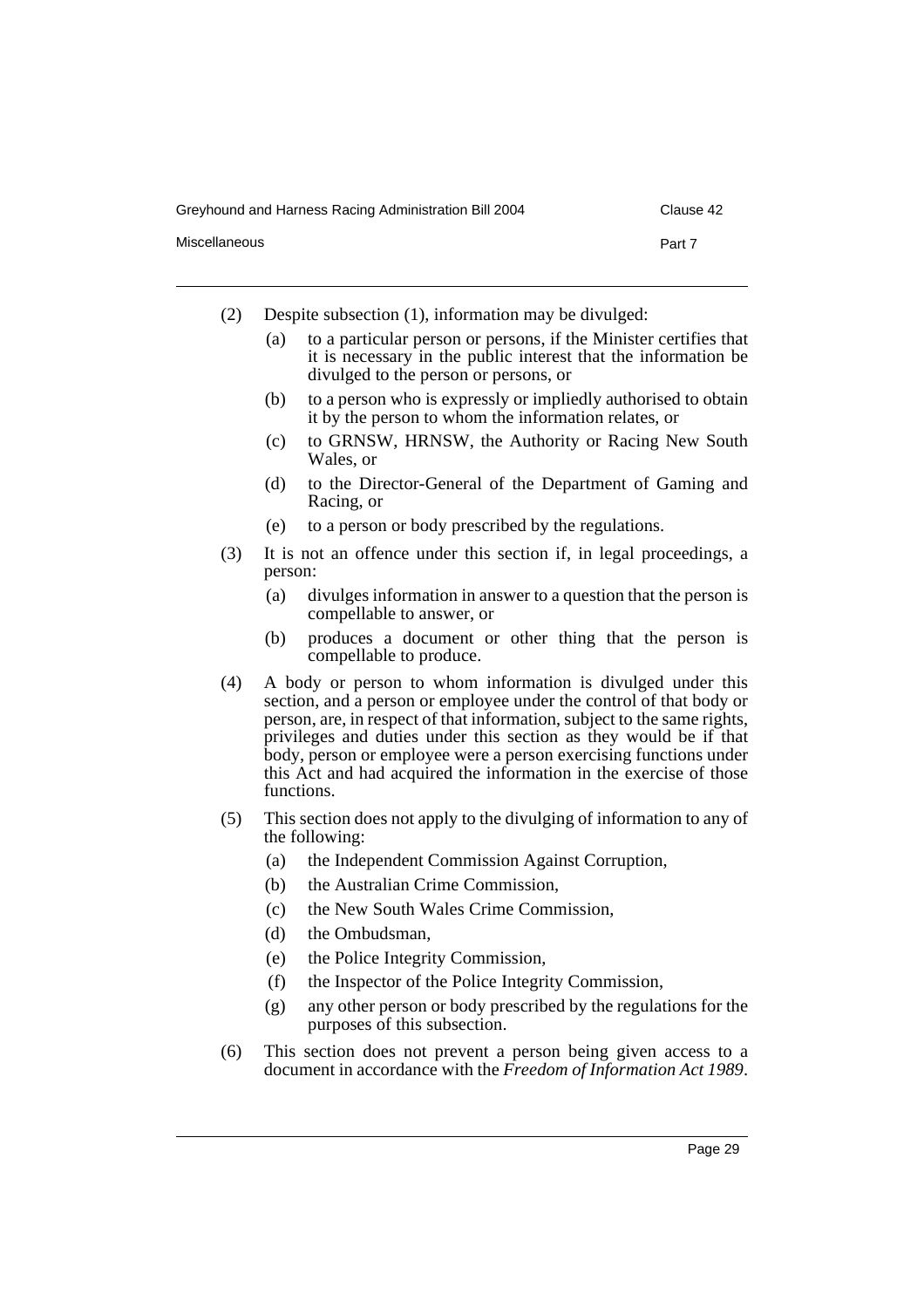Part 7 Miscellaneous

(7) In this section, a reference to the divulging of information includes a reference to the production of a document or other thing and the provision of access to the document or other thing.

#### **43 Delegation**

- (1) The Authority may delegate the exercise of its functions under this or any other Act or law to:
	- (a) a member of the Authority or the chief executive officer of the Authority, or
	- (b) a committee comprised of, or a combination of, those persons.
- (2) Despite subsection (1), the Authority must not delegate a function relating to the suspension or cancellation of registration or the taking of any other disciplinary action.

#### **44 Protection from personal liability**

Anything done or omitted to be done by:

- (a) the Authority, or
- (b) a member of the Authority, or
- (c) the chief executive officer of the Authority, or
- (d) any person acting under the direction of the Authority,

does not subject the member, chief executive officer or a person so acting personally to any action, liability, claim or demand if the thing was done or omitted to be done in good faith for the purposes of executing this or any other Act.

#### **45 Authentication of certain documents**

Any summons, process, demand, order, notice, statement, direction or other document requiring authentication by the Authority is sufficiently authenticated without the seal of the Authority if signed by the chairperson of the Authority, the chief executive officer of the Authority, or any other member of staff of the Authority authorised to do so by the chief executive officer.

#### **46 Proof of certain matters not required**

In any legal proceedings, proof is not required (until evidence is given to the contrary) of the following matters:

- (a) the constitution of the Authority,
- (b) any resolution of the Authority,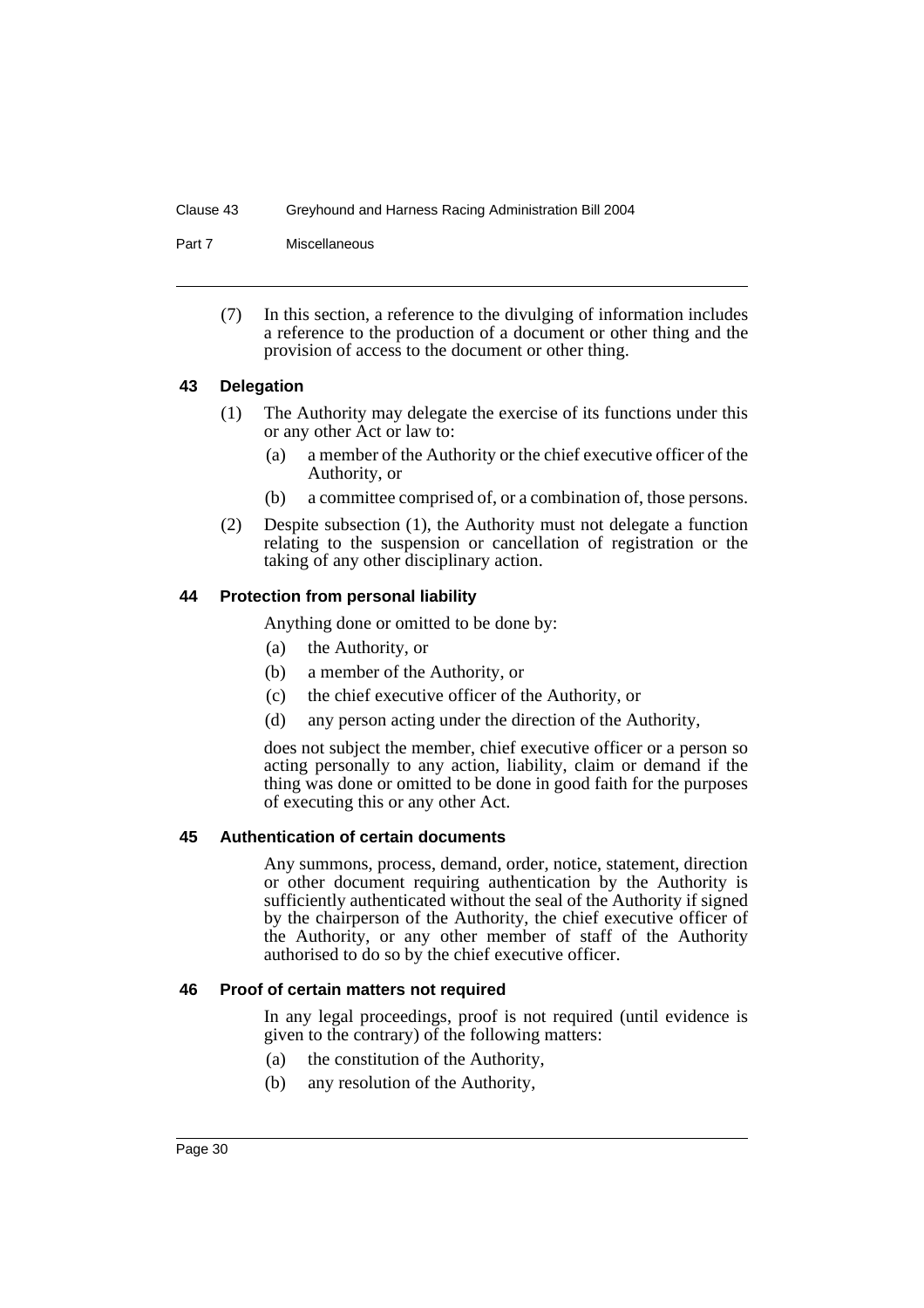Greyhound and Harness Racing Administration Bill 2004 Clause 47 Miscellaneous Part 7

- (c) the appointment of, or the holding of office by, any member of the Authority,
- (d) the presence of a quorum at any meeting of the Authority.

### **47 Service of instruments**

Any instrument to be served on any person under this Act or the regulations may be served:

- (a) personally, or
- (b) by leaving it, at the place of residence or business of the person last known to the person serving the instrument, with some other person apparently over the age of 16 years, or
- (c) by post addressed to the person at the place of residence or business of the person last known to the person serving the instrument.

### **48 Recovery of money**

- (1) Any charge, fee, fine, or other money due to the Authority under this or any other Act or law may be recovered by the Authority as a debt in a court of competent jurisdiction.
- (2) In this section:

*fine* means a fine imposed under section 14 (1) (f) or (2) (f).

### **49 Proceedings for offences**

Proceedings for an offence against this Act or the regulations are to be dealt with summarily before a Local Court.

### **50 Regulations**

- (1) The Governor may make regulations, not inconsistent with this Act, for or with respect to:
	- (a) any matter that by this Act is required or permitted to be prescribed or that is necessary or convenient to be prescribed for carrying out or giving effect to this Act, and
	- (b) any matter for or with respect to which rules may be made under Division 2 of Part 3.
- (2) If there is any inconsistency between the regulations and the rules made under Division 2 of Part 3, the regulations prevail.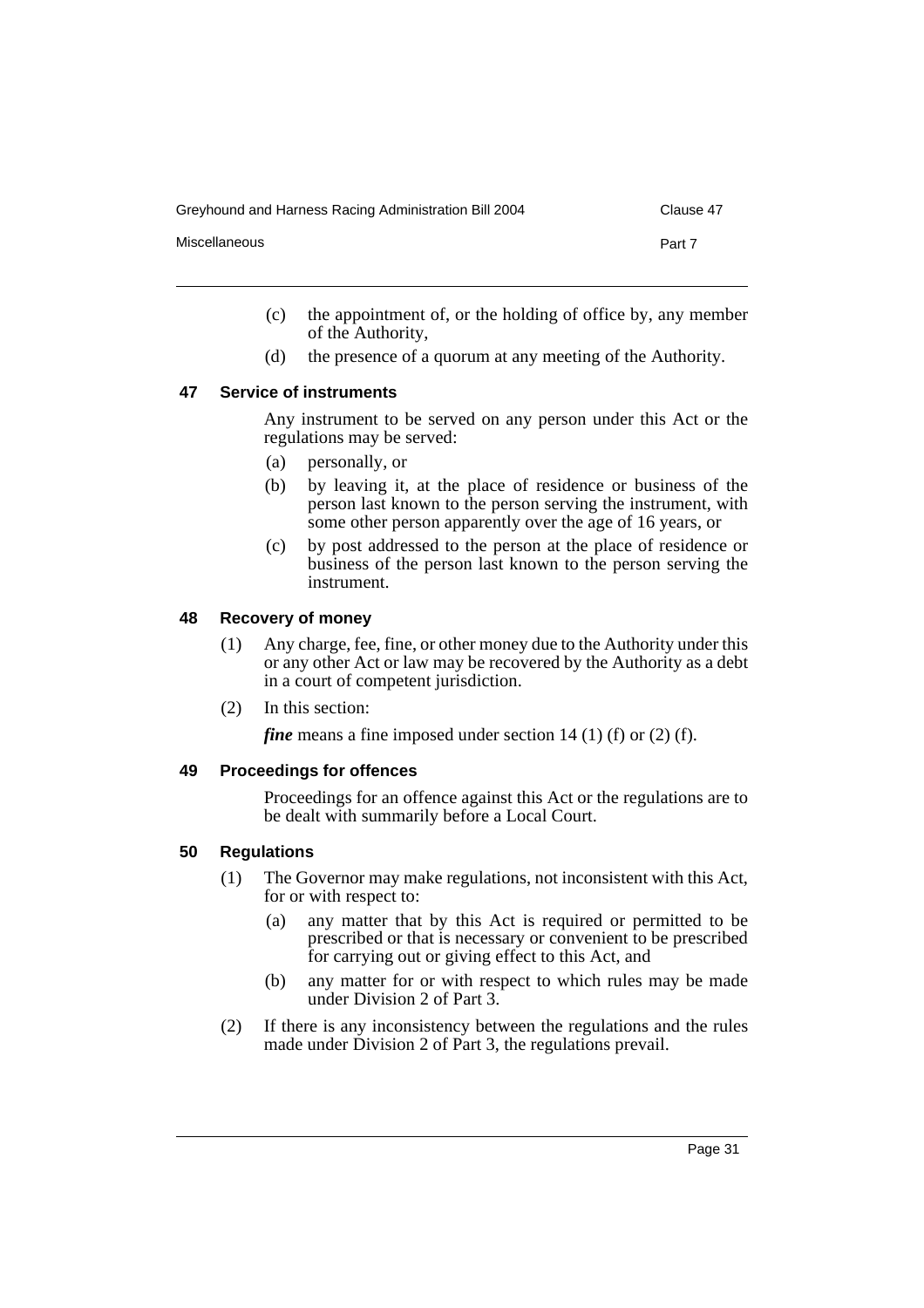Part 7 Miscellaneous

- (3) A regulation may create an offence punishable by a penalty not exceeding 5 penalty units.
- (4) A reference in Division 1 of Part 3 to the rules includes a reference to regulations in so far as the regulations make provision for or with respect to any of the matters mentioned in that Division.

#### **51 Repeals**

The following regulations are repealed:

- (a) *Greyhound Racing (Appeals) Regulation 1999*,
- (b) *Harness Racing (Appeals) Regulation 1999*.

### **52 Amendment of Acts**

Each Act specified in Schedule 3 is amended as set out in that Schedule.

#### **53 Savings, transitional and other provisions**

Schedule 4 has effect.

### **54 Review of Act**

- (1) The Minister is to review this Act to determine whether the policy objectives of the Act remain valid and whether the terms of the Act remain appropriate for securing those objectives.
- (2) The review is to be undertaken as soon as possible after the period of 5 years from the date of assent to this Act.
- (3) A report on the outcome of the review is to be tabled in each House of Parliament within 12 months after the end of the period of 5 years.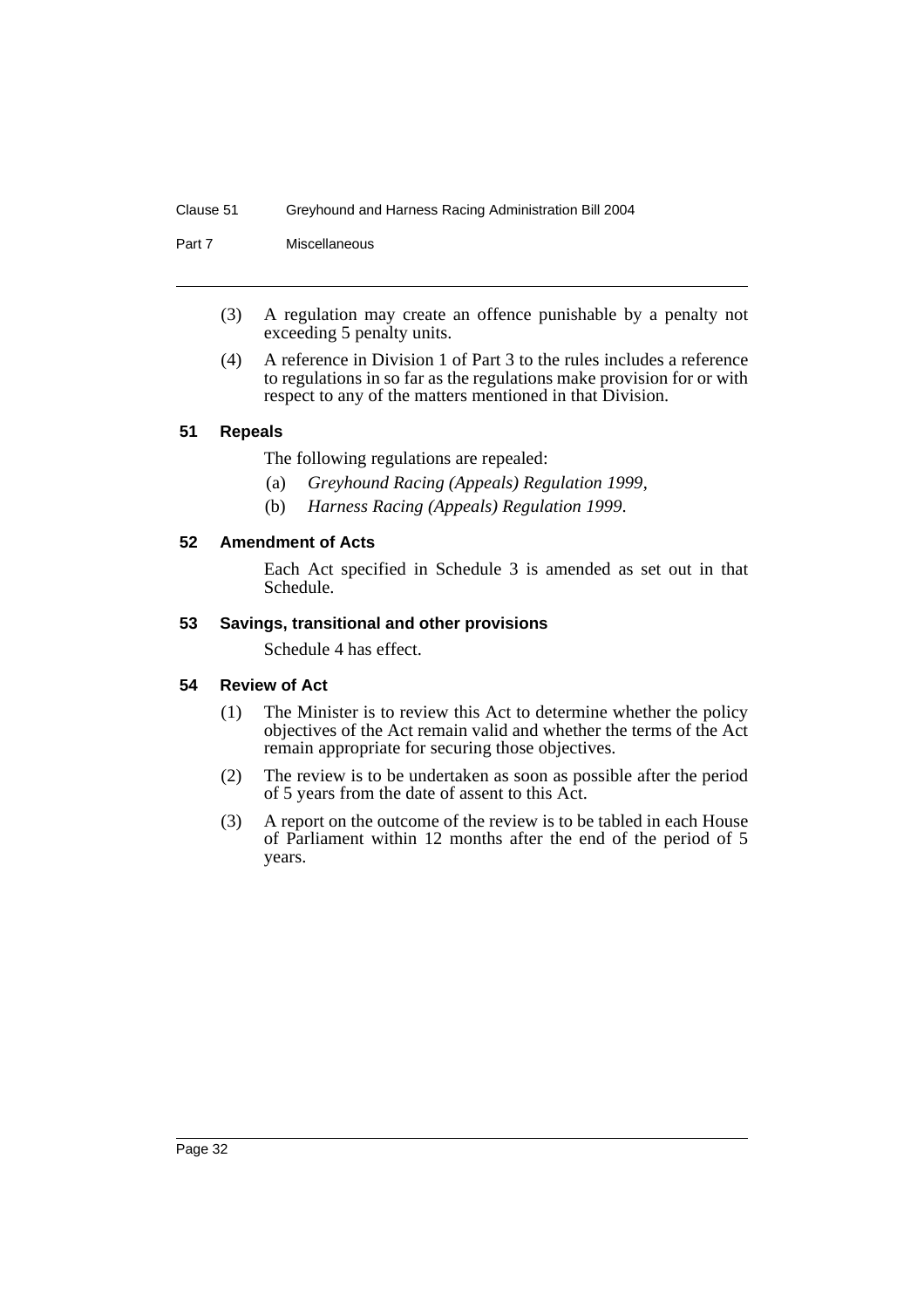Provisions relating to Authority **Schedule 1** and the Schedule 1

(Section 4 (4))

## **Schedule 1 Provisions relating to Authority**

### **1 Definitions**

In this Schedule:

*Chairperson* means the Chairperson of the Authority.

*Deputy Chairperson* means the Deputy Chairperson of the Authority.

*member* means any member of the Authority.

#### **2 Terms of office of members**

Subject to this Schedule, a member holds office for such period (not exceeding 4 years) as is specified in the member's instrument of appointment, but is eligible (if otherwise qualified) for re-appointment.

#### **3 Remuneration**

A member is entitled to be paid such remuneration (including travelling and subsistence allowances) as the Minister may from time to time determine in respect of the member.

### **4 Deputies**

- (1) The Governor may, from time to time, appoint persons to be the deputies of members, and the Governor may revoke any such appointment.
- (2) In the absence of a member, a deputy appointed under subclause (1) may act in the place of the member.
- (3) The Chairperson may determine which deputy appointed under subclause  $(1)$  may act in the place of an absent member.
- (4) While acting in the place of a member, a person:
	- (a) has all the functions of the member and is taken to be a member, and
	- (b) is entitled to be paid such remuneration (including travelling and subsistence allowances) as the Minister may from time to time determine in respect of the person.
- (5) For the purposes of this clause, a vacancy in the office of a member is taken to be an absence of the member.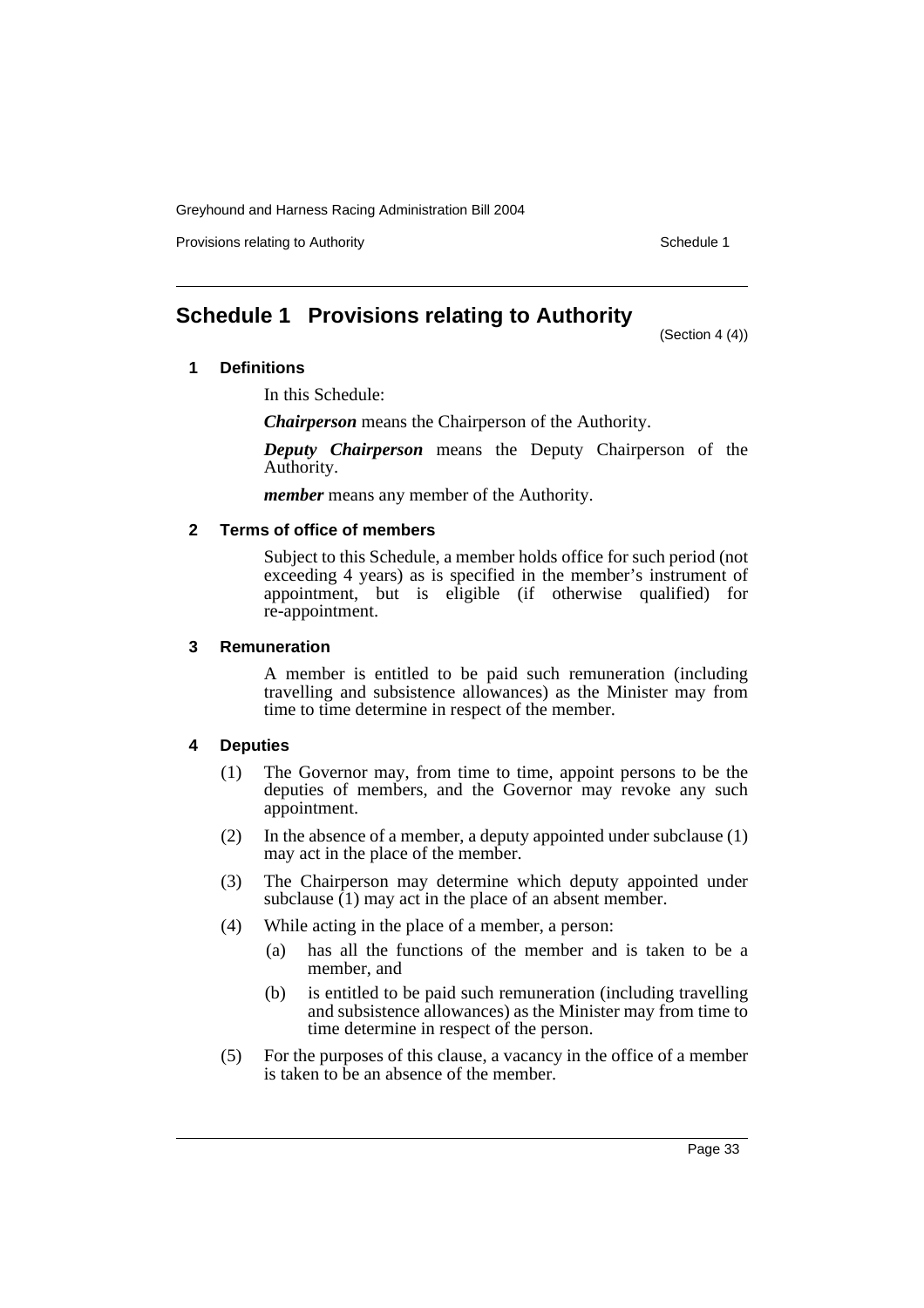### **5 Vacancy in office of member**

- (1) The office of a member becomes vacant if the member:
	- (a) dies, or
	- (b) completes a term of office and is not re-appointed, or
	- (c) resigns the office by instrument in writing addressed to the Minister, or
	- (d) is absent from 4 consecutive meetings of the Authority of which reasonable notice has been given to the member personally or by post, except on leave granted by the Minister or unless the member is excused by the Minister for having been absent from those meetings, or
	- (e) becomes bankrupt, applies to take the benefit of any law for the relief of bankrupt or insolvent debtors, compounds with his or her creditors or makes an assignment of his or her remuneration for their benefit, or
	- (f) becomes a mentally incapacitated person, or
	- (g) is convicted in New South Wales of an offence that is punishable by imprisonment for 12 months or more or is convicted elsewhere than in New South Wales of an offence that, if committed in New South Wales, would be an offence so punishable, or
	- (h) becomes a person who is not eligible to be a member, or
	- (i) is removed from office by the Minister under subclause (2).
- (2) The Minister may at any time remove a member from office.

#### **6 Filling of vacancy in office of member**

If the office of any member becomes vacant, a person is, subject to this Act, to be appointed to fill the vacancy.

#### **7 Presiding member**

- (1) The Chairperson is to preside at a meeting of the Authority, or in the absence of the Chairperson, the Deputy Chairperson.
- (2) In the absence of the Chairperson and the Deputy Chairperson, the members present at the meeting are to appoint a member to preside at the meeting.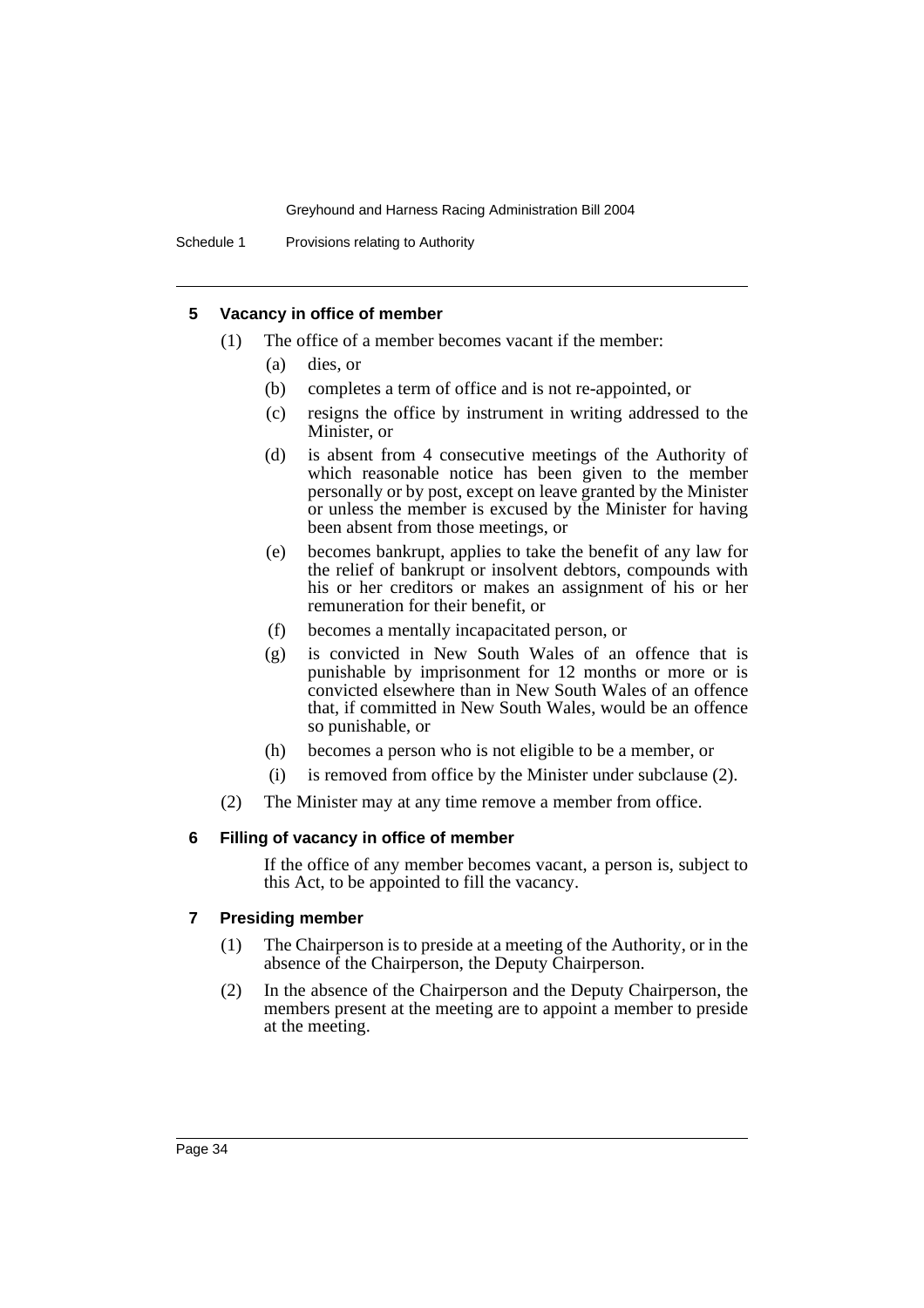Provisions relating to Authority **Schedule 1** and the Schedule 1

(3) The person presiding at a meeting of the Authority has a deliberative vote and, in the event of an equality of votes, has a second or casting vote.

### **8 Voting**

A decision supported by a majority of the votes cast at a meeting of the Authority at which a quorum is present is the decision of the Authority.

### **9 Transaction of business outside meetings or by telephone**

- (1) The Authority may, if it thinks fit, transact any of its business by the circulation of papers among all the members of the Authority for the time being, and a resolution in writing approved in writing by a majority of those members is taken to be a decision of the Authority.
- (2) The Authority may, if it thinks fit, transact any of its business at a meeting at which members (or some members) participate by telephone, closed-circuit television or other means, but only if any member who speaks on a matter before the meeting can be heard by the other members.
- (3) For the purposes of:
	- (a) the approval of a resolution under subclause (1), or
	- (b) a meeting held in accordance with subclause (2),

the Chairperson and each member have the same voting rights as they have at an ordinary meeting of the Authority.

- (4) A resolution approved under subclause (1) is, subject to the regulations, to be recorded in the minutes of the meetings of the Authority.
- (5) Papers may be circulated among the members for the purposes of subclause (1) by facsimile or other transmission of the information in the papers concerned.

### **10 Disclosure of pecuniary interests**

- (1) If:
	- (a) a member has a pecuniary interest in a matter being considered or about to be considered at a meeting of the Authority, and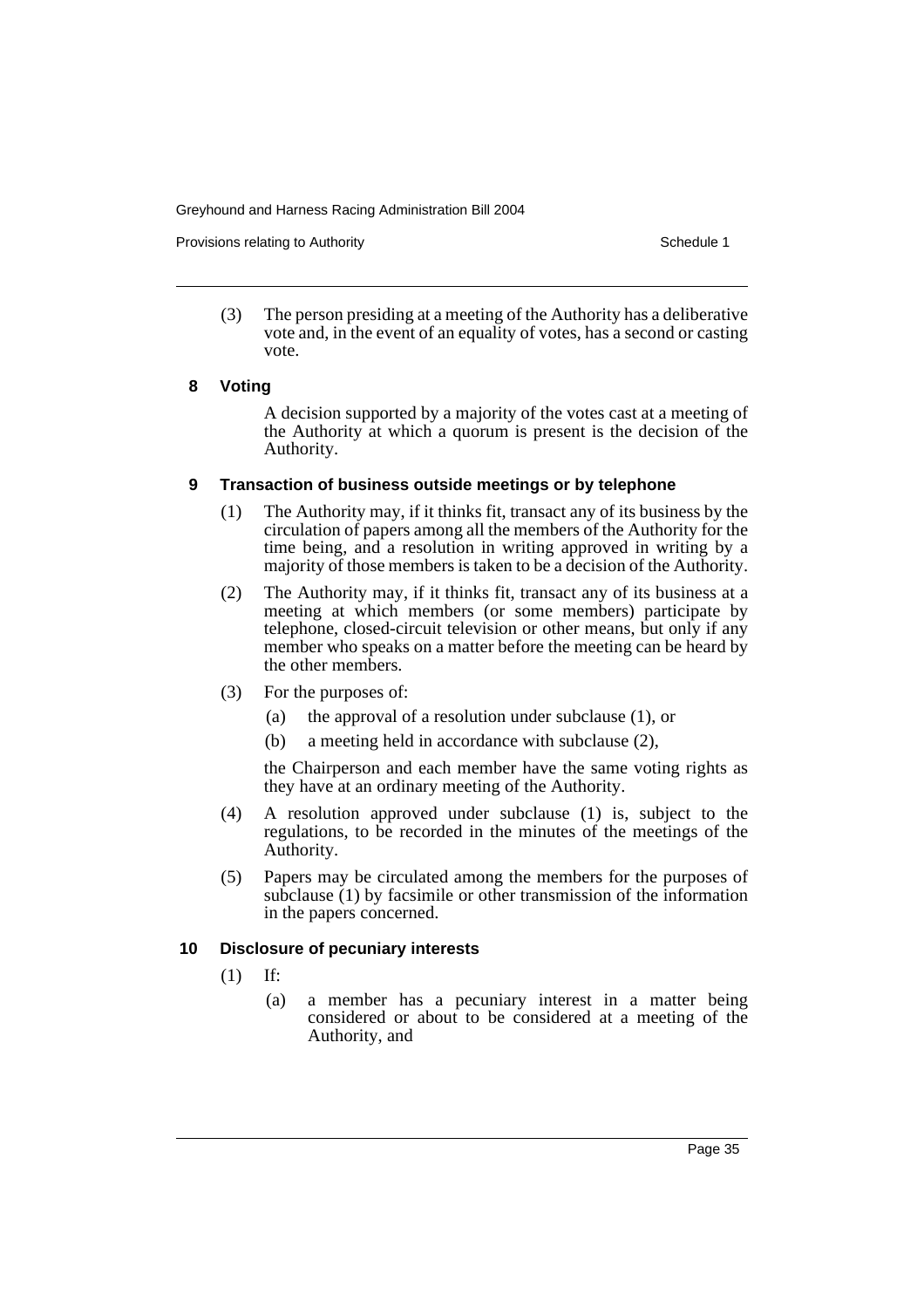Schedule 1 Provisions relating to Authority

(b) the interest appears to raise a conflict with the proper performance of the member's duties in relation to the consideration of the matter,

the member must, as soon as possible after the relevant facts have come to the member's knowledge, disclose the nature of the interest at a meeting of the Authority.

- (2) A disclosure by a member at a meeting of the Authority that the member:
	- (a) is a member, or is in the employment, of a specified company or other body, or
	- (b) is a partner, or is in the employment, of a specified person, or
	- (c) has some other specified interest relating to a specified company or other body or to a specified person,

is a sufficient disclosure of the nature of the interest in any matter relating to that company or other body or to that person that may arise after the date of the disclosure and that is required to be disclosed under subclause (1).

- (3) Particulars of any disclosure made under this clause must be recorded by the Authority in a book kept for the purpose and that book must be open at all reasonable hours to inspection by any person on payment of a reasonable fee determined by the Authority.
- (4) After a member has disclosed the nature of an interest in any matter, the member must not, unless the Minister or the Authority otherwise determines:
	- (a) be present during any deliberation of the Authority with respect to the matter, or
	- (b) take part in any decision of the Authority with respect to the matter.
- (5) For the purposes of the making of a determination by the Authority under subclause (4), a member who has a pecuniary interest in a matter to which the disclosure relates must not:
	- (a) be present during any deliberation of the Authority for the purpose of making the determination, or
	- (b) take part in the making by the Authority of the determination.
- (6) A contravention of this clause does not invalidate any decision of the Authority.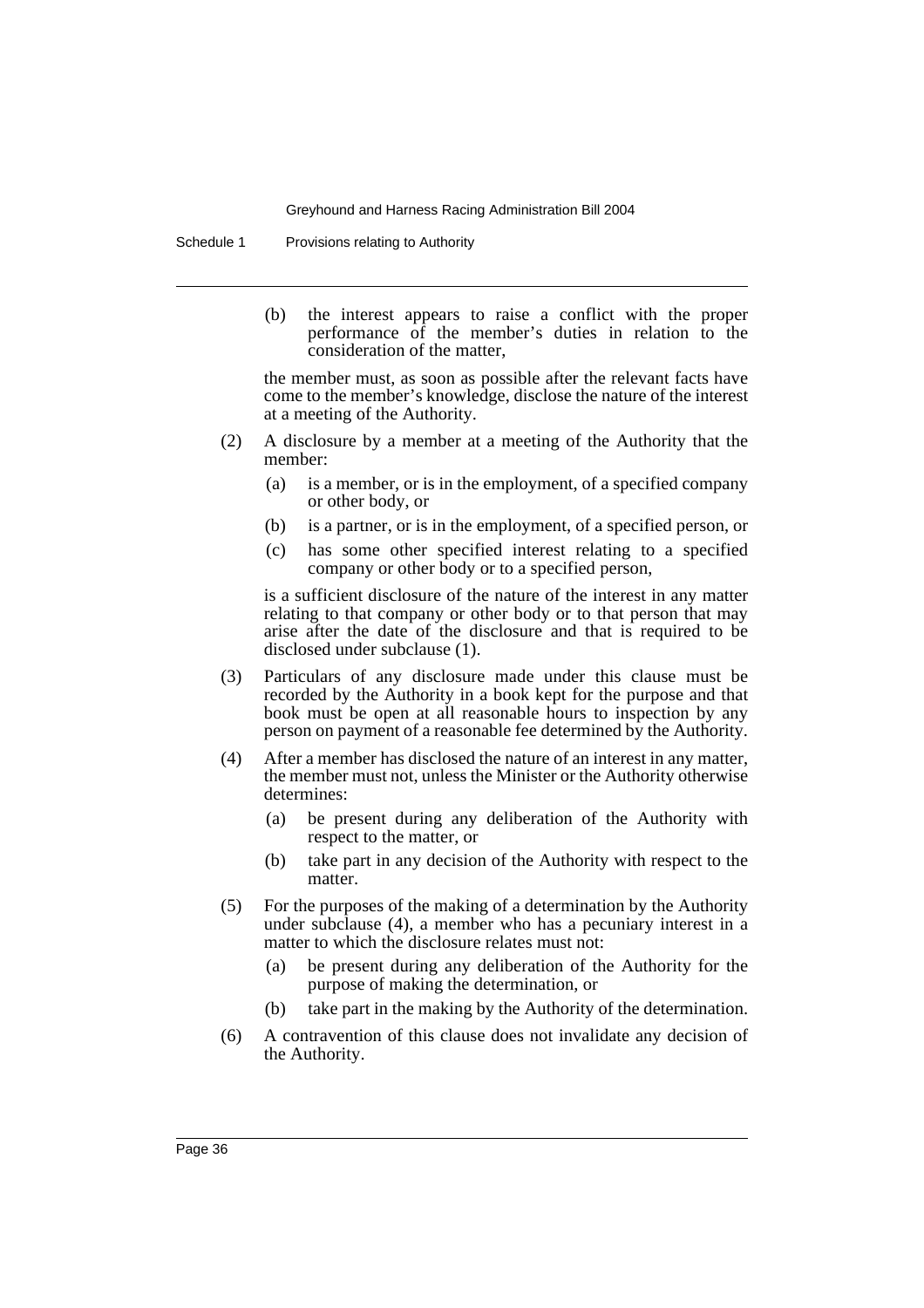Provisions relating to Authority **Schedule 1** and the Schedule 1

#### **11 Pecuniary interests required to be disclosed**

- (1) For the purposes of clause 10, a pecuniary interest is an interest that a person has in a matter because of a reasonable likelihood or expectation of appreciable financial gain or loss to the person or another person with whom the person is associated as provided by subclauses (3)–(5).
- (2) A person does not have a pecuniary interest in a matter if the interest is so remote or insignificant that it could not reasonably be regarded as likely to influence any decision the person might make in relation to the matter.
- (3) For the purposes of clause 10, a person has a pecuniary interest in a matter if the pecuniary interest is the interest of:
	- (a) the person, or
	- (b) another person with whom the person is associated as provided by this clause.
- (4) A person is taken to have a pecuniary interest in a matter if:
	- (a) the person's spouse or de facto partner or a relative of the person, or a partner or employer of the person, has a pecuniary interest in the matter, or
	- (b) the person, or a nominee, partner or employer of the person, is a member of a company or other body that has a pecuniary interest in the matter.
- (5) However, a person is not taken to have a pecuniary interest in a matter as referred to in subclause (4):
	- (a) if the person is unaware of the relevant pecuniary interest of the spouse, de facto partner, relative, partner, employer or company or other body, or
	- (b) just because the person is a member of, or is employed by, a statutory body or is employed by the Crown, or
	- (c) just because the person is a member of a company or other body that has a pecuniary interest in the matter, so long as the person has no beneficial interest in any shares of the company or body.

### **12 General procedure**

The procedure for the calling of meetings of the Authority and for the conduct of business at those meetings is, subject to this Act and the regulations, to be as determined by the Authority.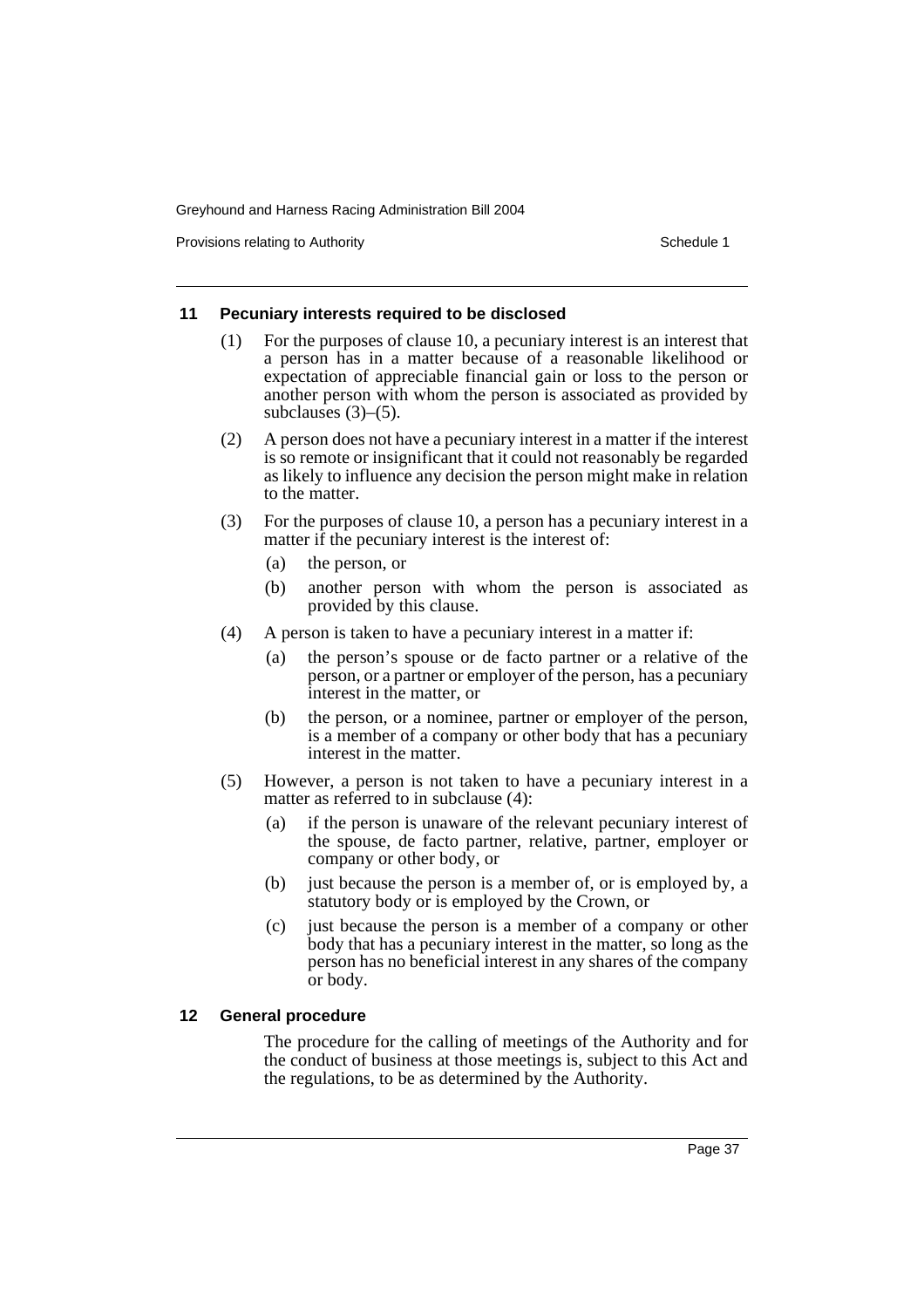#### **13 Quorum**

The quorum for a meeting of the Authority is a majority of its members.

### **14 First meeting**

The Minister may call the first meeting of the Authority in such manner as the Minister thinks fit.

### **15 Code of conduct**

- (1) The Authority must adopt a code of conduct to be observed by members, deputy members and staff of the Authority.
- (2) The code of conduct must be approved by the Minister before it is adopted.
- (3) The Authority must review its code of conduct at least every 3 years and make such changes to it as it considers appropriate.
- (4) Any changes proposed to the code of conduct must be approved by the Minister.

### **16 Effect of certain other Acts**

- (1) Chapter 2 of the *Public Sector Employment and Management Act 2002* does not apply to or in respect of the appointment of a member.
- (2) If by or under any Act provision is made:
	- (a) requiring a person who is the holder of a specified office to devote the whole of his or her time to the duties of that office, or
	- (b) prohibiting the person from engaging in employment outside the duties of that office,

the provision does not operate to disqualify the person from holding that office and also the office of a member or from accepting and retaining any remuneration payable to the person under this Act as a member.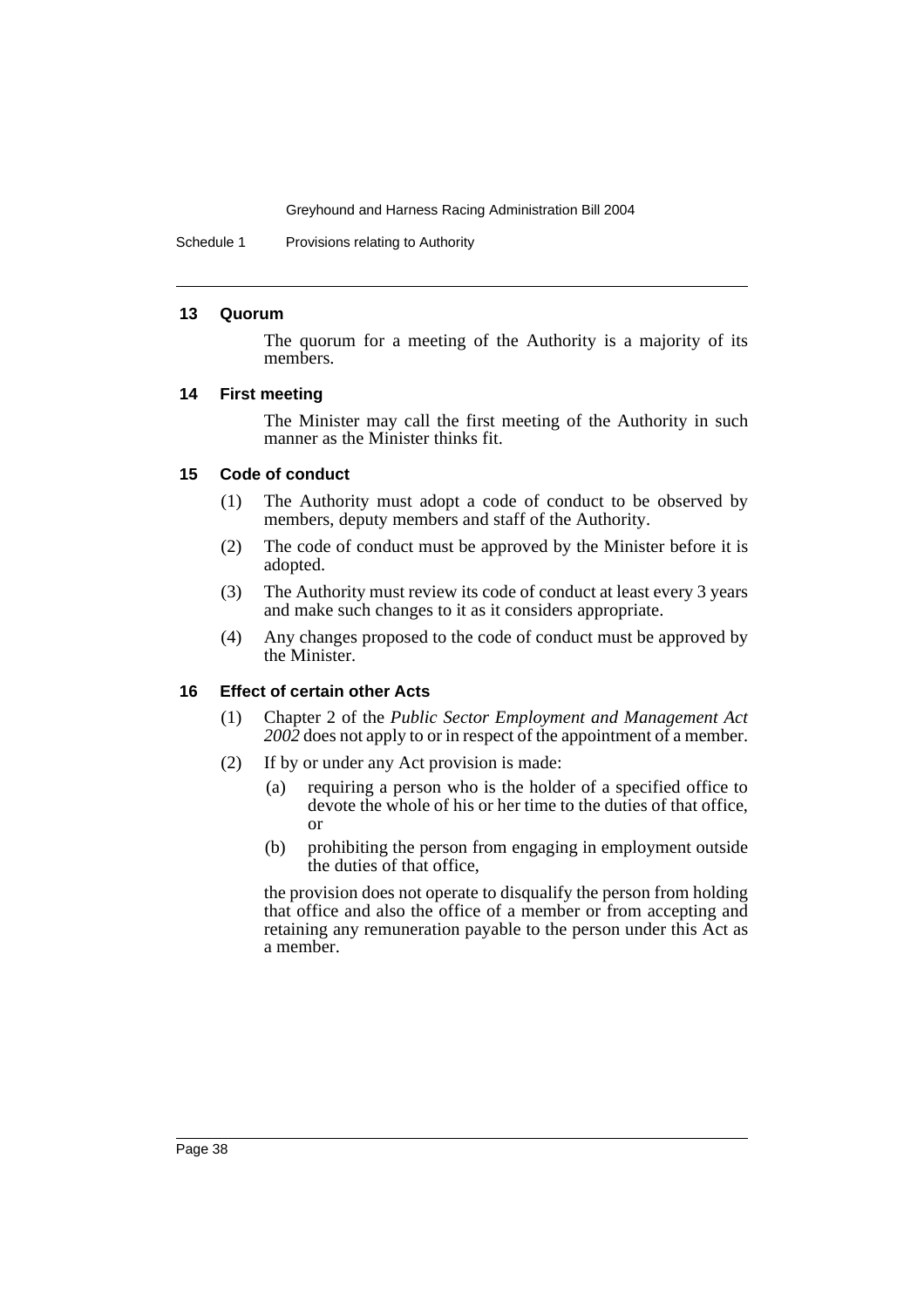Provisions relating to Tribunal and Schedule 2

(Section 31)

## **Schedule 2 Provisions relating to Tribunal**

### **1 Term of office**

Subject to this Act, a person appointed as:

- (a) the Tribunal, or
- (b) a greyhound racing assessor or harness racing assessor,

is to hold office for such period, not exceeding 3 years, as may be specified in the instrument of appointment, but is eligible (if otherwise qualified) for re-appointment.

### **2 Effect of appointment of a judge as Tribunal**

- (1) A person's tenure of the office of judge of a court, or the person's rank, title, status, precedence, salary or other rights or privileges as a holder of that office, is not affected by:
	- (a) the appointment of the person as, or to act as, the Tribunal, or
	- (b) the person's service as the Tribunal.
- (2) A judge of any court may exercise the functions of a judge of that court despite holding office as, or acting as, the Tribunal.
- (3) The service, as the Tribunal, of a judge of any court is, for all purposes, taken to be service as a judge of that court.

### **3 Remuneration**

The following persons are entitled to be paid such remuneration (including travelling and subsistence allowances) as the Minister may from time to time determine in respect of the person:

- (a) a person (not being a judge of any court) holding office as, or acting as, the Tribunal,
- (b) a greyhound racing assessor or harness racing assessor.

### **4 Vacation of office**

- (1) A person (being a judge of any court) holding office as the Tribunal is taken to have vacated that office if the person:
	- (a) ceases to be a judge of that court, or
	- (b) resigns that office by instrument in writing addressed to the Minister.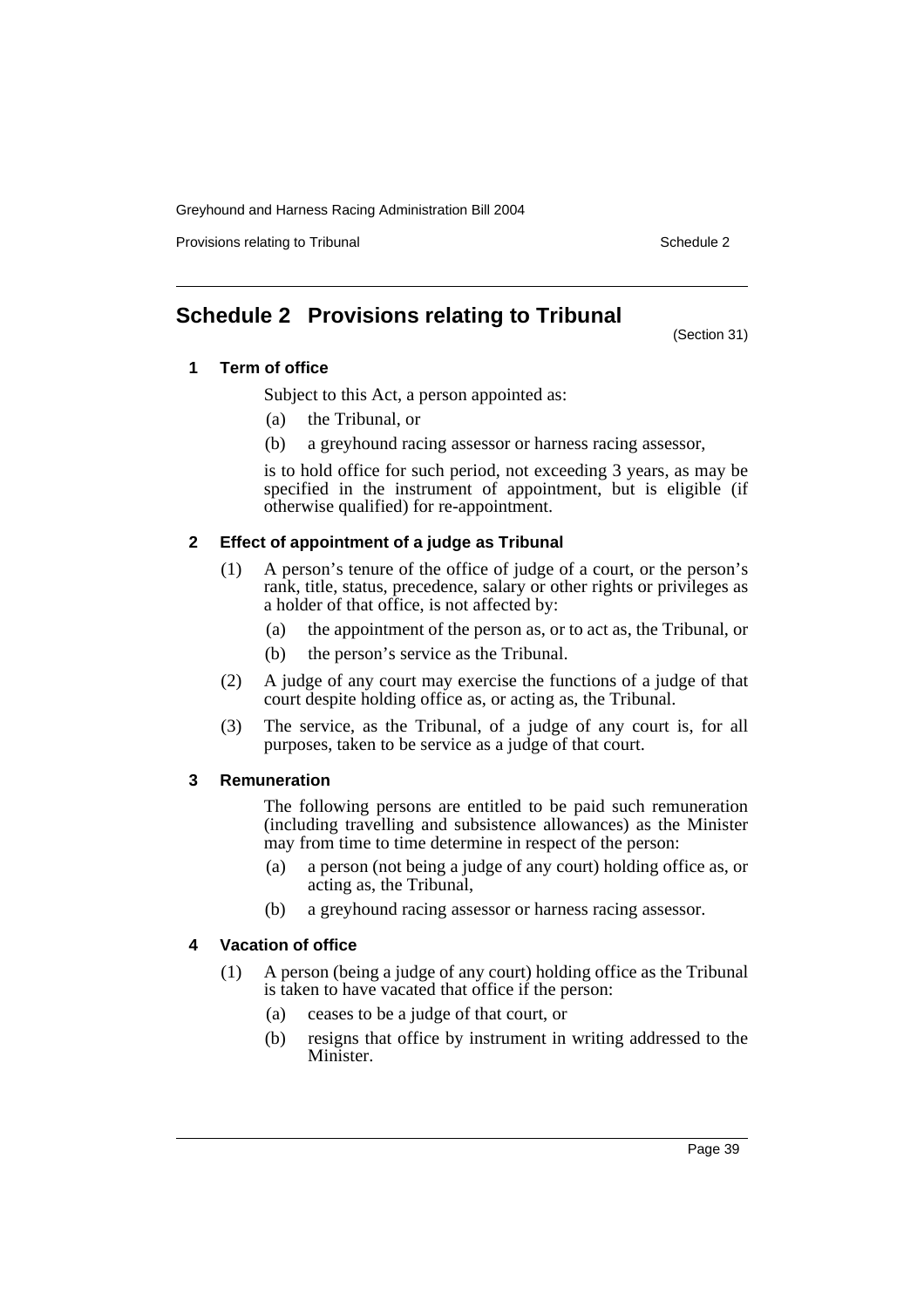Schedule 2 Provisions relating to Tribunal

- (2) A person (not being a judge of any court) holding office as the Tribunal or a person holding office as a greyhound racing assessor or harness racing assessor is taken to have vacated that office if the person:
	- (a) dies, or
	- (b) becomes bankrupt, applies to take the benefit of any law for the relief of bankrupt or insolvent debtors, compounds with his or her creditors or makes an assignment of his or her remuneration for their benefit, or
	- (c) becomes a mentally incapacitated person, or
	- (d) is convicted in New South Wales of an offence that is punishable by imprisonment for 12 months or more, or is convicted elsewhere than in New South Wales of an offence that, if committed in New South Wales, would be an offence so punishable, or
	- (e) resigns that office by instrument in writing addressed to the Minister, or
	- (f) is removed from office by the Minister under subclause (3).
- (3) The Minister may remove from office:
	- (a) a person (not being a judge of any court) holding office as, or appointed to act as, the Tribunal, or
	- (b) a greyhound racing assessor or harness racing assessor.

### **5 Effect of Public Sector Employment and Management Act 2002**

The *Public Sector Employment and Management Act 2002* does not apply to or in respect of the appointment of:

- (a) a person as, or to act as, the Tribunal, or
- (b) a greyhound racing assessor or harness racing assessor,

and a person holding office as, or acting as, the Tribunal or a greyhound racing assessor or harness racing assessor is not, as the Tribunal or a greyhound racing assessor or harness racing assessor, subject to that Act.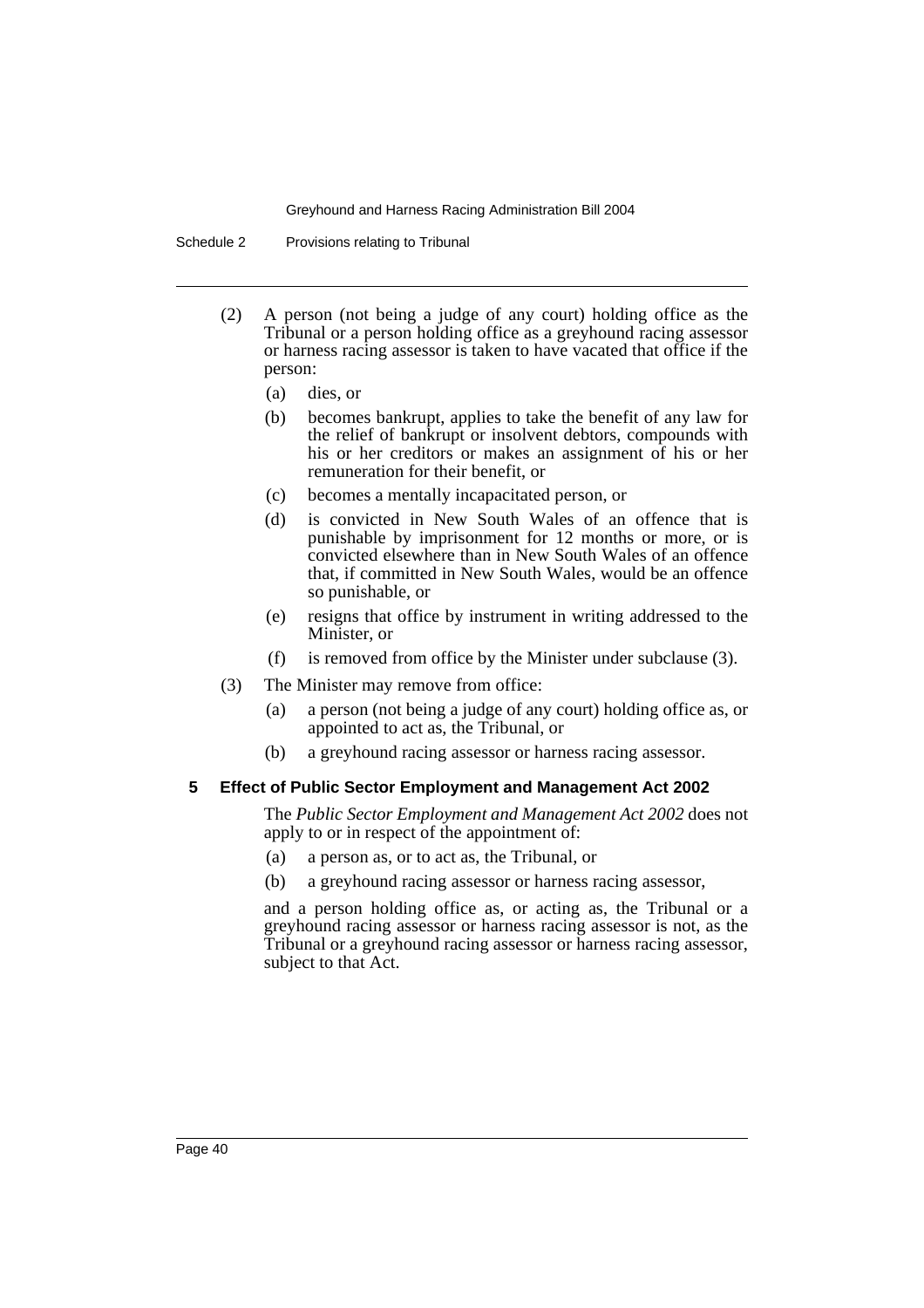Provisions relating to Tribunal and Schedule 2 and Schedule 2

### **6 Staff to assist Tribunal**

For the purposes of this Act and if the Minister so approves, the Tribunal may make use of the services of:

- (a) any staff of the Authority, or
- (b) any staff of a Department in the Minister's administration.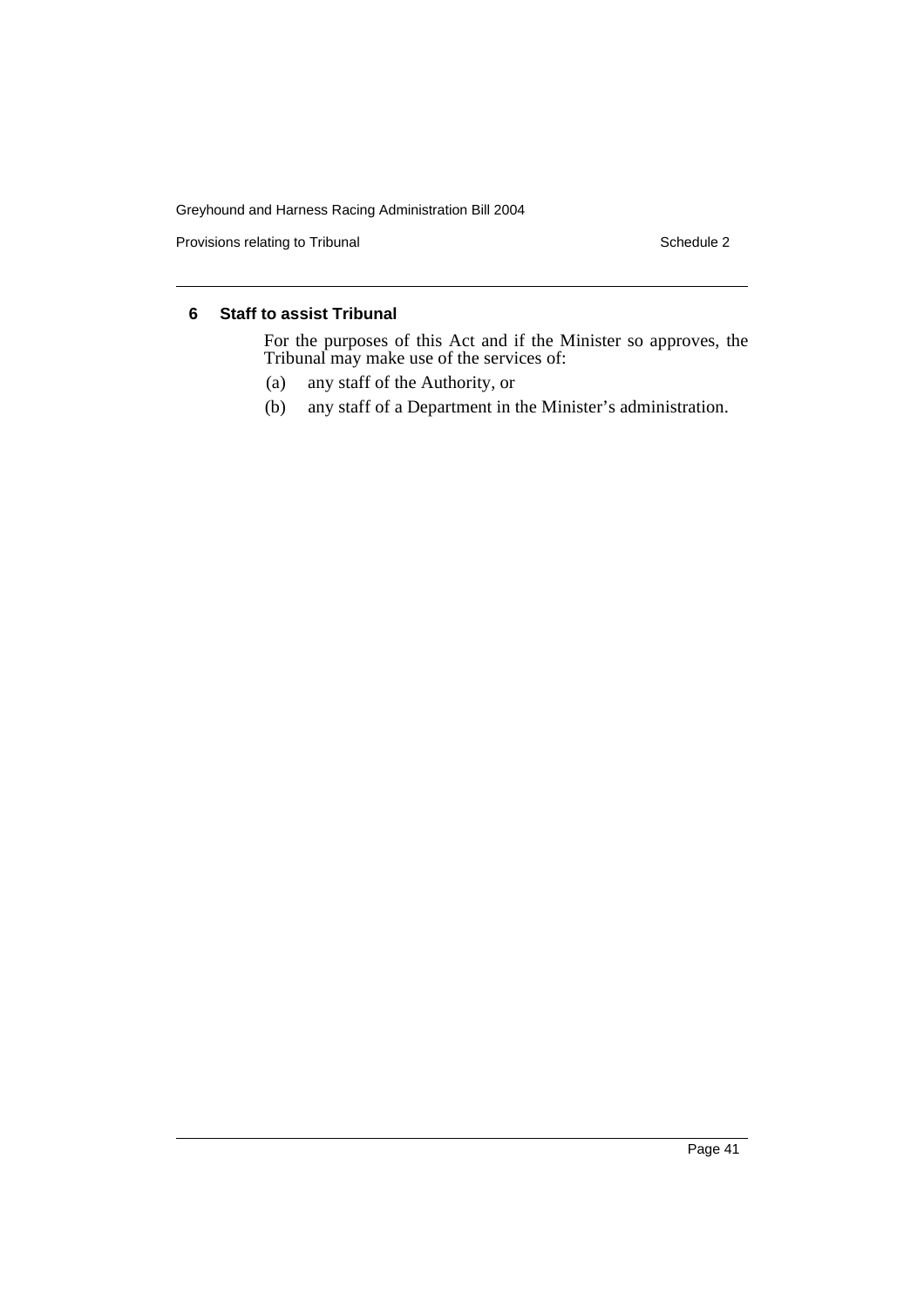Schedule 3 Amendment of Acts

### **Schedule 3 Amendment of Acts**

(Section 52)

### **3.1 Attachment of Wages Limitation Act 1957 No 28**

#### **Schedule**

Omit "Greyhound Racing Authority".

Insert instead "Greyhound and Harness Racing Regulatory Authority".

### **3.2 Defamation Act 1974 No 18**

#### **[1] Section 17E**

Omit sections 17DC and 17E. Insert instead:

#### **17E Matters arising under the Greyhound and Harness Racing Administration Act 2004**

There is a defence of absolute privilege:

- (a) for a publication in the course of an appeal under the *Greyhound and Harness Racing Administration Act 2004*, and
- (b) for a publication by the Greyhound and Harness Racing Appeals Tribunal or the Greyhound and Harness Racing Regulatory Authority in an official report of its decision in respect of any such appeal and of the reasons for that decision, and
- (c) for a publication in the course of proceedings in respect of an inquiry conducted by that Authority in the exercise of its regulatory functions (including the exercise of any such function by a steward of that Authority), and
- (d) for the publication by that Authority of a report it makes in respect of such an inquiry.

#### **[2] Schedule 2 Proceedings of public concern and official and public documents and records**

Omit clause 2 (13). Insert instead:

(13) Without limiting the operation of any other subclause, proceedings: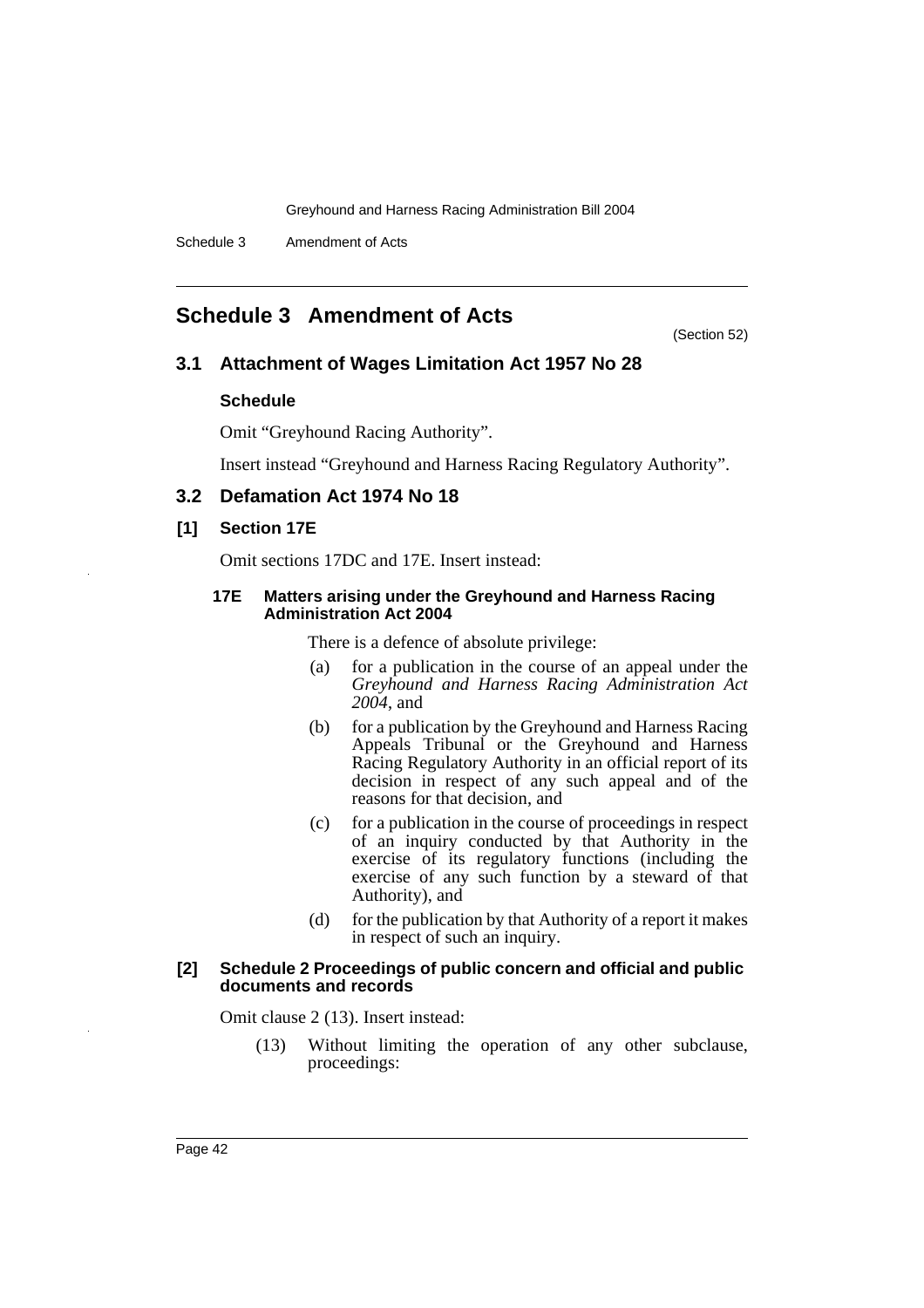Amendment of Acts **Schedule 3** and the 3 set of Acts Schedule 3

- (a) at an inquiry conducted by the Greyhound and Harness Racing Regulatory Authority in the exercise of its functions (including the exercise of any such functions by a steward of that Authority), and
- (b) on an appeal to that Authority or the Greyhound and Harness Racing Appeals Tribunal under the *Greyhound and Harness Racing Administration Act 2004*.

### **[3] Schedule 2, clause 2 (13B)**

Omit the subclause.

### **3.3 First State Superannuation Act 1992 No 100**

#### **Schedule 1 Employers**

Omit the following:

Greyhound Racing Authority

Harness Racing Authority

Insert instead:

Greyhound and Harness Racing Regulatory Authority

### **3.4 Government and Related Employees Appeal Tribunal Act 1980 No 39**

### **[1] Schedule 4 Employing authorities**

Omit "Greyhound Racing Authority.".

Insert instead "Greyhound and Harness Racing Regulatory Authority.".

### **[2] Schedule 4**

Omit "Trotting Authority of New South Wales.".

### **3.5 Greyhound Racing Act 2002 No 38**

### **[1] Long title**

Omit "and the Greyhound Racing Authority".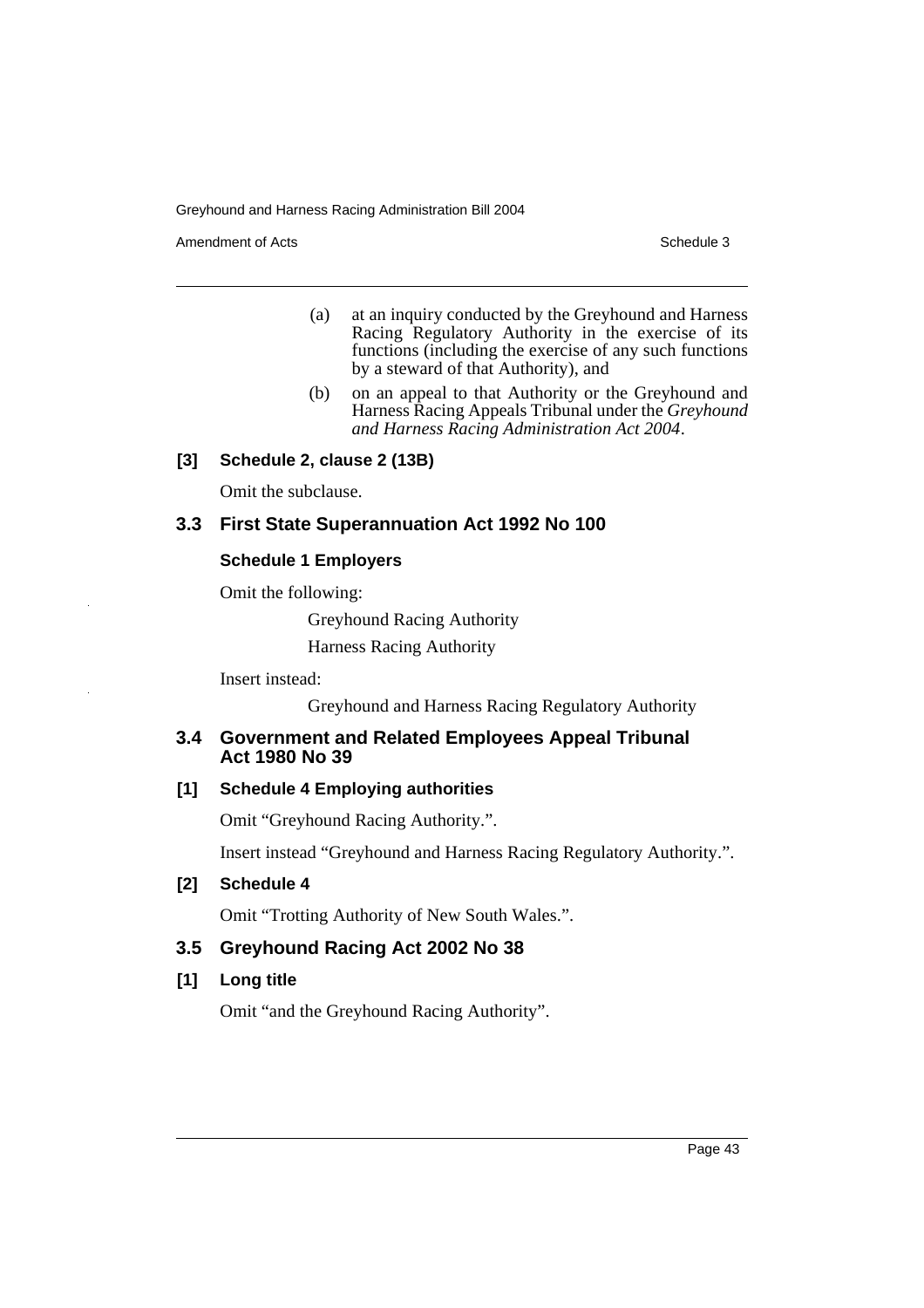Schedule 3 Amendment of Acts

### **[2] Section 3 Definitions**

Omit the definitions of *function*, *rule*, *the Authority* and *Tribunal*.

Insert instead in alphabetical order:

*function* includes a power, authority or duty.

*rule* means a rule in relation to greyhound racing made under section 15 of the *Greyhound and Harness Racing Administration Act 2004*.

*the Authority* means the Greyhound and Harness Racing Regulatory Authority constituted by Part 2 of the *Greyhound and Harness Racing Administration Act 2004*.

*Tribunal* means the Greyhound and Harness Racing Appeals Tribunal constituted by Part 4 of the *Greyhound and Harness Racing Administration Act 2004*.

#### **[3] Section 3 (2)**

Omit the subsection.

#### **[4] Section 5 Determination of appropriate body to carry out functions**

Omit "this Act" wherever occurring.

Insert instead "this Act or the *Greyhound and Harness Racing Administration Act 2004*".

### **[5] Part 2, heading**

Omit the heading. Insert instead:

### **Part 2 Greyhound Racing New South Wales**

### **[6] Part 2, Division 1, heading**

Omit the heading.

**[7] Part 2, Division 2**

Omit the Division.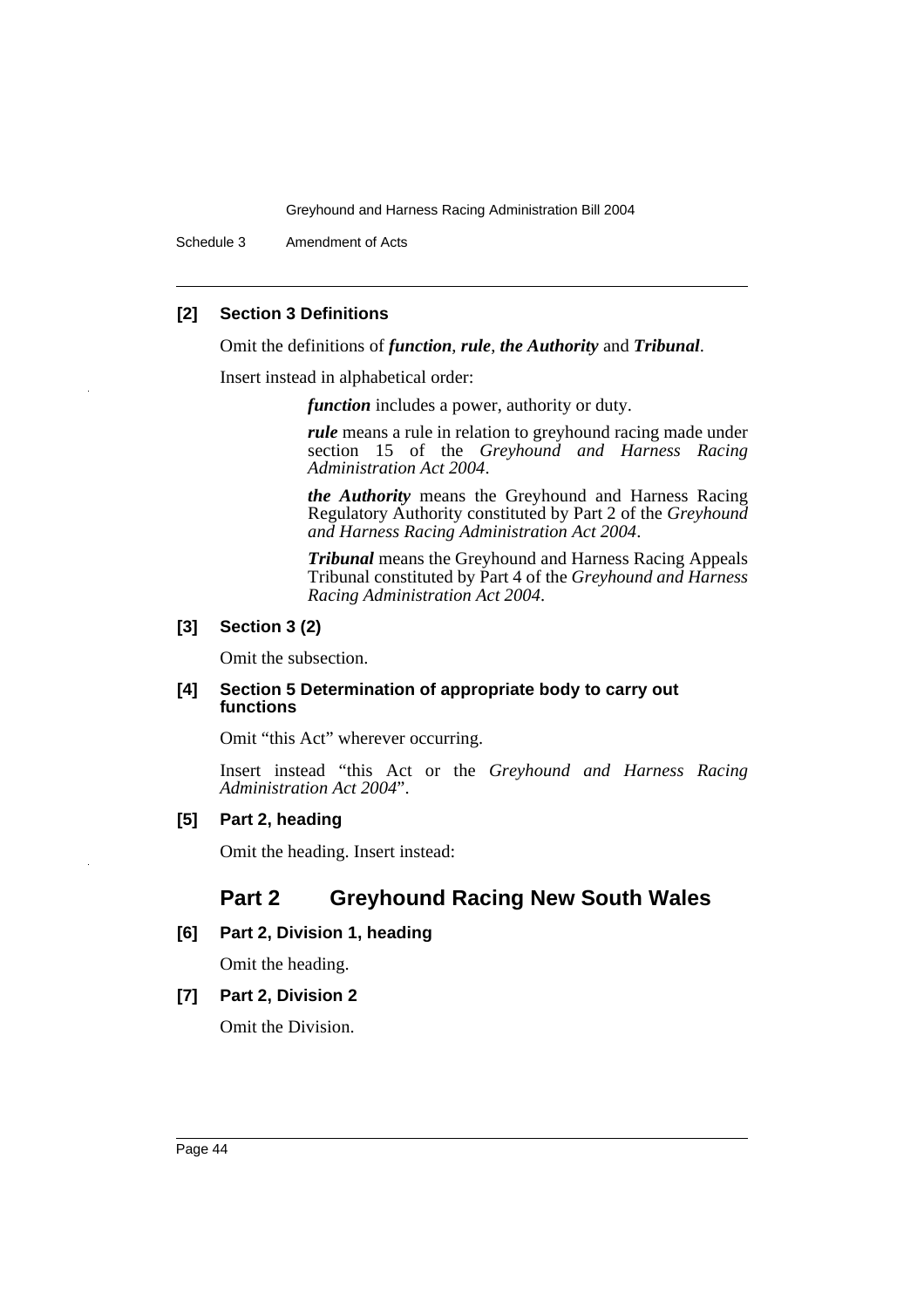Amendment of Acts **Schedule 3** and the 3 set of Acts Schedule 3

### **[8] Part 3, Division 1, heading**

Omit the heading.

### **[9] Section 19 Registration of clubs and trial tracks**

Omit "section 23" from section 19 (4).

Insert instead "section 14 of the *Greyhound and Harness Racing Administration Act 2004*".

### **[10] Sections 21–23**

Omit the sections.

### **[11] Part 3, Division 2**

Omit the Division.

### **[12] Part 4 Appeals and disciplinary inquiries**

Omit the Part.

**[13] Part 6 Administration**

Omit the Part.

### **[14] Section 44 Financial year**

Omit section 44 (1). Insert instead:

(1) Subject to subsection (2), the financial year of GRNSW is the year commencing 1 July.

### **[15] Section 44 (3)**

Omit the subsection.

### **[16] Section 45 Expenses**

Omit section 45 (2).

### **[17] Section 46 Accounts**

Omit section 46 (2).

### **[18] Section 47 Fees and charges**

Omit section 47 (1) and (3).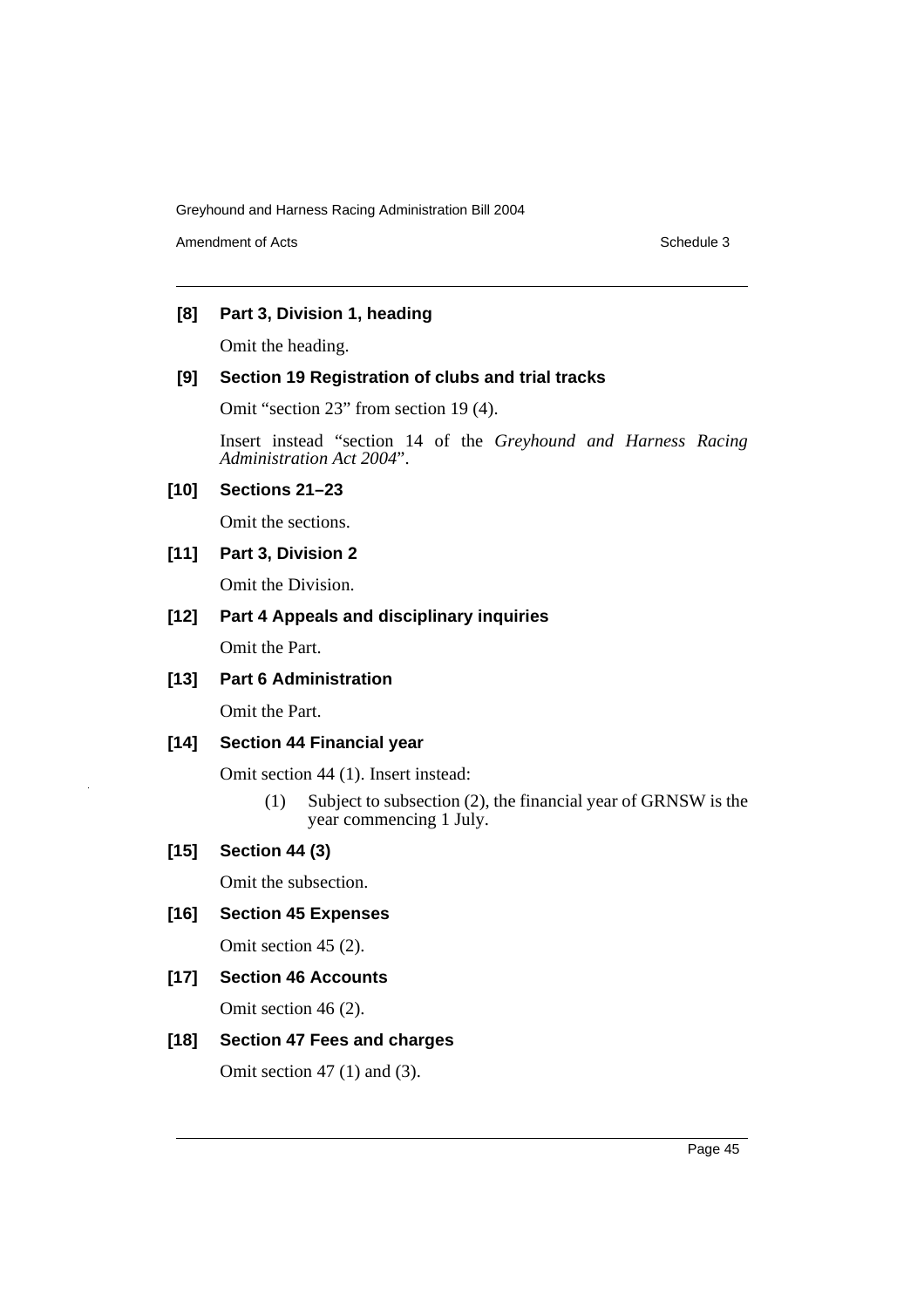Schedule 3 Amendment of Acts

### **[19] Section 49 Funding of Authority**

Omit section 49 (1)–(5). Insert instead:

- (1) This section applies to an amount that is required to be paid to the Authority by GRNSW under section 38 of the *Greyhound and Harness Racing Administration Act 2004*.
- **[20] Section 50 Reports and recommendations by Authority**

Omit the section.

### **[21] Section 51 Production of club records to GRNSW**

Omit "or the Authority" in section 51 (2).

### **[22] Section 52 Secrecy**

Omit the section.

### **[23] Section 53 Delegation**

Omit section 53 (3) and (4) and the note to the section.

### **[24] Section 54 Protection from personal liability**

Omit ", the Authority" wherever occurring in section 54 (a), (b) and (e).

### **[25] Section 54 (c)**

Omit "or the Authority".

### **[26] Section 54 (d)**

Insert "under this Act" after "appointed".

# **[27] Section 55 Authentication of certain documents**

Omit section 55 (2).

# **[28] Section 56 Proof of certain matters not required**

Omit "or the Authority" wherever occurring.

### **[29] Section 57 Recovery of money**

Omit section 57 (2).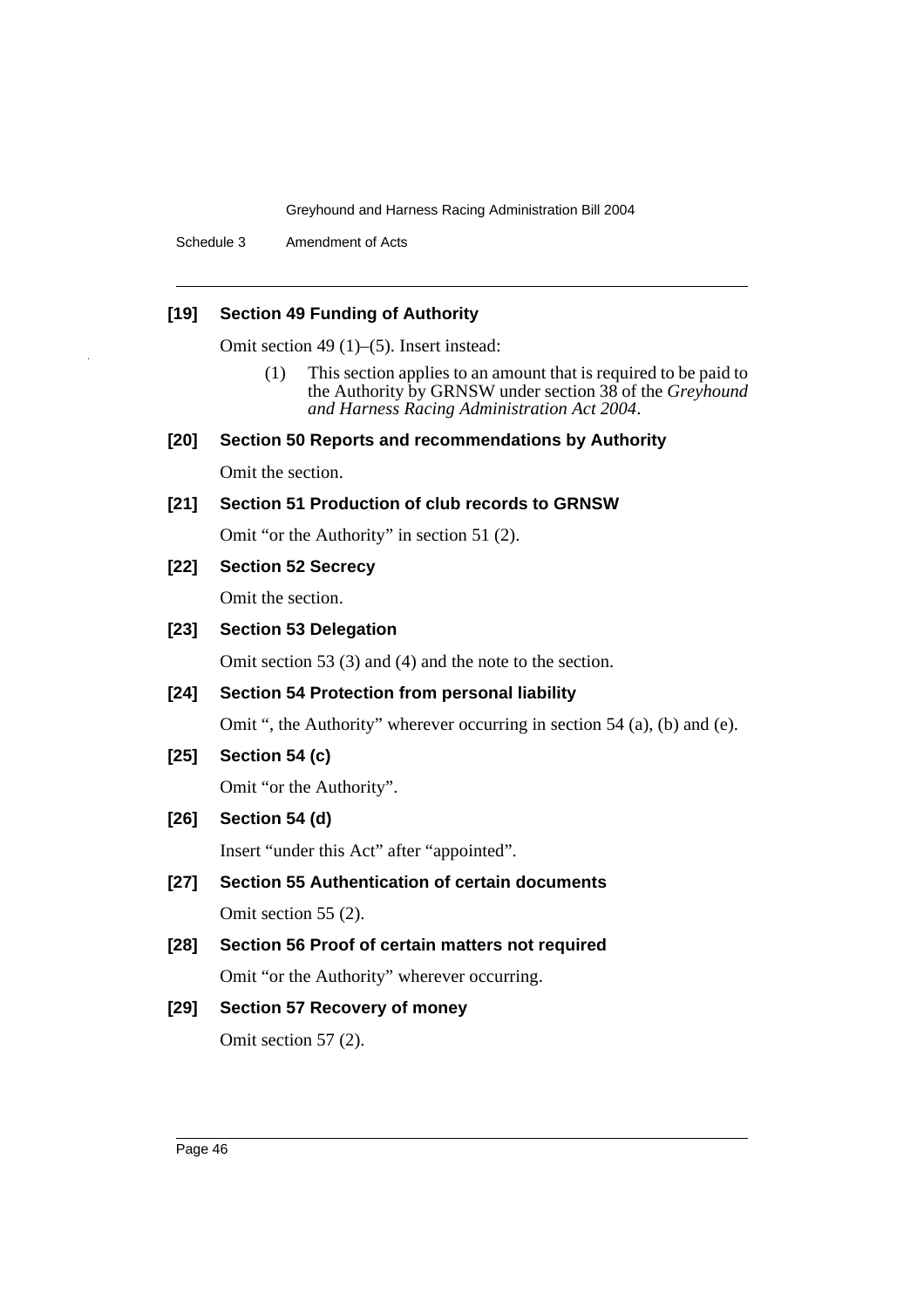Amendment of Acts **Schedule 3** and  $\overline{a}$  3 and  $\overline{b}$  3 and  $\overline{b}$  3 and  $\overline{a}$  3 and  $\overline{b}$  3 and  $\overline{a}$  3 and  $\overline{a}$  3 and  $\overline{a}$  3 and  $\overline{a}$  3 and  $\overline{a}$  3 and  $\overline{a}$  3 and  $\overline{a}$  3 and  $\overline{a}$ 

### **[30] Section 59 Regulations**

Omit section 59 (1). Insert instead:

(1) The Governor may make regulations, not inconsistent with this Act, for or with respect to any matter that by this Act is required or permitted to be prescribed or that is necessary or convenient to be prescribed for carrying out or giving effect to this Act.

### **[31] Schedules 2 and 3**

Omit the Schedules.

### **3.6 Harness Racing Act 2002 No 39**

### **[1] Long title**

Omit "and the Harness Racing Authority".

### **[2] Section 3 Definitions**

Omit the definitions of *harness racing association*, *rule*, *the Authority* and *Tribunal*.

Insert instead in alphabetical order:

*rule* means a rule in relation to harness racing made under section 16 of the *Greyhound and Harness Racing Administration Act 2004*.

*the Authority* means the Greyhound and Harness Racing Regulatory Authority constituted by Part 2 of the *Greyhound and Harness Racing Administration Act 2004*.

*Tribunal* means the Greyhound and Harness Racing Appeals Tribunal constituted by Part 4 of the *Greyhound and Harness Racing Administration Act 2004*.

### **[3] Section 3 (2)**

Omit the subsection.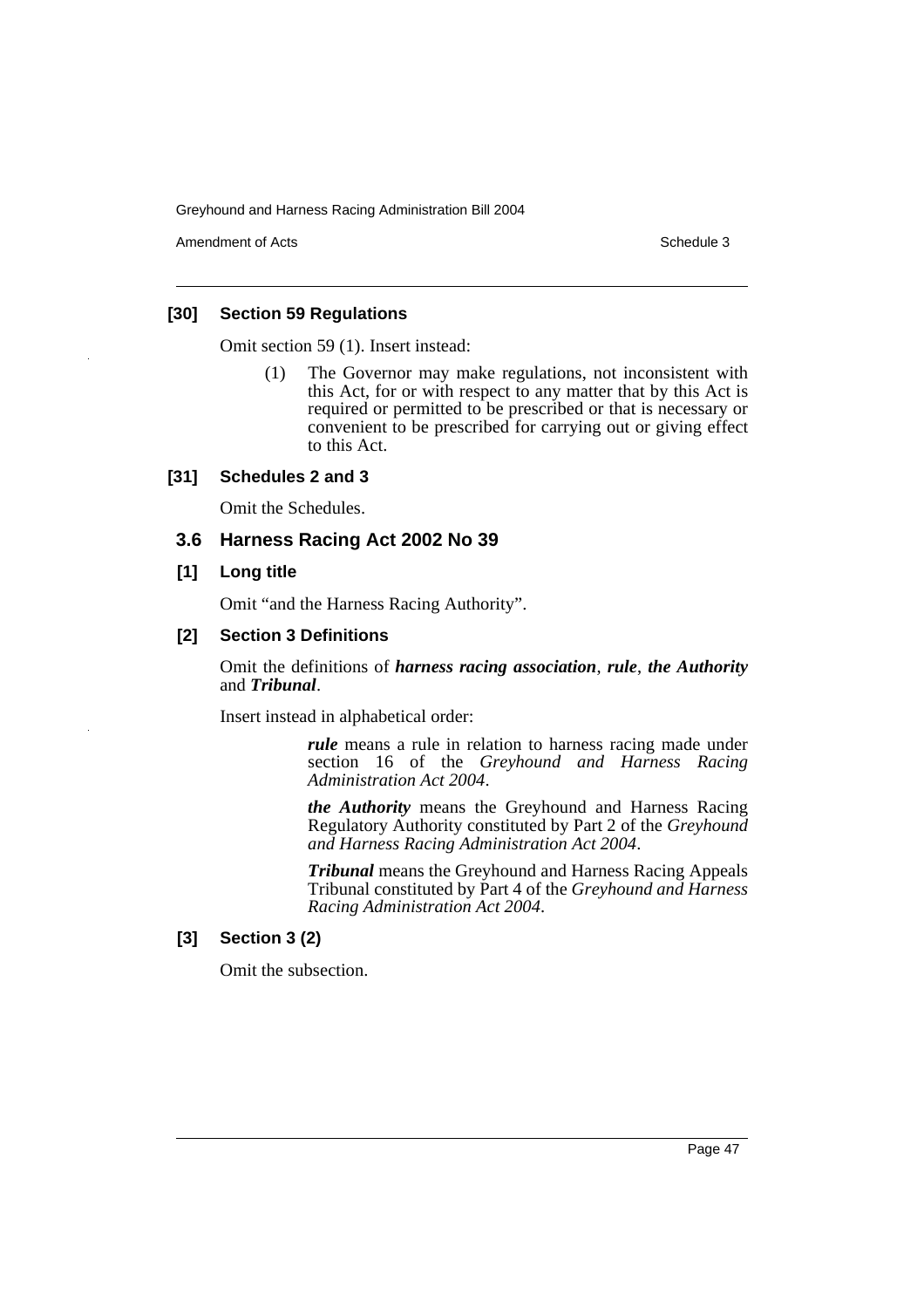Schedule 3 Amendment of Acts

### **[4] Section 5 Determination of appropriate body to carry out functions**

Omit "this Act" wherever occurring.

Insert instead "this Act or the *Greyhound and Harness Racing Administration Act 2004*".

### **[5] Part 2, heading**

Omit the heading. Insert instead:

## **Part 2 Harness Racing New South Wales**

### **[6] Part 2, Division 1, heading**

Omit the heading.

### **[7] Section 8 Membership of HRNSW**

Omit "or harness racing association" wherever occurring in section 8 (6) and (7).

### **[8] Section 9 Functions of HRNSW**

Omit "and harness racing associations" wherever occurring in section 9 (2) (a) and (d).

**[9] Part 2, Division 2**

Omit the Division.

### **[10] Part 3, Division 1, heading**

Omit the heading.

### **[11] Section 22 Registration of clubs**

Omit section 22 (1). Insert instead:

(1) HRNSW may, in accordance with the rules, register or refuse to register any harness racing club.

### **[12] Section 22 (2)**

Omit "or a harness racing association".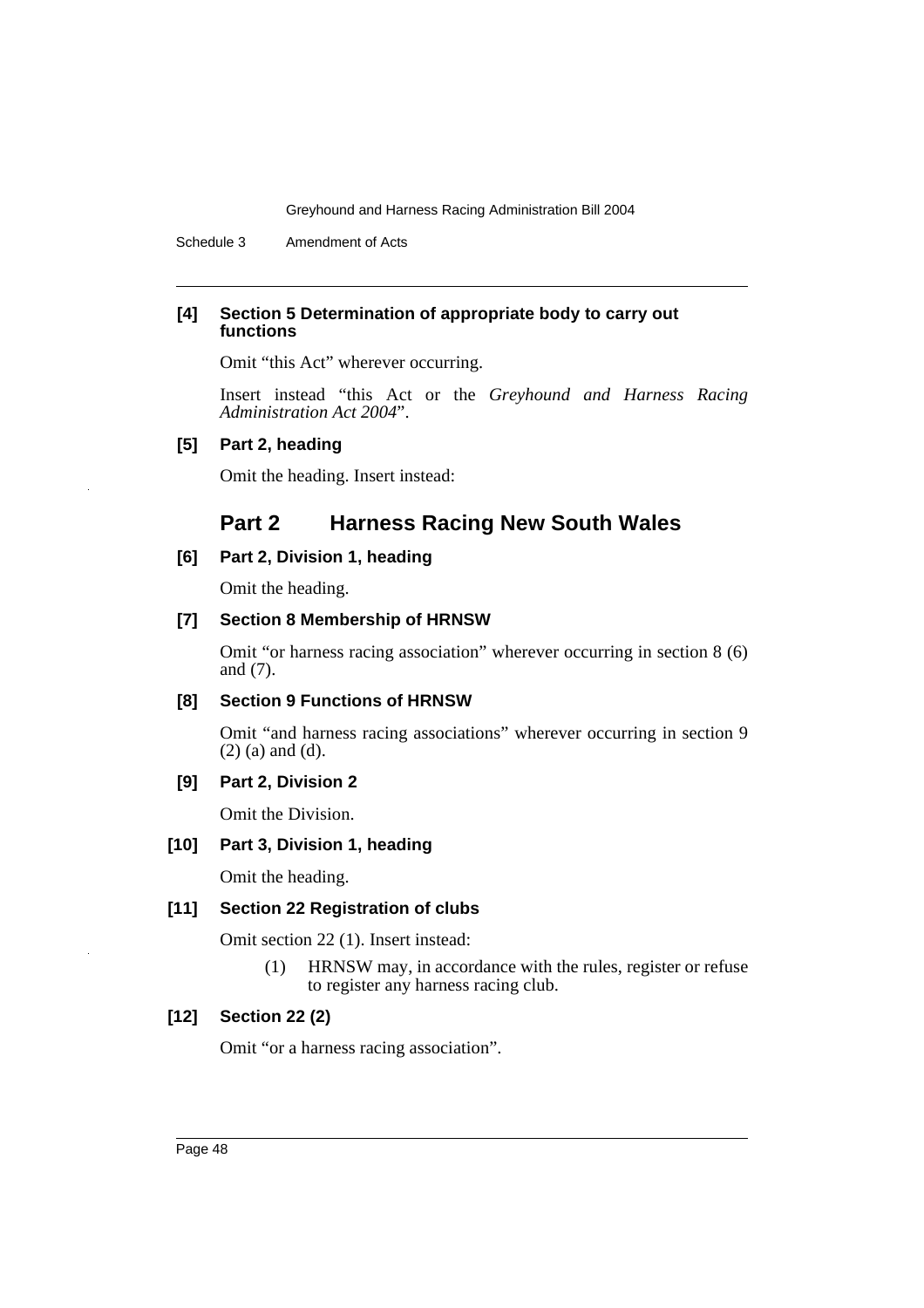Amendment of Acts **Schedule 3** and the 3 set of Acts Schedule 3

### **[13] Section 22 (2) (a)**

Omit "or association".

### **[14] Section 22 (4)**

Omit the subsection. Insert instead:

(4) Despite subsection (1), HRNSW may not register a harness racing club, the registration of which has previously been cancelled under section 14 of the *Greyhound and Harness Racing Administration Act 2004*, unless the Authority has given approval in writing to the registration.

#### **[15] Section 23 Suspension or cancellation of registration of clubs on commercial grounds**

Omit section 23 (1). Insert instead:

(1) HRNSW may, in accordance with the rules, suspend or cancel the registration of any harness racing club.

### **[16] Section 23 (2) (a)**

Omit "or association".

### **[17] Sections 24–26**

Omit the sections.

### **[18] Part 3, Division 2**

Omit the Division.

### **[19] Part 4 Appeals and disciplinary inquiries**

Omit the Part.

### **[20] Part 6 Administration**

Omit the Part.

### **[21] Section 46 Financial year**

Omit section 46 (1). Insert instead:

(1) Subject to subsection (2), the financial year of HRNSW is the year commencing 1 July.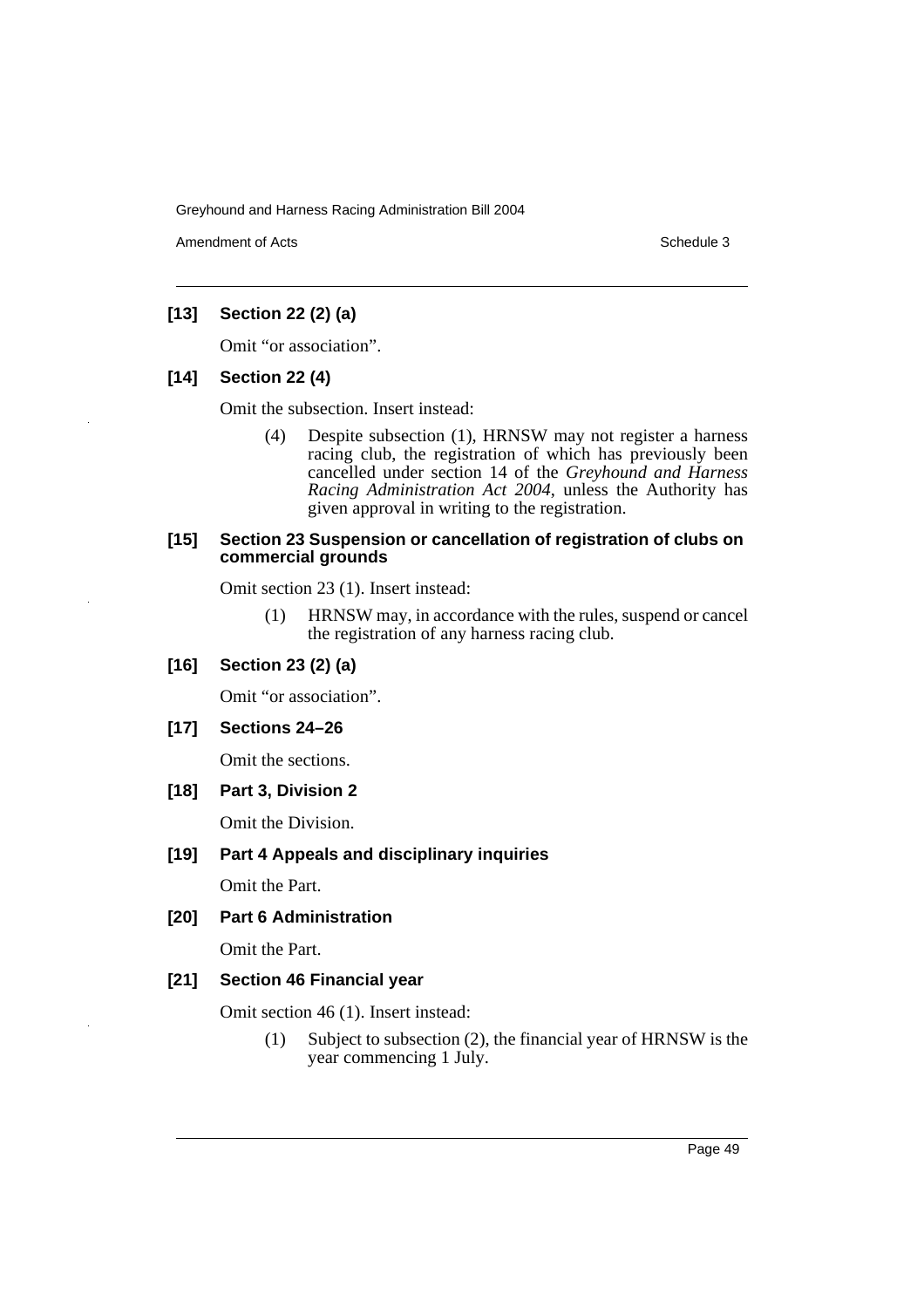Schedule 3 Amendment of Acts

### **[22] Section 46 (3)**

Omit the subsection.

### **[23] Section 47 Expenses**

Omit section 47 (2).

### **[24] Section 48 Accounts**

Omit section 48 (2).

### **[25] Section 49 Fees and charges**

Omit section 49 (1) and (3).

### **[26] Section 51 Funding of Authority**

Omit section 51 (1)–(5). Insert instead:

(1) This section applies to an amount that is required to be paid to the Authority by HRNSW under section 38 of the *Greyhound and Harness Racing Administration Act 2004*.

### **[27] Section 51 (7)**

Omit the subsection.

### **[28] Section 53 Reports and recommendations by Authority**

Omit the section.

### **[29] Section 54 Production of club records to HRNSW**

Omit "or the Authority" in section 54 (2).

### **[30] Section 54 (2), (3) and (5)**

Omit "or harness racing association" wherever occurring.

### **[31] Section 54 (2) (b) and (5)**

Omit "or association" wherever occurring.

### **[32] Section 55 Secrecy**

Omit the section.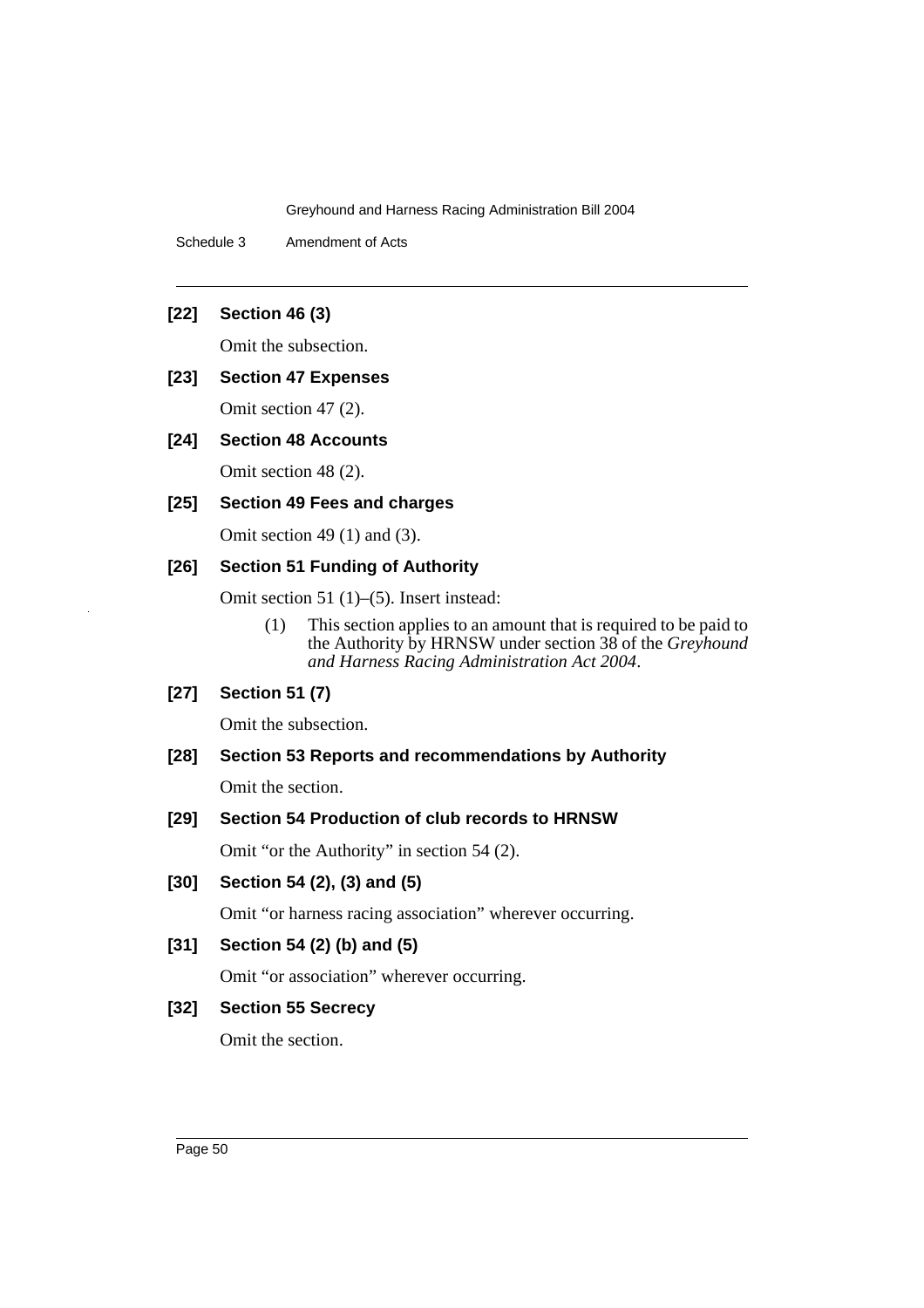Amendment of Acts **Schedule 3** and the 3 set of Acts Schedule 3

### **[33] Section 56 Delegation**

Omit section 56 (3) and (4) and the note to the section.

### **[34] Section 57 Protection from personal liability**

Omit ", the Authority" wherever occurring in section 57 (a), (b) and (e).

### **[35] Section 57 (c)**

Omit "or the Authority".

### **[36] Section 57 (d)**

Insert "under this Act" after "appointed".

### **[37] Section 58 Authentication of certain documents**

Omit section 58 (2).

### **[38] Section 59 Proof of certain matters not required**

Omit "or the Authority" wherever occurring.

### **[39] Section 60 Recovery of money**

Omit section 60 (2).

### **[40] Section 62 Regulations**

Omit section 62 (1). Insert instead:

(1) The Governor may make regulations, not inconsistent with this Act, for or with respect to any matter that by this Act is required or permitted to be prescribed or that is necessary or convenient to be prescribed for carrying out or giving effect to this Act.

### **[41] Schedules 2 and 3**

Omit the Schedules.

### **3.7 New South Wales Retirement Benefits Act 1972 No 70**

### **[1] Schedule 2**

Omit "Greyhound Racing Authority" from the First Column.

Insert instead "Greyhound and Harness Racing Regulatory Authority".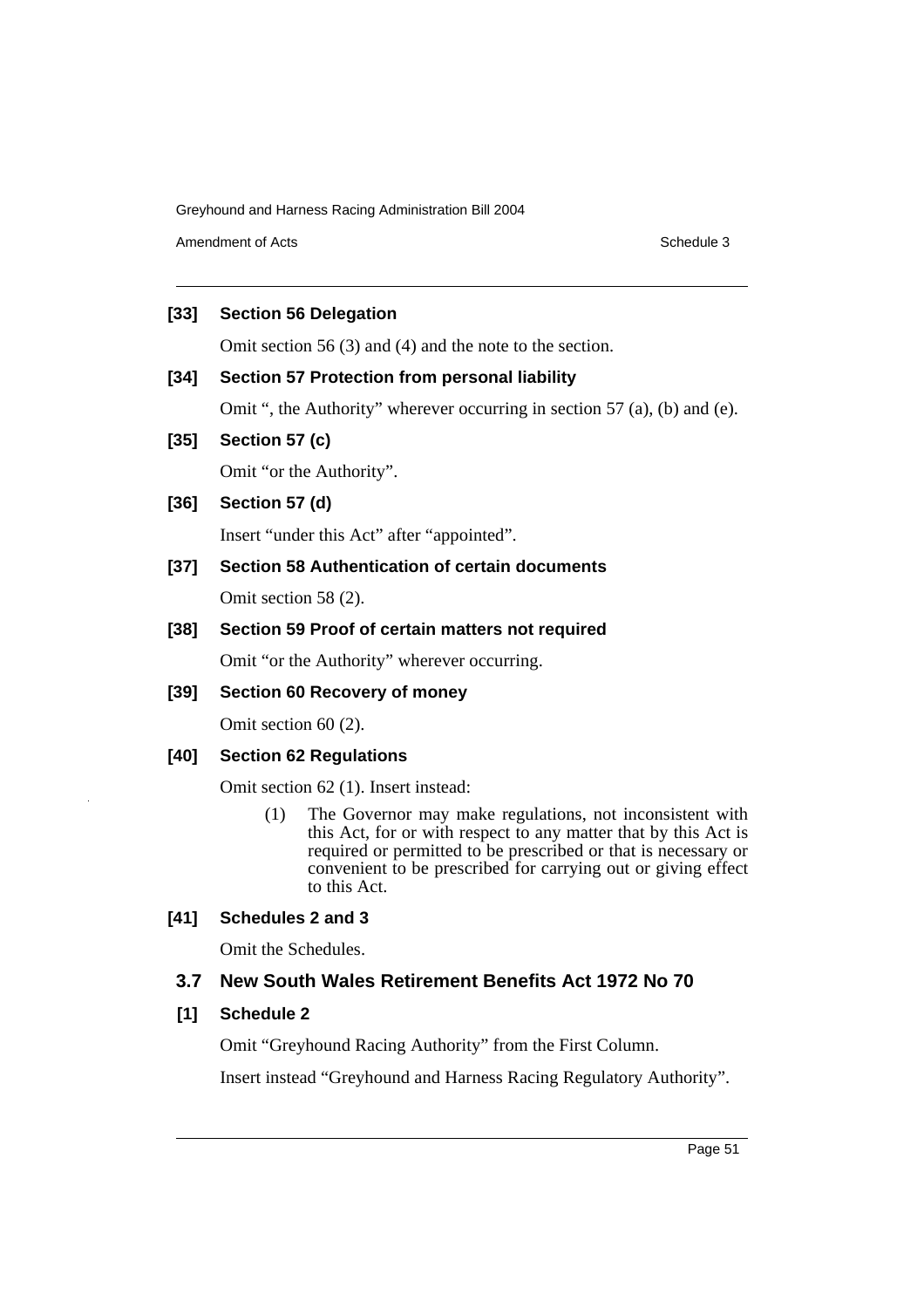Schedule 3 Amendment of Acts

### **[2] Schedule 2**

Omit the matter relating to the "Trotting Authority of New South Wales" from the First Column and the Second Column.

### **3.8 Public Authorities Superannuation Act 1985 No 41**

### **Schedule 3 Employers**

Omit the following from Part 2:

The Greyhound Racing Authority.

Harness Racing Authority.

Insert instead:

The Greyhound and Harness Racing Regulatory Authority.

### **3.9 Public Finance and Audit Act 1983 No 152**

### **Schedule 2 Statutory bodies**

Omit the following:

Greyhound Racing Authority Harness Racing Authority

Insert instead:

Greyhound and Harness Racing Regulatory Authority

#### **3.10 Public Sector Employment and Management Act 2002 No 43**

### **[1] Section 133 Declared authorities to which Part applies**

Omit the following from the Table to the section:

Greyhound Racing Authority (NSW)

Harness Racing New South Wales

Insert instead:

Greyhound and Harness Racing Regulatory Authority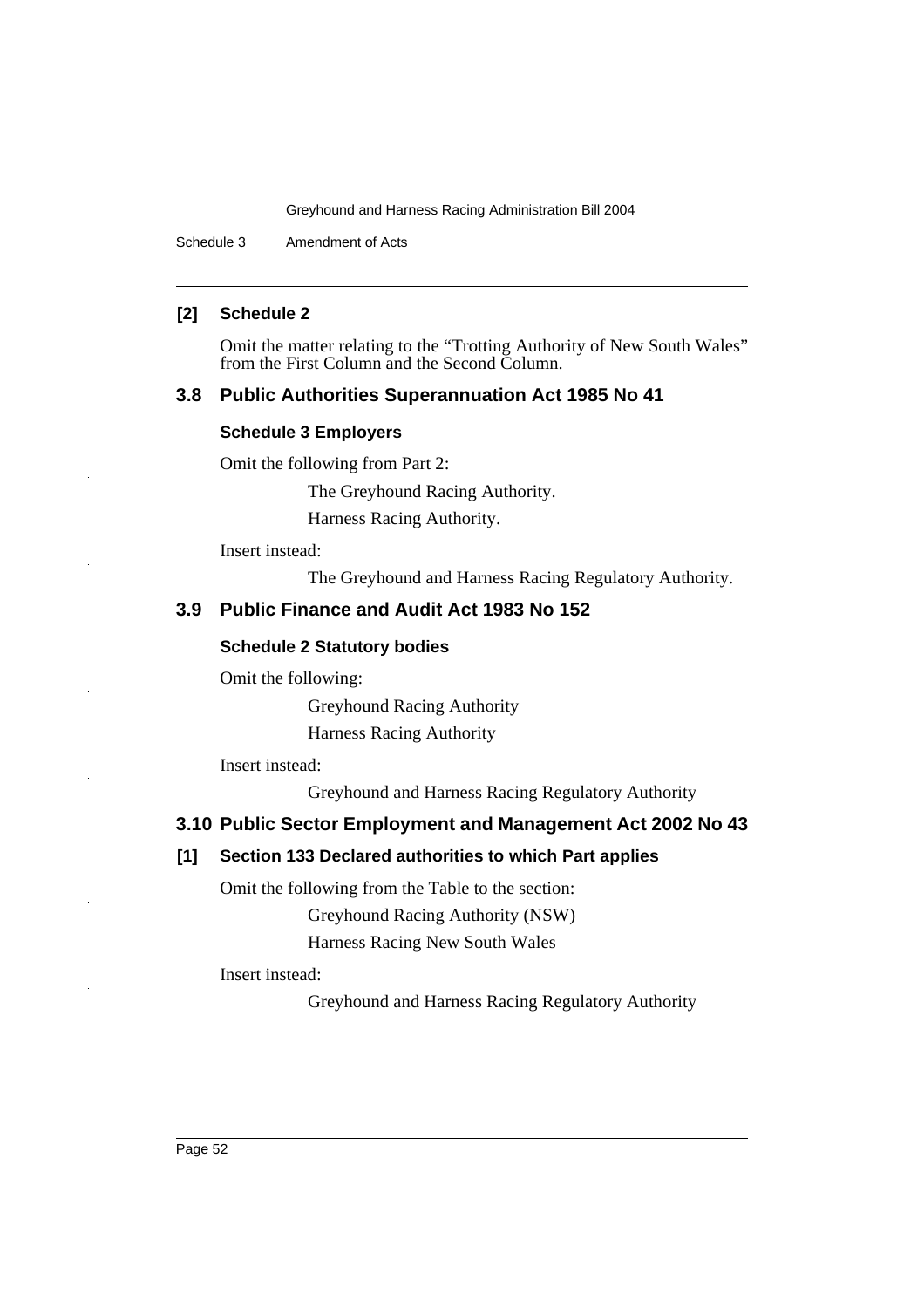Amendment of Acts **Schedule 3** and  $\overline{a}$  3 and  $\overline{b}$  3 and  $\overline{b}$  3 and  $\overline{a}$  3 and  $\overline{b}$  3 and  $\overline{a}$  3 and  $\overline{a}$  3 and  $\overline{a}$  3 and  $\overline{a}$  3 and  $\overline{a}$  3 and  $\overline{a}$  3 and  $\overline{a}$  3 and  $\overline{a}$ 

### **[2] Schedule 2 Executive positions (other than non-statutory SES positions)**

Omit the following from Part 2:

Chief Executive of the Greyhound Racing Authority (NSW)

General Manager of Harness Racing New South Wales

Insert instead:

Chief Executive of the Greyhound and Harness Racing Regulatory Authority

#### **3.11 Racing Administration Act 1998 No 114**

#### **[1] Section 4 Definitions**

Omit the definition of *controlling body*. Insert instead:

*controlling body* means:

- (a) in relation to horse racing other than harness racing— Racing New South Wales, and
- (b) in relation to harness racing—Harness Racing New South Wales or the Greyhound and Harness Racing Regulatory Authority (or both), as appropriate, and
- (c) in relation to greyhound racing—Greyhound Racing New South Wales or the Greyhound and Harness Racing Regulatory Authority (or both), as appropriate.

**Note.** See subsection (2). Generally speaking, Harness Racing New South Wales and Greyhound Racing New South Wales (which do not represent the Crown and are not subject to direction or control by or on behalf of the Government) are responsible for commercial governance matters, and the Greyhound and Harness Racing Regulatory Authority (which does represent the Crown and is subject to Ministerial direction and control) is responsible for regulatory matters.

### **[2] Section 4 (2) and (3)**

Insert at the end of section 4:

- (2) For the purposes of paragraphs (b) and (c) of the definition of *controlling body* in subsection (1):
	- (a) the appropriate body in relation to a particular function of the controlling body under this Act is to be determined by reference to the functions conferred or imposed on the bodies specified in those paragraphs by the Acts under which those bodies are constituted, and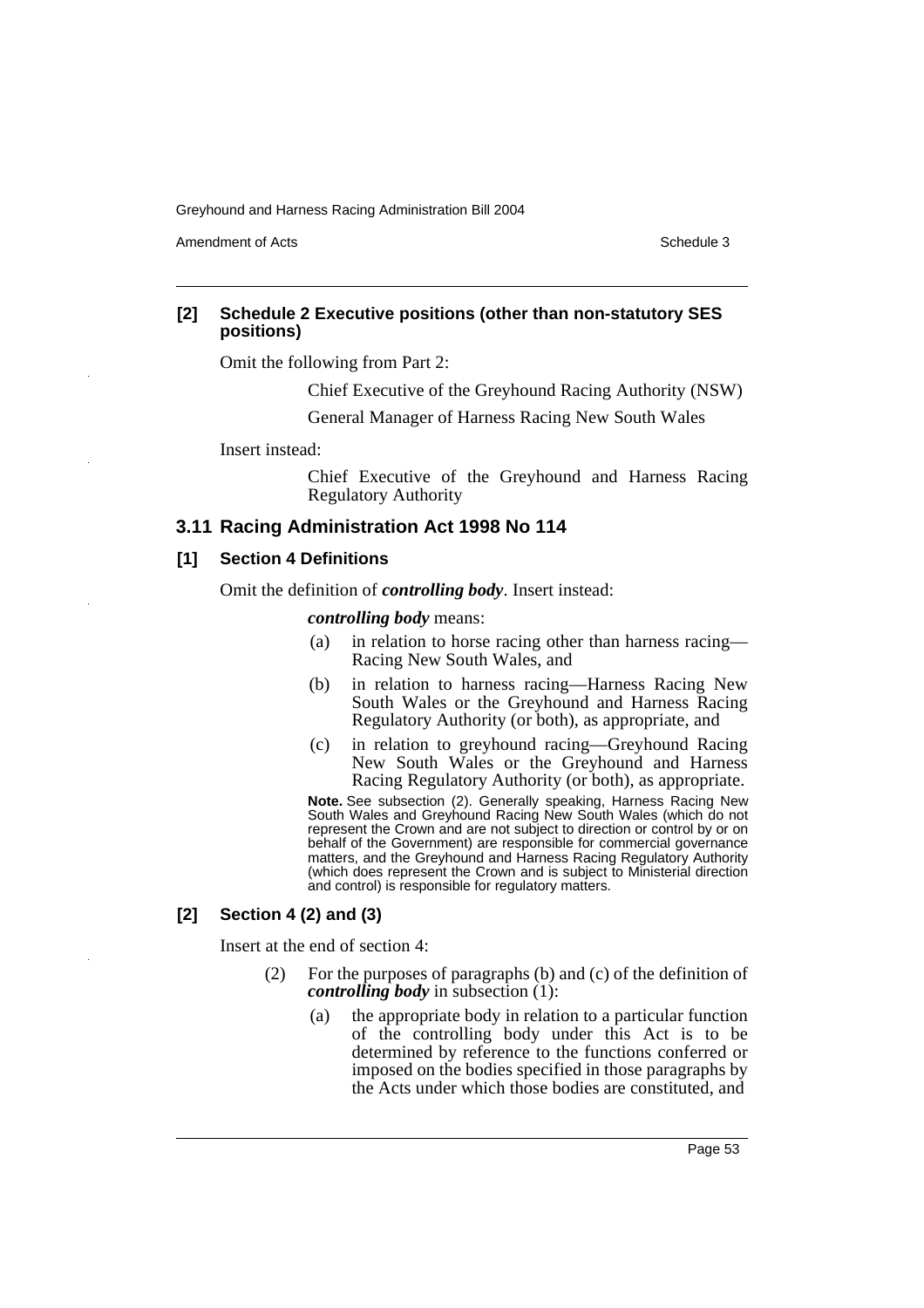Schedule 3 Amendment of Acts

- (b) if it is not clear, or there is a dispute as to, which of those bodies is the appropriate body in any particular case, the Minister may, by order in writing, determine the appropriate body for that case, and any such determination is final and conclusive.
- (3) Notes included in this Act do not form Part of this Act.

#### **[3] Section 15 Harness racing on showgrounds**

Omit "Harness Racing New South Wales" from section 15 (1) where secondly occurring.

Insert instead "the Greyhound and Harness Racing Regulatory Authority".

### **[4] Section 26C Bookmakers Revision Committee**

Omit section 26C (1) (c) and (d). Insert instead:

(c) the Chief Executive of the Greyhound and Harness Racing Regulatory Authority,

### **3.12 State Authorities Non-contributory Superannuation Act 1987 No 212**

#### **Schedule 1 Employers**

Omit the following from Part 1:

Greyhound Racing Authority

Harness Racing Authority

Insert instead:

Greyhound and Harness Racing Regulatory Authority

### **3.13 State Authorities Superannuation Act 1987 No 211**

#### **Schedule 1 Employers**

Omit the following from Part 1:

Greyhound Racing Authority

Harness Racing Authority

Insert instead:

Greyhound and Harness Racing Regulatory Authority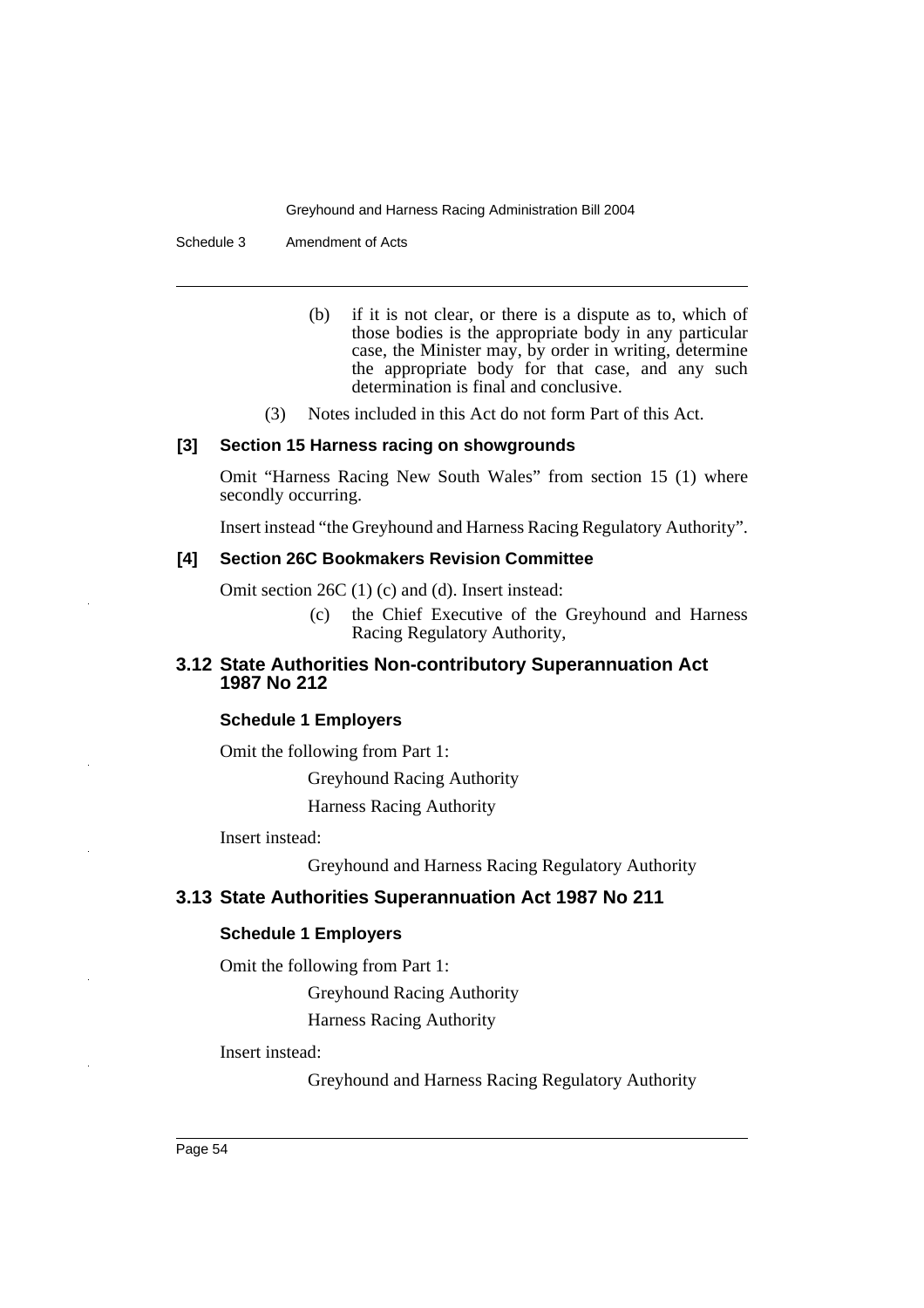Amendment of Acts **Schedule 3** and  $\overline{a}$  3 and  $\overline{b}$  3 and  $\overline{b}$  3 and  $\overline{a}$  3 and  $\overline{b}$  3 and  $\overline{a}$  3 and  $\overline{a}$  3 and  $\overline{a}$  3 and  $\overline{a}$  3 and  $\overline{a}$  3 and  $\overline{a}$  3 and  $\overline{a}$  3 and  $\overline{a}$ 

### **3.14 Superannuation Act 1916 No 28**

#### **Schedule 3 List of employers**

Omit the following from Part 1:

Greyhound Racing Authority

Harness Racing Authority

Insert instead:

Greyhound and Harness Racing Regulatory Authority

### **3.15 Thoroughbred Racing Board Act 1996 No 37**

#### **Section 7 Certain persons not eligible for membership**

Omit section 7 (1) (b1) and (b2). Insert instead:

(b1) is registered by or with the Greyhound and Harness Racing Regulatory Authority under the *Greyhound and Harness Racing Administration Act 2004*, or

### **3.16 Totalizator Act 1997 No 45**

### **[1] Section 105 Secrecy**

Omit section 105 (2) (c). Insert instead:

(c) to Racing New South Wales, the Greyhound and Harness Racing Regulatory Authority, Greyhound Racing New South Wales or Harness Racing New South Wales, or

### **[2] Schedule 2 Savings, transitional and other provisions**

Omit clause 11 (5) (e). Insert instead:

(e) to meet any expenses of the AJC Principal Club, the Greyhound and Harness Racing Regulatory Authority, Greyhound Racing New South Wales or Harness Racing New South Wales that are, in the opinion of the Minister, of a capital nature or to re-finance wholly or in part, or to discharge wholly or in part, any liability incurred in meeting any such expenses,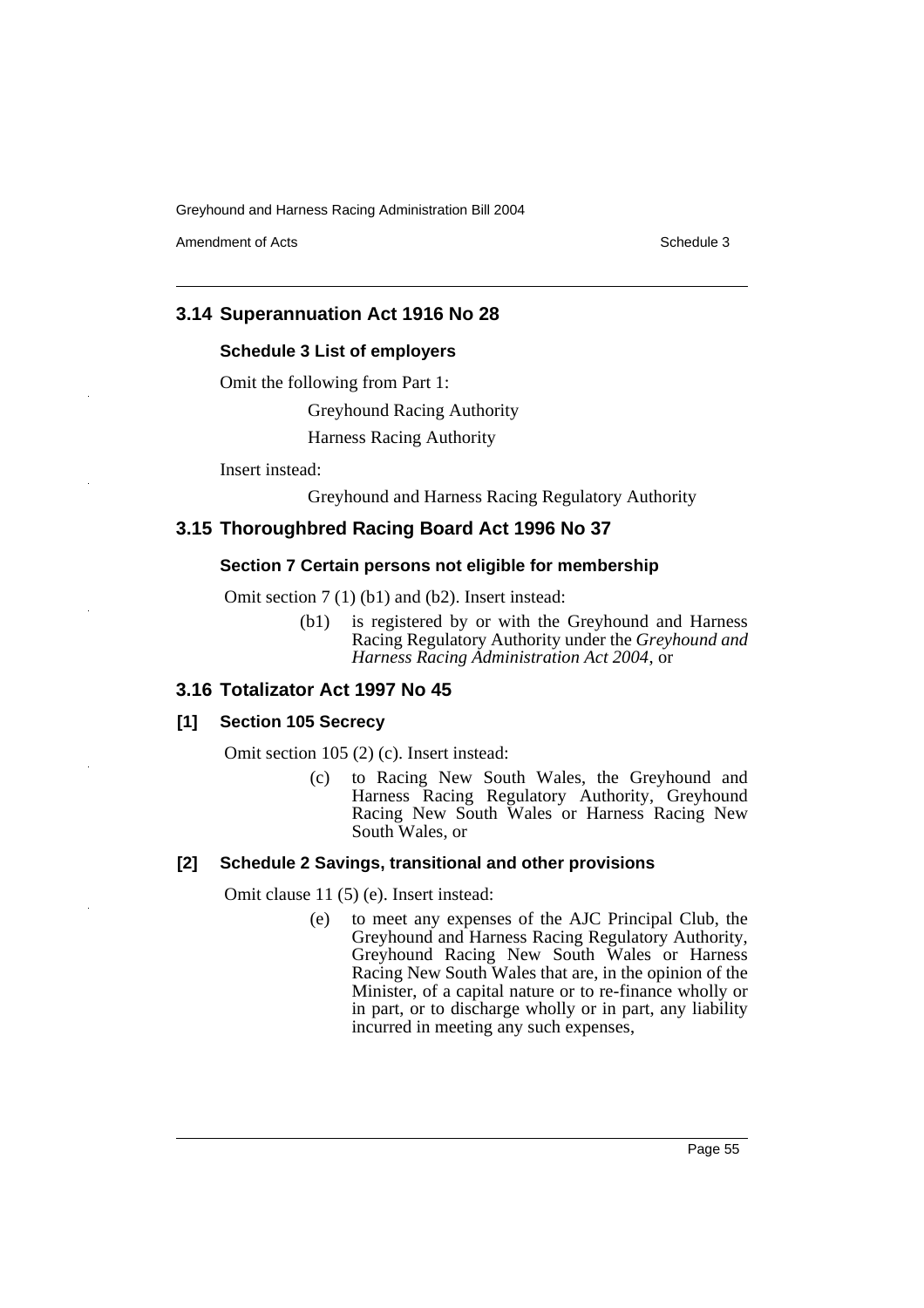Schedule 4 Savings, transitional and other provisions

#### **Schedule 4 Savings, transitional and other provisions** (Section 53)

### **Part 1 General**

### **1 Regulations**

- (1) The regulations may contain provisions of a savings or transitional nature consequent on the enactment of the following Acts: this Act
- (2) Any such provision may, if the regulations so provide, take effect from the date of assent to the Act concerned or a later date.
- (3) To the extent to which any such provision takes effect from a date that is earlier than the date of its publication in the Gazette, the provision does not operate so as:
	- (a) to affect, in a manner prejudicial to any person (other than the State or an authority of the State), the rights of that person existing before the date of its publication, or
	- (b) to impose liabilities on any person (other than the State or an authority of the State) in respect of anything done or omitted to be done before the date of its publication.

### **Part 2 Provisions consequent on enactment of this Act**

### **Division 1** Interpretation

### **2 Definitions**

In this Part:

*former Authority* means the Greyhound Racing Authority constituted by the *Greyhound Racing Act 2002* or the Harness Racing Authority constituted by the *Harness Racing Act 2002*.

*new Authority* means the Greyhound and Harness Racing Regulatory Authority constituted by Part 2.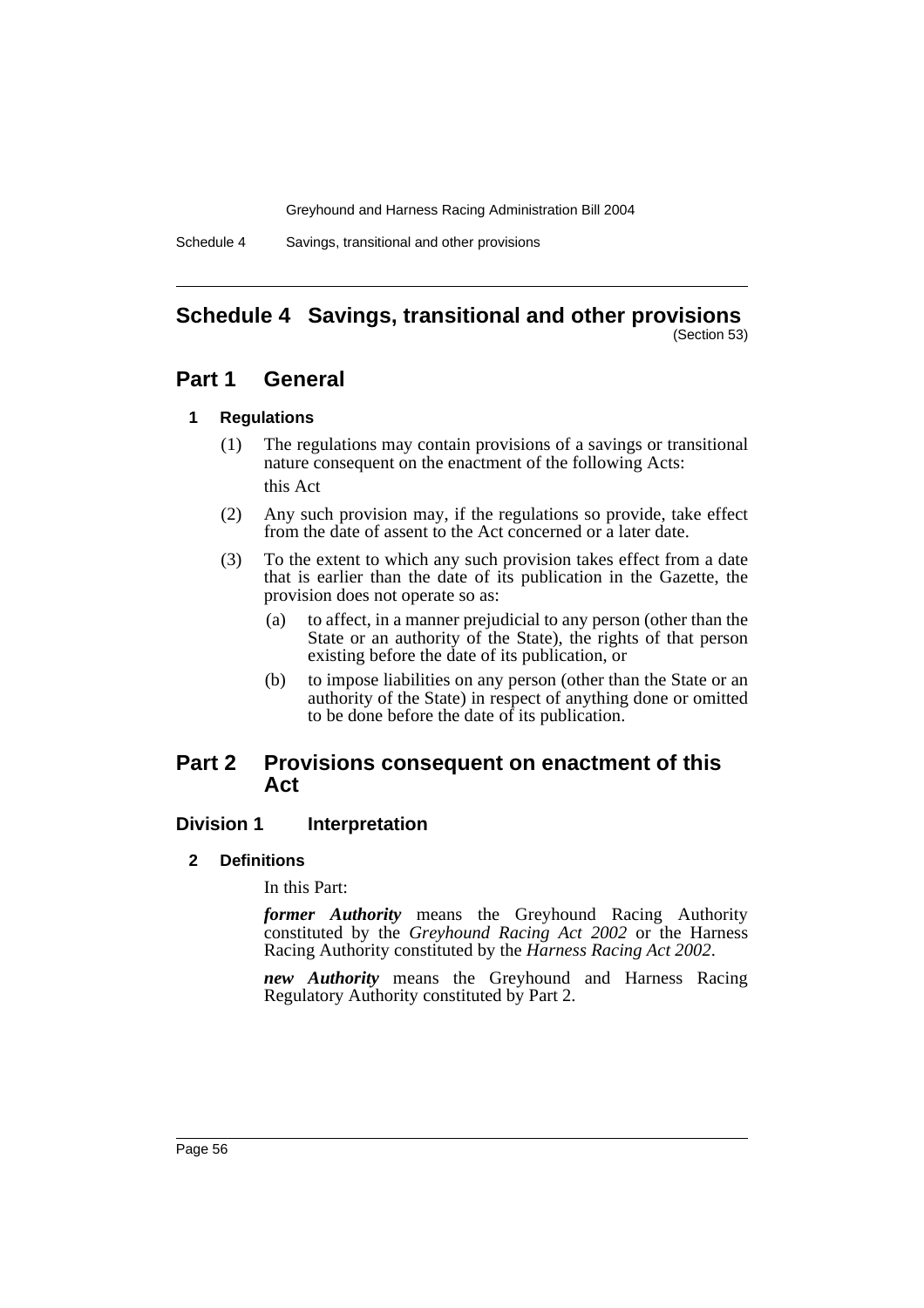Savings, transitional and other provisions Schedule 4 and the schedule 4 series Schedule 4

### **Division 2 Dissolution of former Authorities**

### **3 Dissolution of former Authorities**

- (1) Each former Authority is dissolved.
- (2) No remuneration or compensation is payable to any member of a former Authority as a result of its dissolution.
- (3) The new Authority is taken for all purposes (including the rules of private international law) to be a continuation of, and the same legal entity as, a former Authority.

#### **4 References to former Authorities**

Any reference in any other Act, in any instrument made under another Act, or in any document of any kind, to a former Authority is taken to include a reference to the new Authority.

### **5 Transfer of assets, rights and liabilities of former Authorities**

(1) In this clause:

*transferee*, in relation to the transfer of an asset, right or liability by or under this clause, means the body to which the asset, right or liability is transferred.

*transferor*, in relation to the transfer of an asset, right or liability by or under this clause, means the body from which the asset, right or liability is transferred.

- (2) On the dissolution of a former Authority, the assets, rights and liabilities of that former Authority are transferred to the new Authority.
- (3) The Minister may, by order in writing, transfer to GRNSW or HRNSW such of the assets, rights and liabilities of the new Authority that were transferred to the new Authority by subclause (2) and as are specified or referred to in the order.
- (4) One or more orders may be made under subclause (3) at the same or at different times.
- (5) An order under subclause (3) may be made on such terms and conditions as are specified in the order.
- (6) On and from the date on which any asset, right or liability is transferred by subclause (2) or under subclause  $(3)$ , the following provisions have effect with respect to the transfer: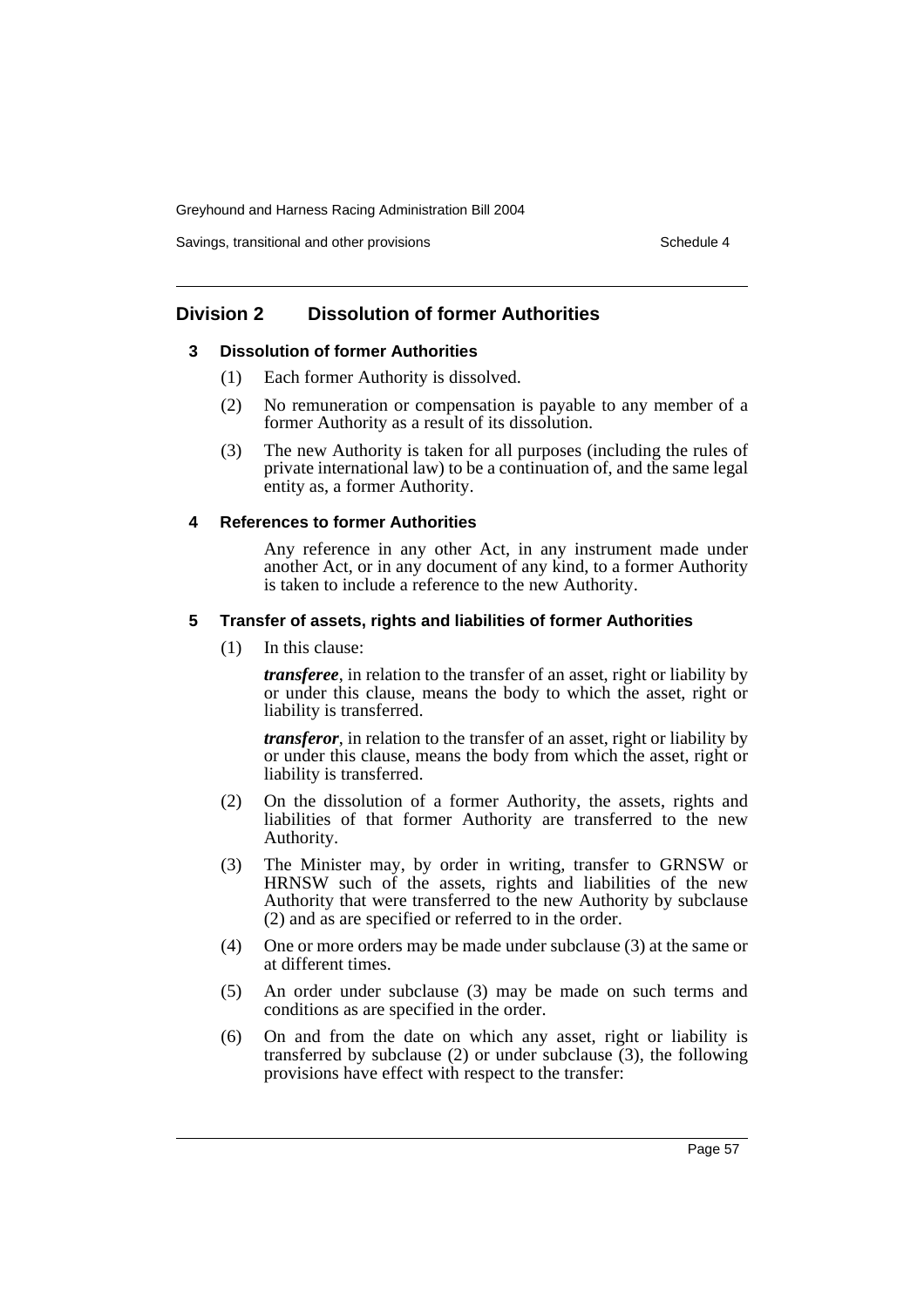- (a) the transferred asset vests in the transferee by virtue of this clause and without the need for any conveyance, transfer, assignment or assurance,
- (b) the transferred rights and liabilities become by virtue of this clause the rights and liabilities of the transferee,
- (c) all proceedings relating to the asset, right or liability commenced before the transfer day by or on behalf of, or against, the transferor and pending immediately before the transfer day are taken to be proceedings pending by or against the transferee,
- (d) any act, matter or thing done or omitted to be done in relation to the asset, right or liability before the transfer day by, to or in respect of the transferor is (to the extent to which that act, matter or thing has any force or effect) taken to have been done or omitted by, to or in respect of the transferee.
- (7) The operation of this clause is not to be regarded:
	- (a) as a breach of contract or confidence or otherwise as a civil wrong, or
	- (b) as a breach of any contractual provision prohibiting, restricting or regulating the assignment or transfer of assets, rights or liabilities, or
	- (c) as giving rise to any remedy by a party to an instrument, or as causing or permitting the termination of any instrument, because of a change in the beneficial or legal ownership of any asset, right or liability, or
	- (d) as an event of default under any contract or other instrument.
- (8) No attornment to the new Authority by a lessee of a former Authority is required.

#### **6 Duty and other fees**

A transfer agreement or an instrument executed only for a purpose ancillary to or consequential on the operation of this Part or the purpose of giving effect to this Part:

- (a) is not chargeable with duty, and
- (b) is exempt from payment of any other fee or charge that would otherwise be payable under any other Act in respect of the registration of any such instrument.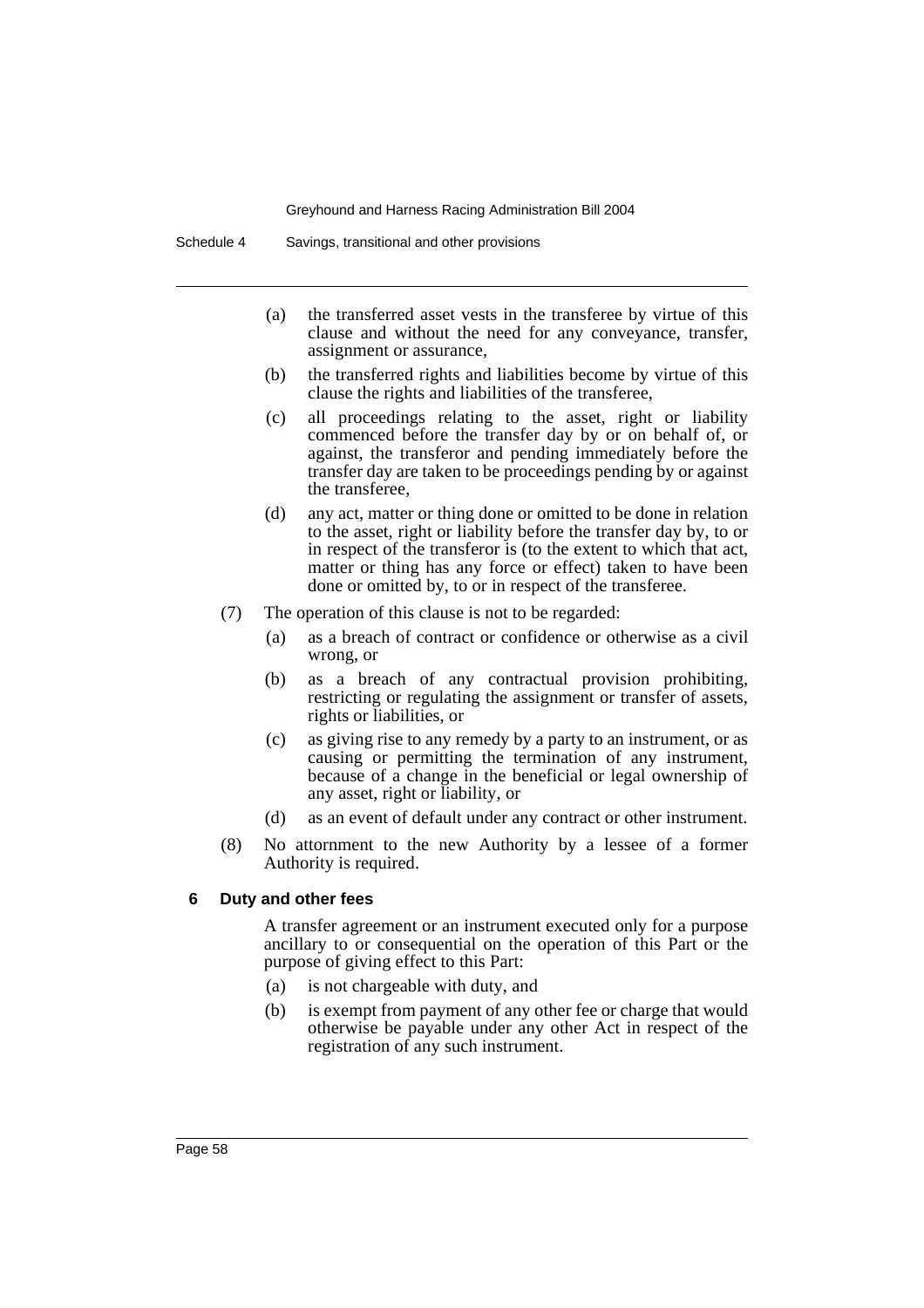Savings, transitional and other provisions Schedule 4 and the state of the Schedule 4

### **7 Actions of former Authorities**

Anything done by a former Authority relating to a registration, suspension, disqualification or prohibition under the *Greyhound Racing Act 2002* or *Harness Racing Act 2002* before the dissolution of that former Authority is, after that dissolution, taken to have been done by the new Authority under the relevant provisions of those Acts and this Act (as the case may be) and has effect accordingly.

### **Division 3 Staff of former Authorities transferred to new Authority**

### **8 Staff of former Authorities**

- (1) On the dissolution of a former Authority:
	- (a) the chief executive officer of the Authority ceases to hold office, and
	- (b) each member of staff of the former Authority other than the chief executive officer of the Authority is transferred to the employment of the new Authority.
- (2) A chief executive officer of a former Authority who ceases to hold office because of this clause is not entitled to any remuneration or compensation because of so ceasing to hold office, but is eligible (if otherwise qualified) to be appointed as the chief executive officer of the new Authority.
- (3) Each such member of staff becomes after the transfer a member of staff of the new Authority and continues (until other provision is duly made) to be employed in accordance with the awards, agreements and determinations applying, immediately before the transfer, to members of the staff of the former Authority.
- (4) Neither the contract of employment nor the period of employment of each member of staff concerned is taken to have been broken by the operation of this Act for the purposes of any law, award or agreement relating to the employment of that member of staff.
- (5) Without limiting this clause, this Act does not affect any accrued rights that the member of staff concerned had immediately before the transfer in relation to any kind of leave.
- (6) A member of staff concerned is not entitled to receive any payment or other benefit merely because the member ceases to be an employee of a former Authority.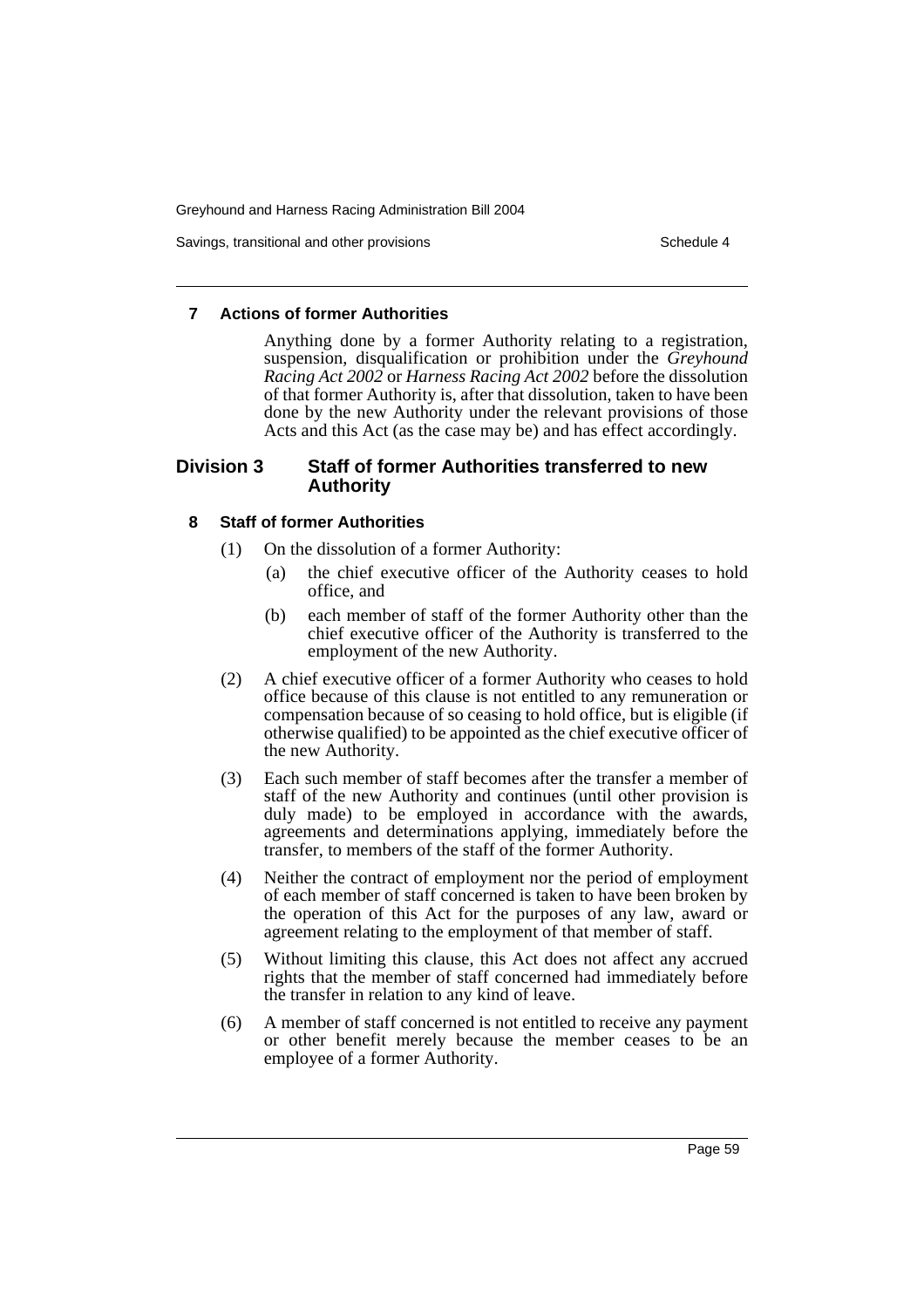Schedule 4 Savings, transitional and other provisions

(7) A member of staff concerned is not entitled to claim, both under this Act and under any other Act, dual benefits of the same kind for the same period of service.

### **Division 4 Staff of new Authority transferring to HRNSW or GRNSW**

### **9 Interpretation**

(1) In this Division:

*LGSS* means the local government superannuation scheme.

*relevant employee* means a person who:

- (a) is employed by HRNSW or GRNSW, and
- (b) immediately before being so employed was an employee of the new Authority, and
- (c) was, at any time while being employed by the new Authority, a member of or contributor to a STC scheme.
- (2) Expressions used in this Division have the same meanings as in the *Superannuation Administration Act 1996*.

### **10 Transfer of employees to another superannuation scheme**

- (1) The Treasurer may by order in writing transfer a relevant employee from a STC scheme to:
	- (a) the LGSS, or
	- (b) another superannuation scheme (whether or not established under an Act) that is designated by the Treasurer for the purposes of this clause by order in writing.
- (2) The superannuation scheme to which a person is transferred under this clause is referred to in this Division as the new scheme and the person is referred to in this Division as a transferred person.
- (3) The Treasurer is not to make such an order in respect of a person unless the person has, no later than 3 months after the date on which the person ceased to be employed by the new Authority, elected, by notice in writing given to the Trustee, to transfer to the new scheme.
- (4) The Treasurer and SAC are to take all necessary steps generally to facilitate the superannuation coverage of transferred persons by the new scheme.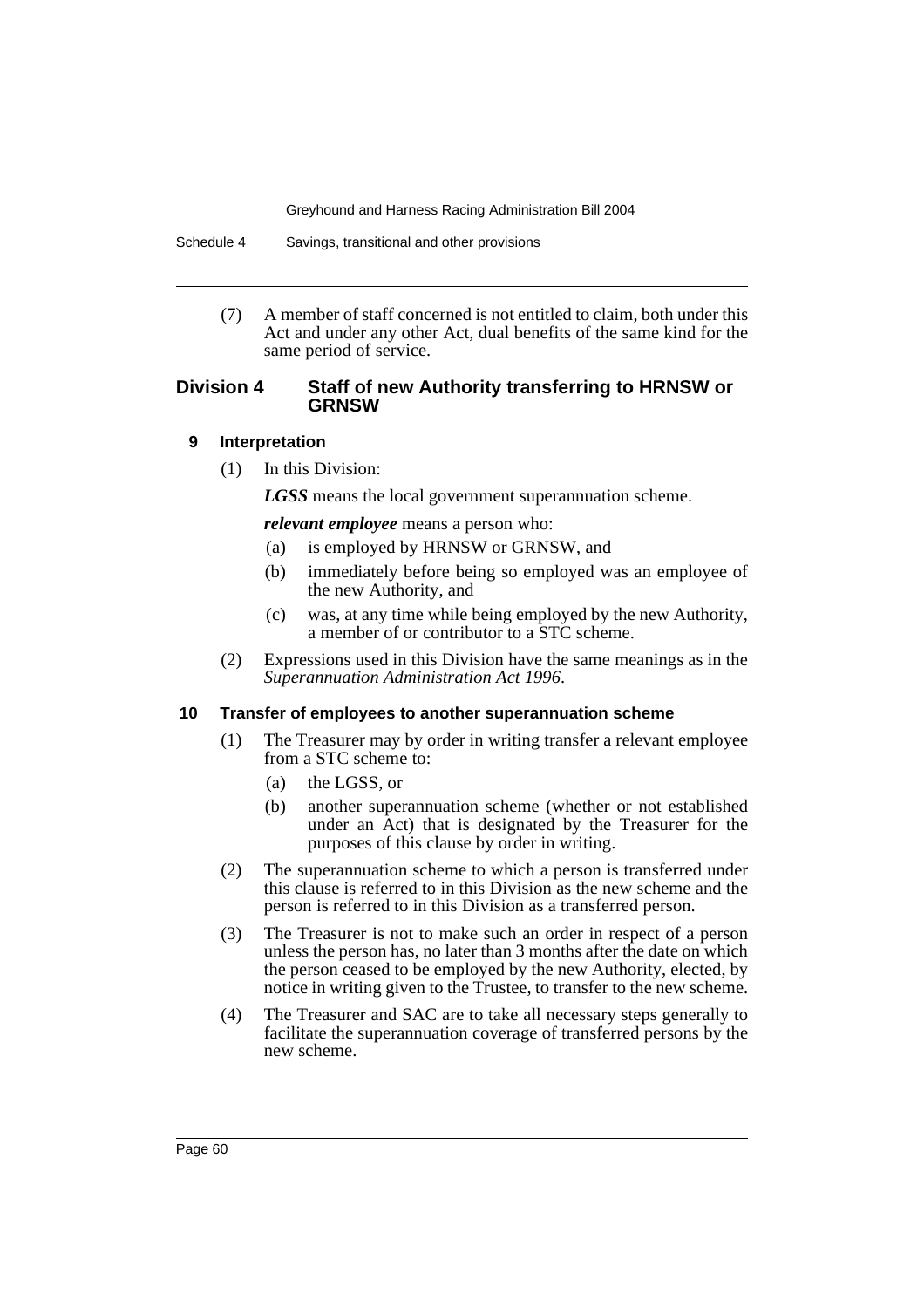Savings, transitional and other provisions Schedule 4 and the schedule 4 series Schedule 4

- (5) For that purpose, the Treasurer may enter into arrangements with the trustee of the new scheme, including arrangements for the amendment of any relevant trust deed.
- (6) Section 127 of the *Superannuation Administration Act 1996* does not limit or otherwise affect the operation of this clause and in particular does not prevent the transfer to the LGSS of transferred persons or the superannuation coverage of transferred persons by the LGSS.
- (7) An order under this clause may be made to take effect on and from a day specified in the order, whether or not the day specified is earlier than the day of publication of the order.

### **11 Regulations**

- (1) Regulations may be made for or with respect to the transfer of a relevant employee from a STC scheme to the new scheme in accordance with a direction of the Treasurer under this Division.
- (2) In particular, regulations may be made for or with respect to the following:
	- (a) the transfer of assets and liabilities of a STC scheme, in respect of a transferred person, to the new scheme,
	- (b) the transfer of assets and liabilities within a STC scheme, or between any such schemes, from any reserve in respect of the employer or former employer of a transferred person to the Crown's reserve,
	- (c) the preservation or deferral of benefits of transferred persons,
	- (d) the entitlements, rights and obligations under the new scheme of a transferred person,
	- (e) providing for the resolution, by a prescribed authority or person, of all disputes, or of any prescribed class of disputes, concerning the entitlements, rights and obligations of a transferred person under the new scheme.
- (3) A regulation made under this clause has effect despite any provision of an Act under which a STC scheme is constituted.
- (4) A provision of a regulation made under this clause may be made to take effect on and from a day on which an order under clause 10 takes effect, whether or not that day is earlier than the day of publication of the regulation.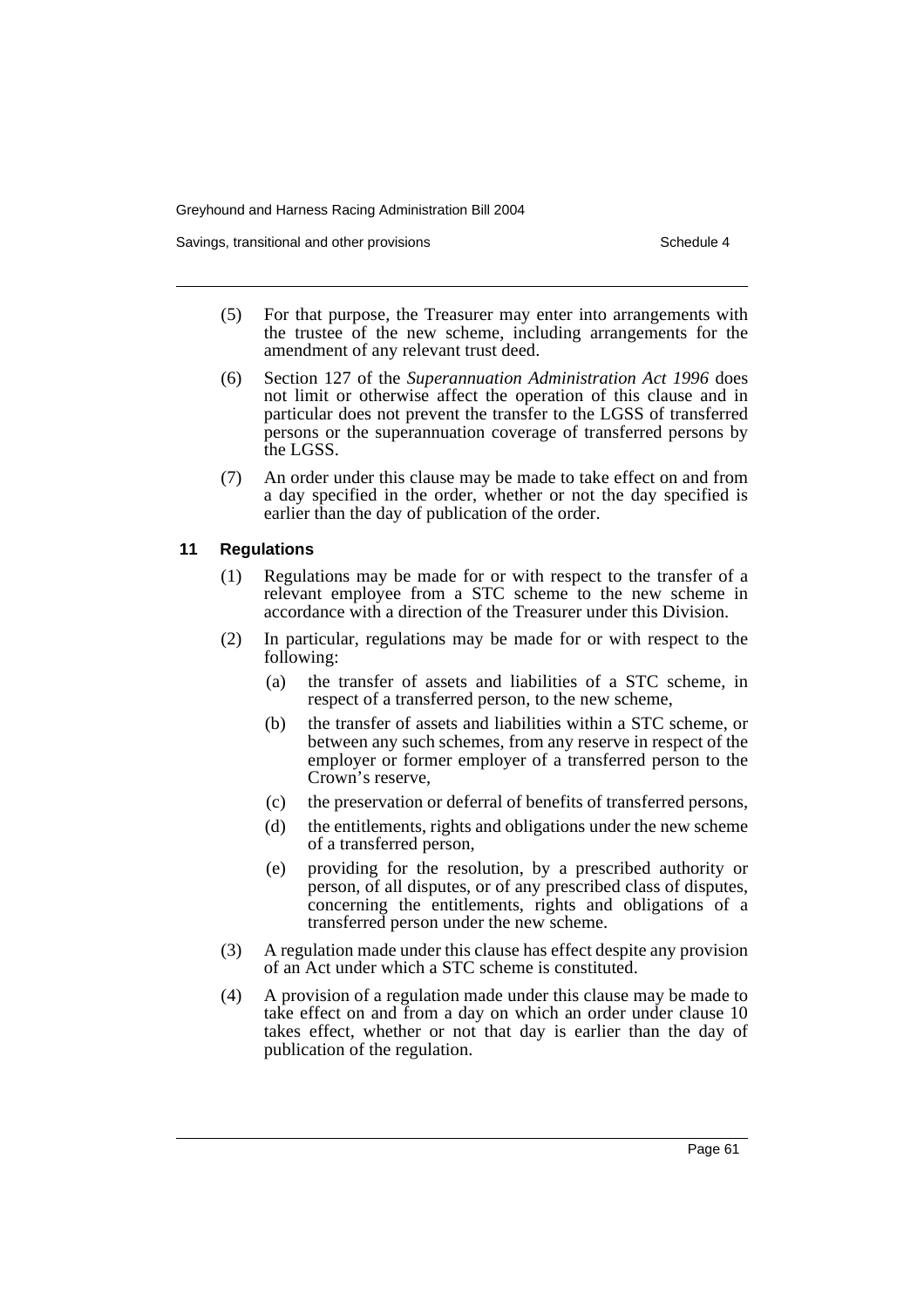Schedule 4 Savings, transitional and other provisions

#### **12 Mobility between new scheme and public sector schemes**

For the purposes of section 128A of the *Superannuation Administration Act 1996*, a transferred person is taken to be an employee referred to in section 128A (3) $\bar{a}$ ) of that Act.

#### **13 Employment of employees of new Authority by GRNSW and HRNSW**

- (1) In the period of 12 months after the new Authority is constituted:
	- (a) GRNSW must notify employees of the new Authority whenever it intends to fill a position in the staff of GRNSW, and give the notified employees a reasonable opportunity to apply for the position, and
	- (b) HRNSW must notify employees of the new Authority whenever it intends to fill a position in the staff of HRNSW, and give the notified employees a reasonable opportunity to apply for the position.
- (2) A person who:
	- (a) applies for a position to be filled as referred to in subclause  $(\overline{1})$ , and
	- (b) is employed by the new Authority at the time of making the application, and
	- (c) was transferred to that employment by the operation of clause 8, and
	- (d) at the time of transfer was performing substantially the same duties for a former Authority as are required to be performed in the position to be filled,

is to be considered for the position in preference to any other applicant for the position who is not such a person.

(3) The employment of a person referred to in subclause (2) who is appointed to a position in the staff of GRNSW or HRNSW in accordance with this clause is not to be terminated within the period of 12 months after the commencement of the employment on the ground of redundancy arising from the operation of this Act.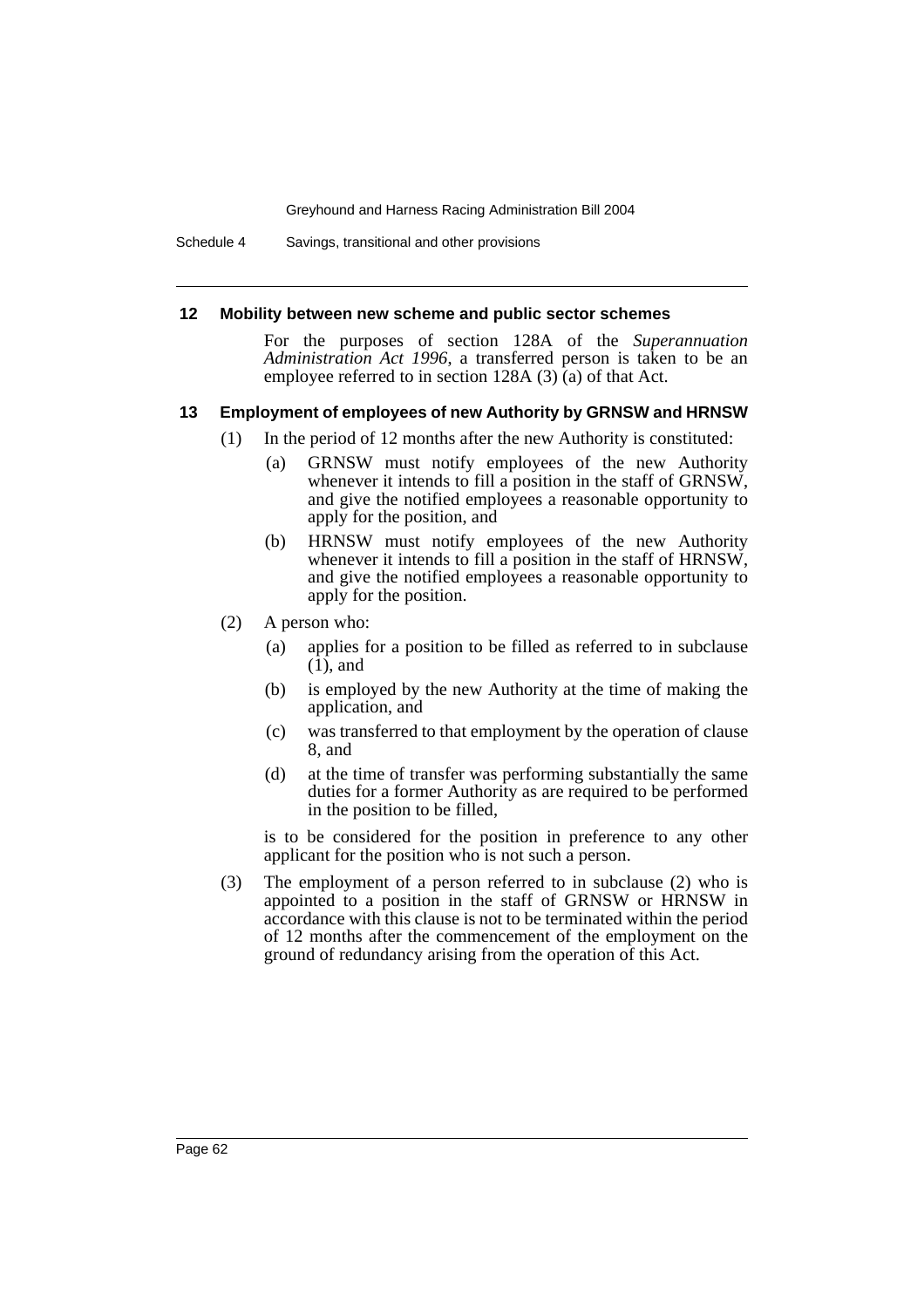Savings, transitional and other provisions Schedule 4 and the schedule 4 series Schedule 4

### **Division 5 Appeals and disciplinary inquiries**

### **14 Greyhound and Harness Racing Appeals Tribunal**

- (1) The Greyhound Racing Appeals Tribunal established by the *Greyhound Racing Act 2002* is abolished on the commencement of Schedule 3.5 [12].
- (2) On the abolition of the Greyhound Racing Appeals Tribunal, any person:
	- (a) holding office as the Greyhound Racing Appeals Tribunal immediately before its abolition by this Act:
		- (i) ceases to hold that office, and
		- (ii) is eligible (if otherwise qualified) to be appointed as the Greyhound and Harness Racing Appeals Tribunal, and
		- (iii) is not entitled to any compensation by reason of ceasing to hold office as the Greyhound Racing Appeals Tribunal, or
	- (b) holding office as an assessor of the Greyhound Racing Appeals Tribunal immediately before its abolition by this Act:
		- (i) ceases to hold that office, and
		- (ii) is eligible (if otherwise qualified) to be appointed as a greyhound racing assessor of the Greyhound and Harness Racing Appeals Tribunal, and
		- (iii) is not entitled to any compensation by reason of ceasing to hold office as an assessor of the Greyhound Racing Appeals Tribunal.
- (3) The Harness Racing Appeals Tribunal established by the *Harness Racing Act 2002* is abolished on the commencement of Schedule 3.6 [19].
- (4) On the abolition of the Harness Racing Appeals Tribunal any person:
	- (a) holding office as the Harness Racing Appeals Tribunal immediately before its abolition by this Act:
		- (i) ceases to hold that office, and
		- (ii) is eligible (if otherwise qualified) to be appointed as the Greyhound and Harness Racing Appeals Tribunal, and
		- (iii) is not entitled to any compensation by reason of ceasing to hold office as the Harness Racing Appeals Tribunal, or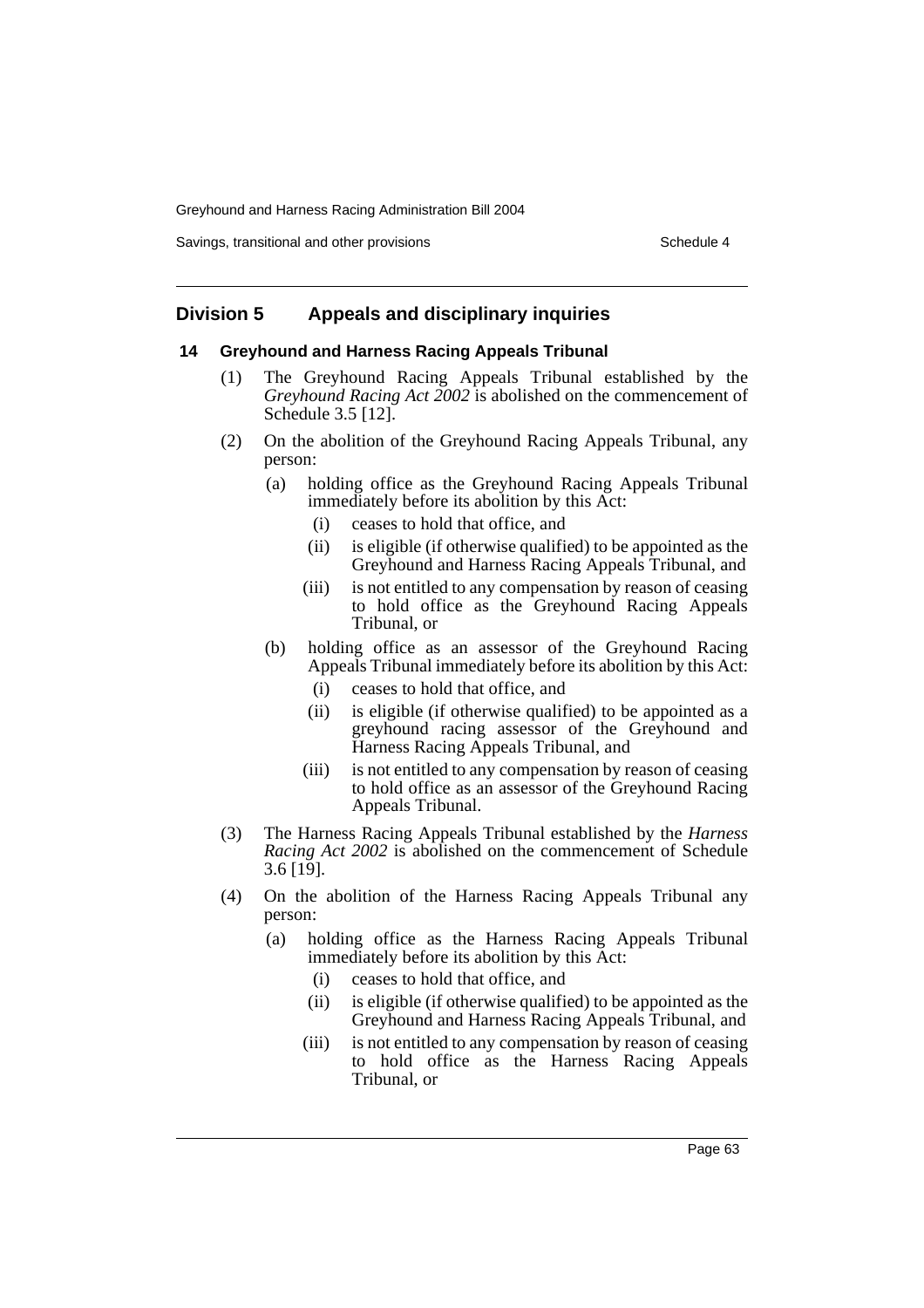- (b) holding office as an assessor of the Harness Racing Appeals Tribunal immediately before its abolition by this Act:
	- (i) ceases to hold that office, and
	- (ii) is eligible (if otherwise qualified) to be appointed as a harness racing assessor of the Greyhound and Harness Racing Appeals Tribunal, and
	- (iii) is not entitled to any compensation by reason of ceasing to hold office as an assessor of the Harness Racing Appeals Tribunal.

#### **15 Appeals and inquiries**

- (1) Any appeal under the *Greyhound Racing Act 2002* or the *Harness Racing Act 2002* (the *former Acts*) that has not been finally determined at the commencement of this clause may continue to be dealt with under this Act.
- (2) Nothing in this clause enables a person to appeal under this Act against a decision if the person has appealed against the decision under a former Act and the appeal has been finally determined under that Act.
- (3) Any inquiry commenced under, but not finished before, the repeal of Part 4 of a former Act may be continued by the new Authority under the corresponding provisions of this Act.

#### **16 References to former Tribunals**

Any reference in any other Act, in any instrument made under another Act, or in any document of any kind, to the Greyhound Racing Appeals Tribunal or Harness Racing Appeals Tribunal is taken to include a reference to the Greyhound and Harness Racing Appeals Tribunal.

#### **Division 6 Miscellaneous**

#### **17 Rules**

(1) Any rules made (or taken to be made) under the *Greyhound Racing Act 2002* and in force immediately before the commencement of this clause are taken to be rules in relation to greyhound racing made under, and in accordance with, this Act by the new Authority.